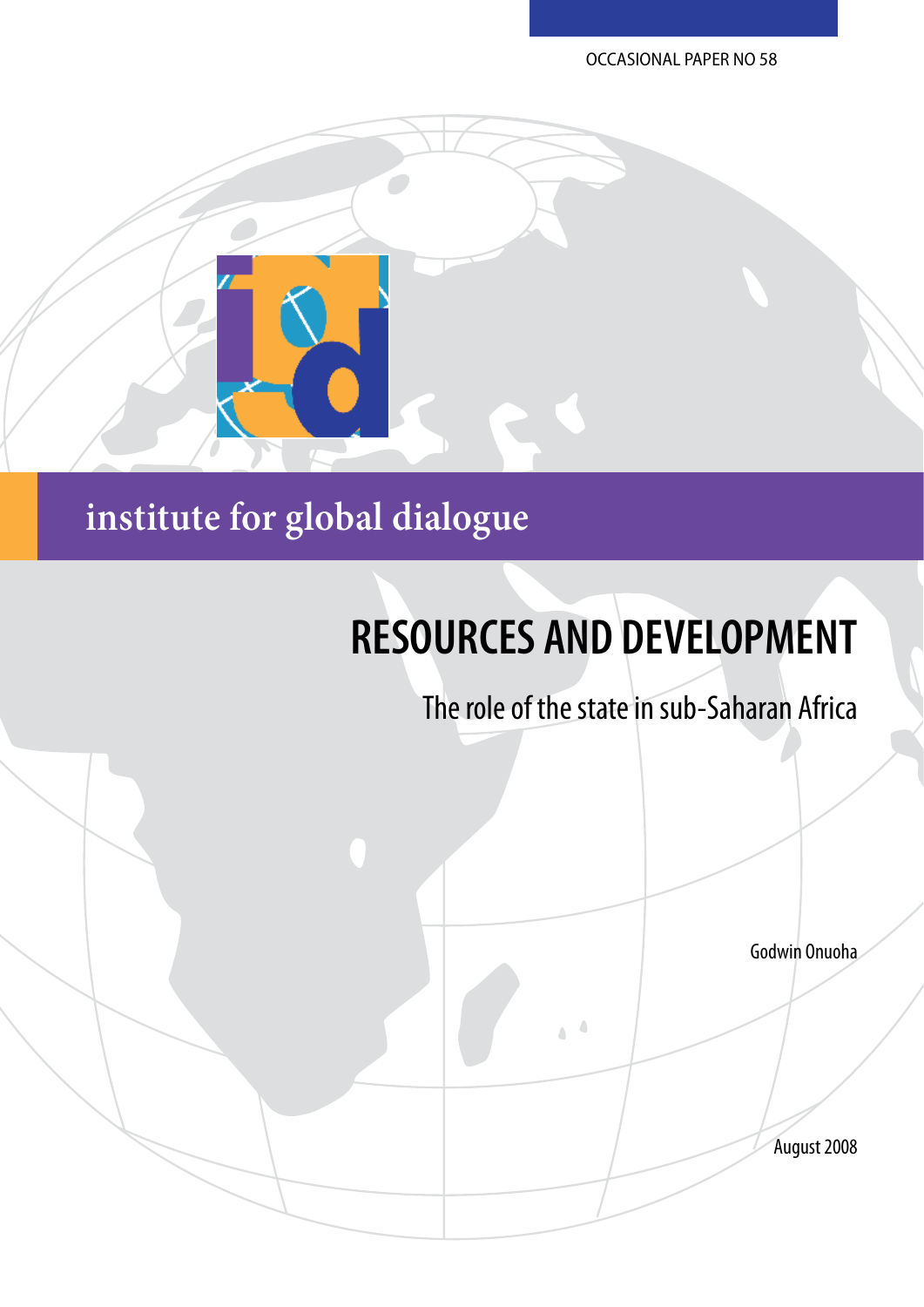#### INSTITUTE FOR GLOBAL DIALOGUE

## **Mission**

The Institute for Global Dialogue is an independent South African non-government organisation that provides policy analysis on the changing global environment and its impact on South Africa for the benefit of government and civil society.

## **Core programmes**

The activities of the Institute centre on four programme areas:

## **1. Africa Research**

This programme aims to promote research and analysis with a view to enriching debates and understandings about the development challenges which confront African countries, both domestically and internationally.

## **2. Multilateral Analysis**

This programme aims to analyse multilateral institutions as they influence global processes of change with a view to understanding their impact on South Africa and the global South.

## **3. Foreign Policy Analysis**

This programme aims to provide policy analysis and recommendations on South Africa's foreign relations to the South African government, parliament and civil society.

## **4. Southern Africa**

This programme aims to analyse and promote an understanding of factors that advance or hinder regional co-operation, sustainable development, and security in southern Africa.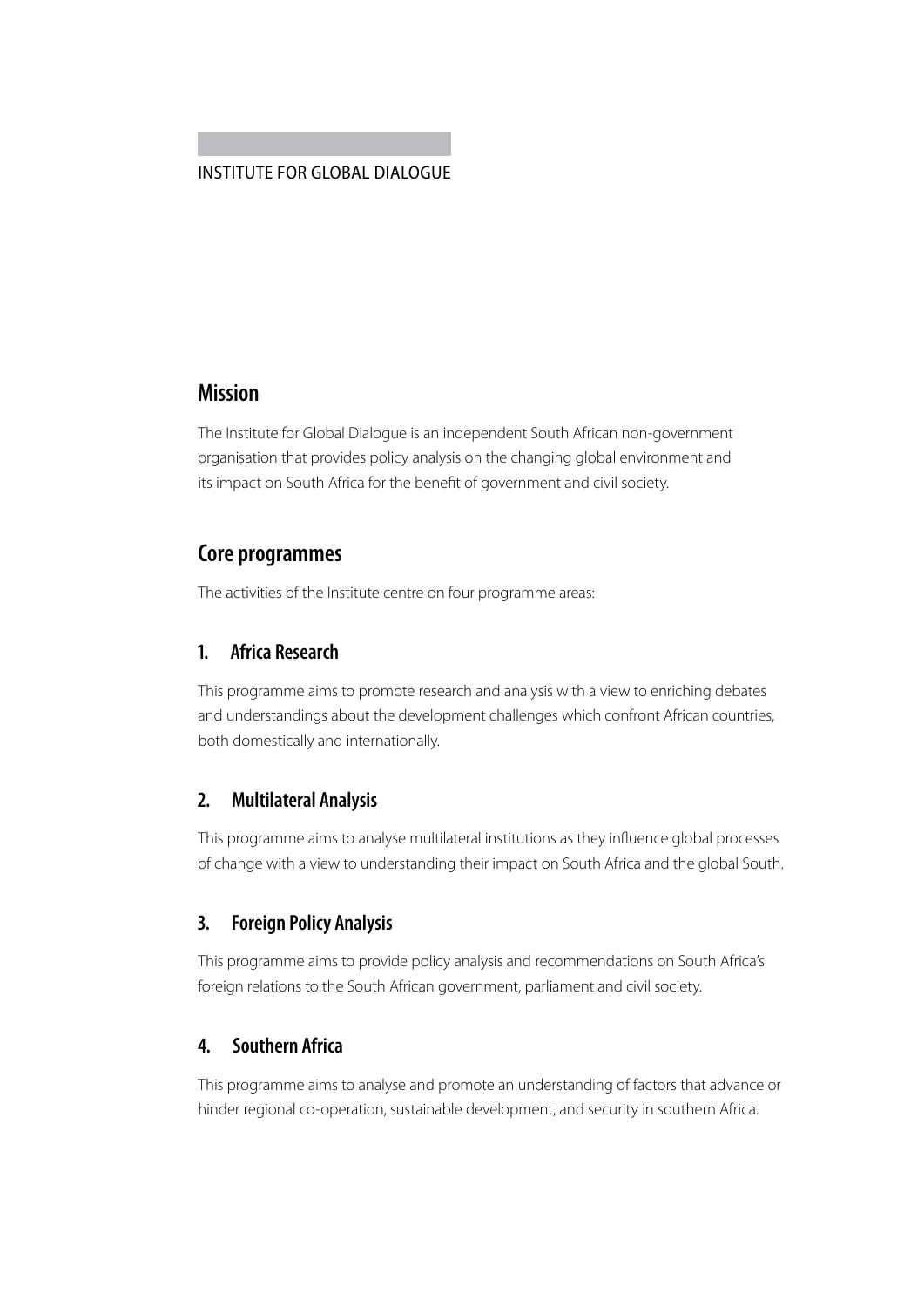OCCASIONAL PAPER NO 58

## **RESOURCES AND DEVELOPMENT**

## The role of the state in sub-Saharan Africa

Godwin Onuoha

Series editor: Garth le Pere

Institute for Global Dialogue Johannesburg South Africa

August 2008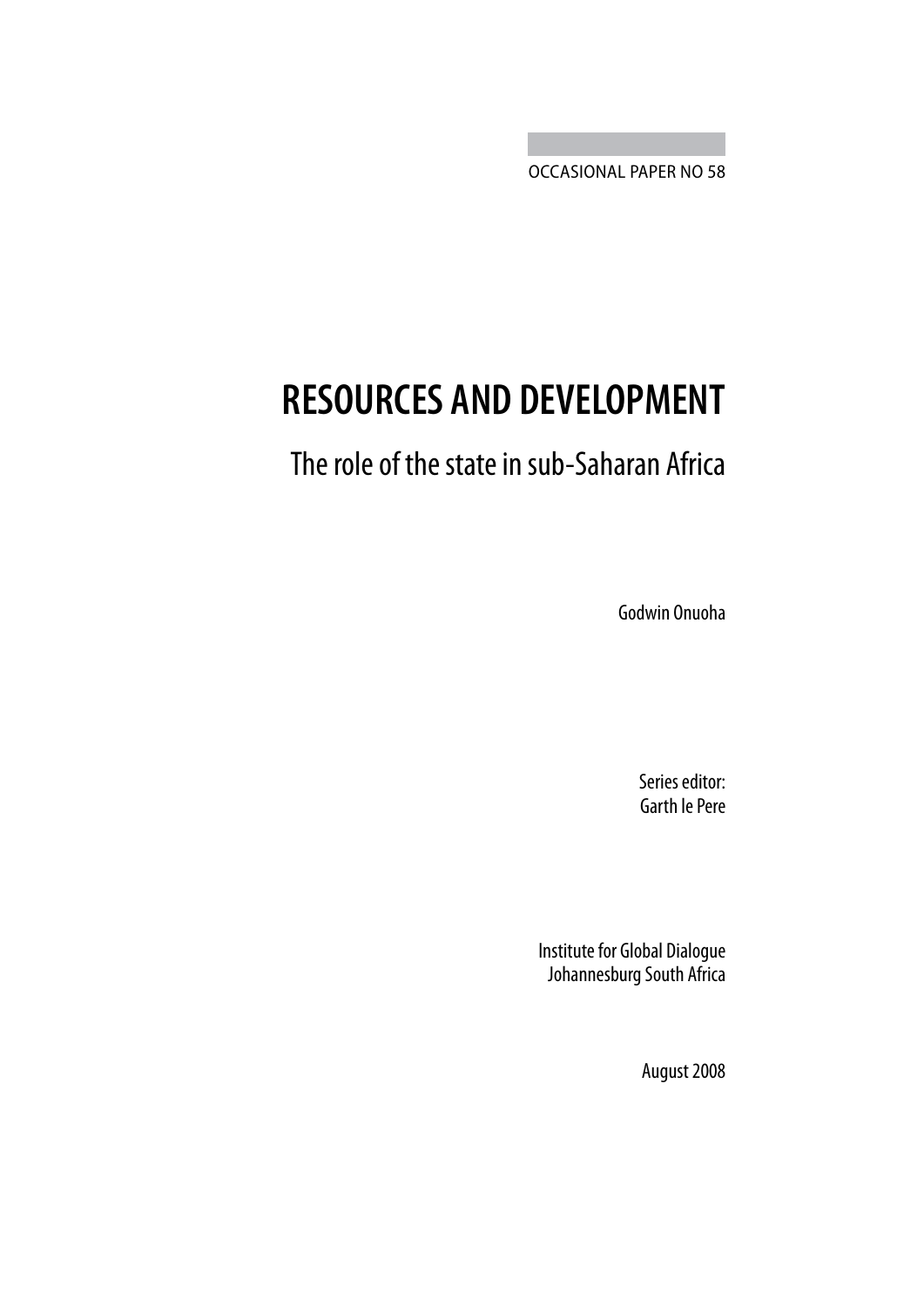### **About the author**

Godwin Onuoha is a doctoral student at the Graduate School Asia and Africa in World Reference Systems of Martin-Luther University in Halle-Wittenberg, Germany. onuoha.godwin@yahoo.com

An earlier version of this paper was prepared for a conference on the state, mining, and development in Africa held at the Centre for African Studies of the University of Leeds on 13–14 September 2007.

Published in August 2008 by the:

Institute for Global Dialogue IGD House, Thornhill Office Park Bekker Street, Vorna Valley Midrand, South Africa

PO Box 32571, Braamfontein 2017, South Africa

Tel +27 11 315 1299 Fax +27 11 315 2149

www.igd.org.za

All rights reserved. This publication may not be copied, stored, or transmitted without the prior permission of the publisher. Short extracts may be quoted, provided the source is fully acknowledged.

ISBN 987-1-920216-05-04

Produced by Acumen Publishing Solutions, Johannesburg Printed by Digital Documents, Johannesburg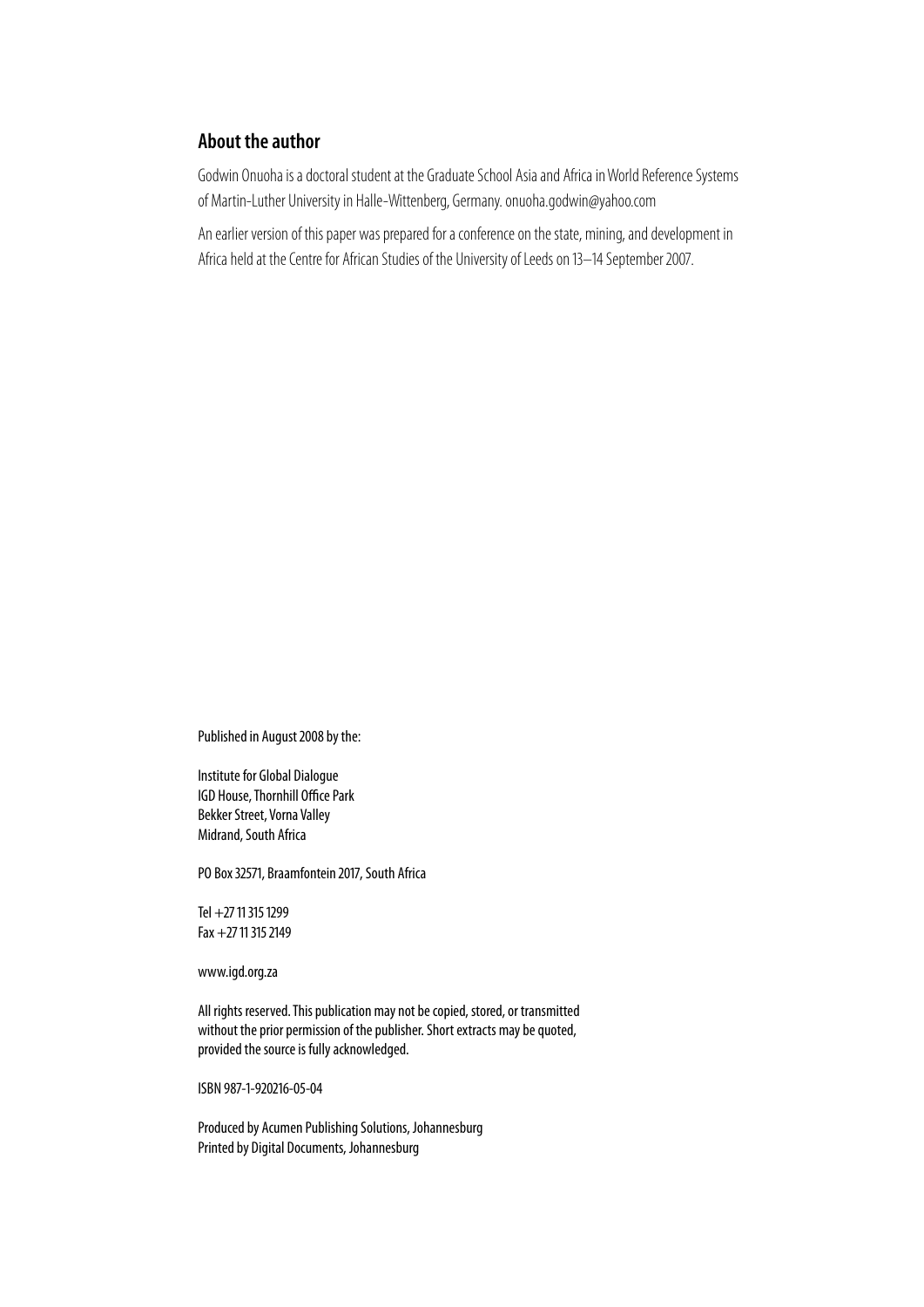## **Table of contents**

| 1. | <b>Introduction</b>                                           |                                                                                                  | 5              |
|----|---------------------------------------------------------------|--------------------------------------------------------------------------------------------------|----------------|
| 2. | Perspectives on the developmental state                       |                                                                                                  | $\overline{7}$ |
|    | 2.1                                                           | Developmental states: theory and practice                                                        | 9              |
|    | 2.2                                                           | The Asian model                                                                                  | 11             |
| 3. | Developmental states in Africa: myth and reality              |                                                                                                  | 15             |
|    | 3.1                                                           | Re-reading Africa's history                                                                      | 16             |
|    | 3.2                                                           | Domestic policy environment                                                                      | 17             |
|    | 3.3                                                           | Discourse on wealth of natural resources and development                                         | 18             |
| 4. | The state and the challenge of development in Africa          |                                                                                                  | 19             |
|    | 4.1                                                           | Natural resource governance                                                                      | 21             |
|    | 4.2                                                           | State capacity                                                                                   | 23             |
| 5. | Sectoral approach in context: different resources, same logic |                                                                                                  | 25             |
|    | 5.1                                                           | Colonialism, foreign concessions and nationalisation in natural-resource<br>industries in Africa | 25             |
|    | 5.2                                                           | Oil in Nigeria                                                                                   | 26             |
|    | 5.3                                                           | Copper in Zambia                                                                                 | 27             |
| 6. | <b>Economic reform and its impact on dominant sectors</b>     |                                                                                                  | 30             |
|    | 6.1                                                           | Deregulation of the Nigerian oil industry                                                        | 30             |
|    | 6.2                                                           | Privatising the Zambian copper mines                                                             | 32             |
| 7. | Conclusion                                                    |                                                                                                  | 34             |
|    | <b>Endnotes</b>                                               |                                                                                                  |                |
|    | <b>References</b>                                             |                                                                                                  |                |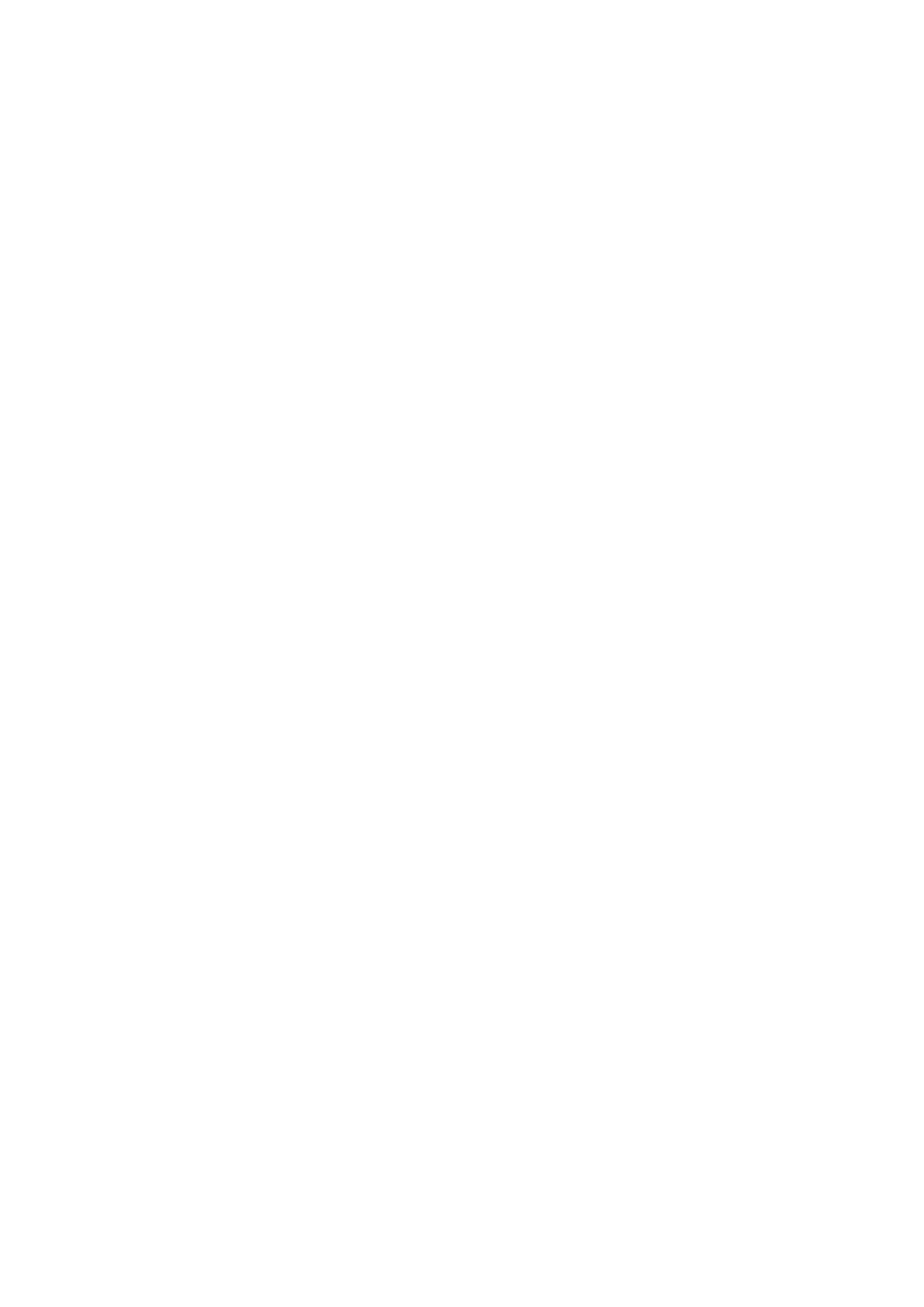### **1. Introduction**

This paper analyses the perverse and inverse relationship between wealth in natural resources and economic development in sub-Saharan Africa. It examines the linkages between these two factors, attributes of the dominant economic sectors of resource-rich countries in the region, and the current and potential role of the state in development. This leads to an examination of the capacity of the state in sub-Saharan Africa to foster indigenous development based on its dominant sectors, and the possibility of 'developmental states' emerging in the region. Contrary to the thesis that raid globalisation is eroding state capacity, and rendering the nation-state irrelevant, trends in other developing regions of the world (Latin America and East Asia) show that the state remains relevant in shaping economic choices and building better or worse development paths in the context of local and global networks.

Drawing on two prominent cases in sub-Saharan Africa -- oil exploration in Nigeria, and copper mining in Zambia – this discourse reflects the need to reclaim space for policy formulation; it points to the urgent need to rethink development in those sectors in the face of multinational corporations that dominate the major sectors of these economies and entrench a process of global extraction. Emphasis is placed on the character and attributes of the dominant sectors through which these states are linked to the global economy, and how these sectors shape the ability of the state to foster indigenous development.

In today's global economy, the march of capital in search of profit is powerfully captured and reflected in the reach of multinational corporations. These tendencies are particularly relevant in sub-Saharan Africa, where limits to state capacity make them pervasive and consequential. By virtue of their transnational links, structure of ownership, firm size, political clout, and contribution to state income, these multinationals define the matrixes of growth and development within their host state. Empirical outcomes in these sectors have depended on complex social power relationships and previous local development paths. Social institutions have become territorially entrenched within social networks and the role of the state in the process of development.

For Nigeria and Zambia, the oil boom era and the prospects of development in the Copper Belt have failed to engender national development. Privatisation, liberalisation and deregulation of the economy, combined with a commitment to market forces makes it impossible to achieve state-led national growth. With the considerable shifts in global economic power occasioned by the emergence of India and China, the competition for resources in Africa has intensified, and the impetus for development is subject to external priorities and pressures. The global policy framework in Africa, which is based on market fundamentalism and opening its economies to foreign investment, denies African governments the opportunity to initiate development. Thus, in a globally imposed marketing project, Africa becomes a weak appendage in a hegemonic global order.

In rethinking and redesigning development strategies for these sectors, it is apposite to recognise sector-specific strategies, the importance of initial conditions, the significance of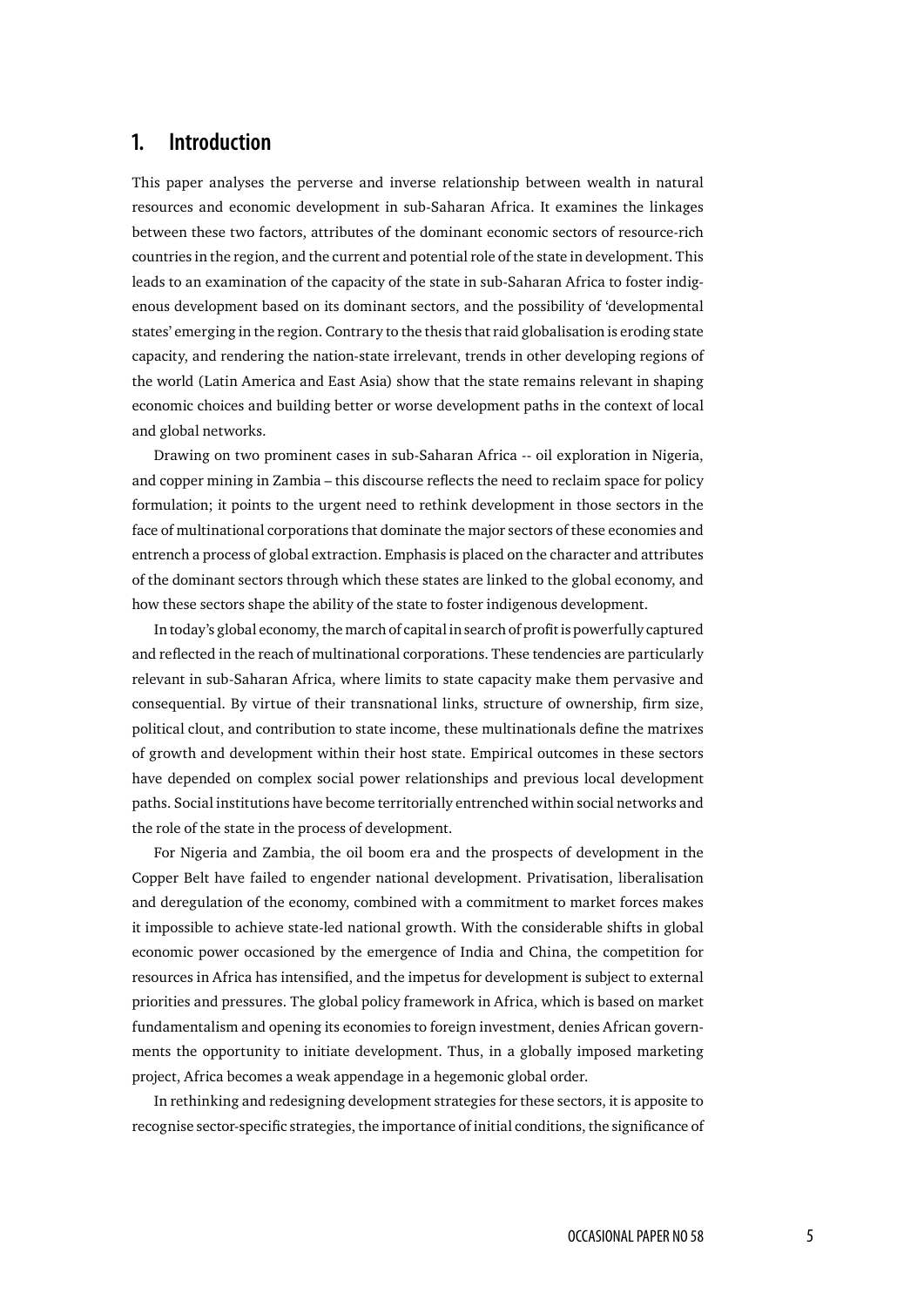institutions, the relevance of politics in economics, and the critical role of governance. It is also imperative to note that growth and development in resource-rich economies will not be realised by the amount of income generated by rents, royalties and taxes, but by how the dominant sectors in these economies are explored and harnessed for development purposes. These sectors can serve as growth points where inter-sectoral linkages can evolve and lead to overall national growth and development. To achieve this, the benchmarks of national interest, economic growth and development – not globalisation and market economics – must be the driving force for initiating, formulating and implementing policy.

This paper consists of six sections. The introduction articulates the main issues, arguments and positions of the paper. The second section examines the theory and practice of the developmental state. This entails a theoretical and empirical overview of four country cases in the East Asian developmental state experience. It transcends the more general theoretical construct, but engages the developmental state as an empirical reality rooted in specific local settings. The third section looks at the 'impossibility thesis' and unravels the myth and reality in the rendition of the African developmental experience. The objective is to explore the reasons and factors liable for the breakdown or redundancy of developmental state projects in Africa, and distinguish between the domestic transformative capacities of African states and the impact of global forces on these economies.

The fourth section deals with the challenge of development in African states. It focuses on the importance of developing capacity to initiate and effect significant changes to the organisation of the state and its role in facilitating economic, social and political development, while highlighting the need to critically reflect on resource-rich sectors of the economy.

The next section explores concrete experiences and lessons from natural resource sectors (oil and copper) in sub-Saharan Africa. It deals with the core issues by analysing the sectoral approach in two cases (Nigeria and Zambia). It discusses the emergence of these sectors under circumstances of colonialism, foreign concessions and nationalisation, followed by an examination of the impact of economic reforms on the dominant sectors of these economies, and the march towards privatisation.

The last section sums up the arguments and analysis, and offers some suggestions on how to employ the dominant sectors in driving economic development in these countries. The idea of the developmental state adopted in this paper, whether perceived as a general theory, a model of economic development to be emulated, or a set of institutions and policy practices, is by no means exhaustive. The most important consideration is the value added to the literature by taking as a starting point the general features of what has come to be known as the developmental state model (both in theory and practice) and applying it to empirical observations and country-specific lessons in sub-Saharan Africa.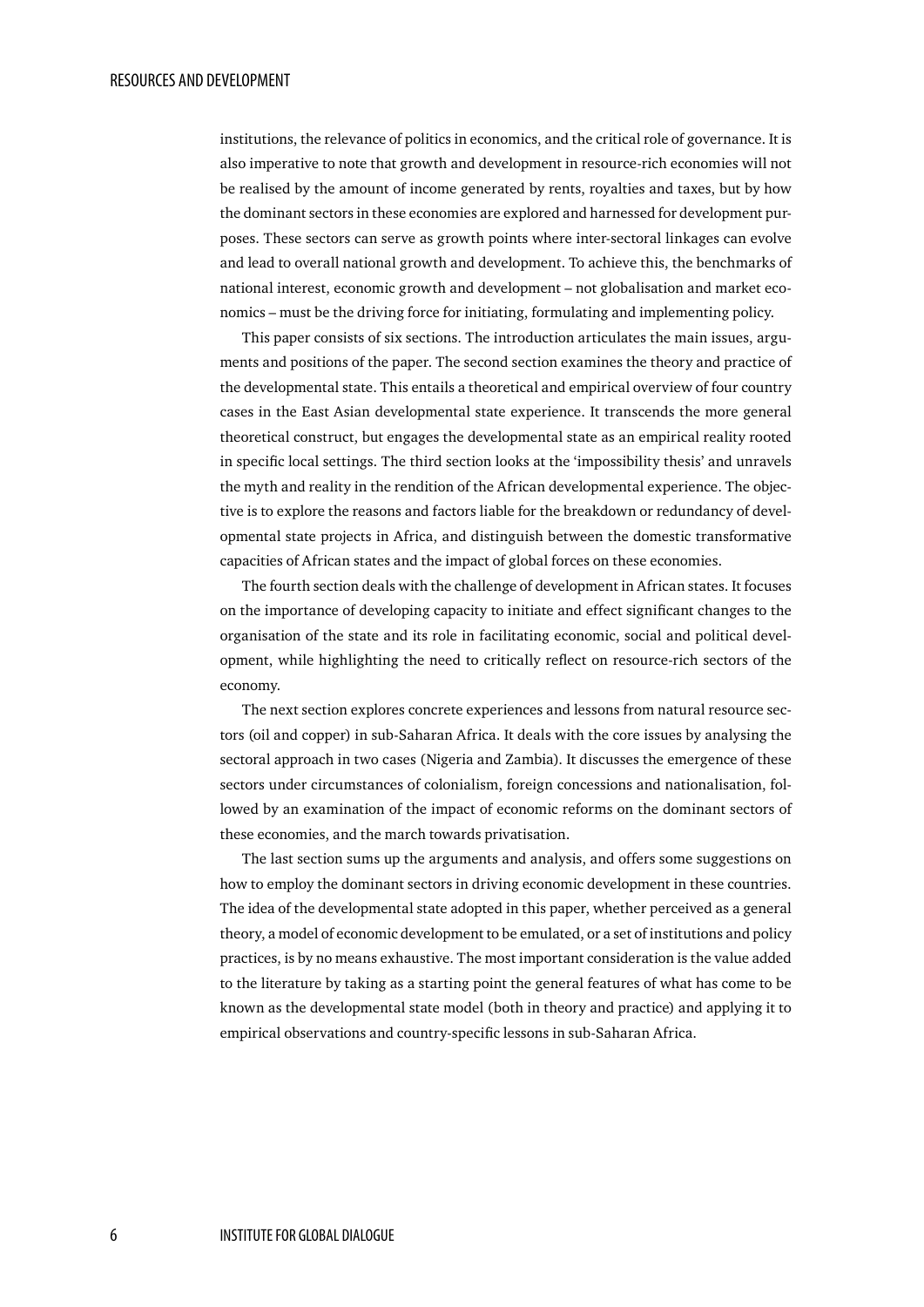## **2. Perspectives on the developmental state**

Historically, the idea of a central role for the state in the process of development dates back to the Meiji era in Japan, then to Prussia under Bismarck, and through to Gerschenkron and accounts of the Soviet 'catch-up' with the West. The government of these states adopted a state-designed developmental path which favoured state interventionism over a liberal open market. In the 1950s and 1960s, as a result of post-war planning models associated with import-substitution industrialisation and careful economic controls (Keeley 2003), dominant theories on post-World War II development were based on assumptions that state apparatuses could be employed to foster structural change and initiate a developmental process. First and foremost, the state was charged with the promotion of industrial acceleration, the modernisation of agriculture, and the provision of the necessary infrastructure for urbanisation. This aptly captured the 'first wave' of developmental thinking on the role of the state in the process of development (Evans 1992).

In the following decades, when the transformations anticipated by these models failed to materialise for most of the developing countries, a new opinion emerged within the context of the on-going crisis that called for a different view of the role of the state in development.

Linked primarily to International Financial Institutions (IFIs), this school of thought suggested that the state was not, as had been earlier thought, the solution to development, but the problem. Development was to be achieved through less of the state in bureaucratic, interventionist, and regulatory terms, and through the application of market principles and laissez-faire economics. As Evans (1992: 139) observes, this diminished the image of the state as the superior agent of change, and gave rise to considering the state as the principal obstacle to development. This in turn generated a 'second wave' of thinking on its role in the process of development. The image of the state as a problem was partly due to its failure to perform the tasks set out by the earlier agenda, and its inability to cope with structural changes in the 1970s and 1980s.

These include the downturn in the growth of world trade, the dramatic rise in real interest rates and the drying up of commercial loans, which forced most developing countries to refocus on adjusting to the constraints imposed by the global economic environment (Stallings 1992). On balance, different responses were elicited in different regions of the developing world. In Africa, the travesty of post-colonial hopes and the collapse of the post-colonial social contract played out in most states. (Dutkiewicz and Williams: 1987), while in Latin America, bloated state bureaucracies served as the target in the quest to unravel the roots of the crisis-ridden stagnation that confronted countries in the region (de Soto 1989). Thus, shifts in the global economic agenda, and the negative appraisals of previous performances by the state, when combined with changes in the ideological and intellectual environment, made the leading question in the developmental debate 'whether the state should even try to be an active economic agent.' (Evans 1992: 140).

By the mid-1980s, minimalist theories of the state, which sought to limit state involvement in the developmental process, was upheld by orthodox economic prescriptions that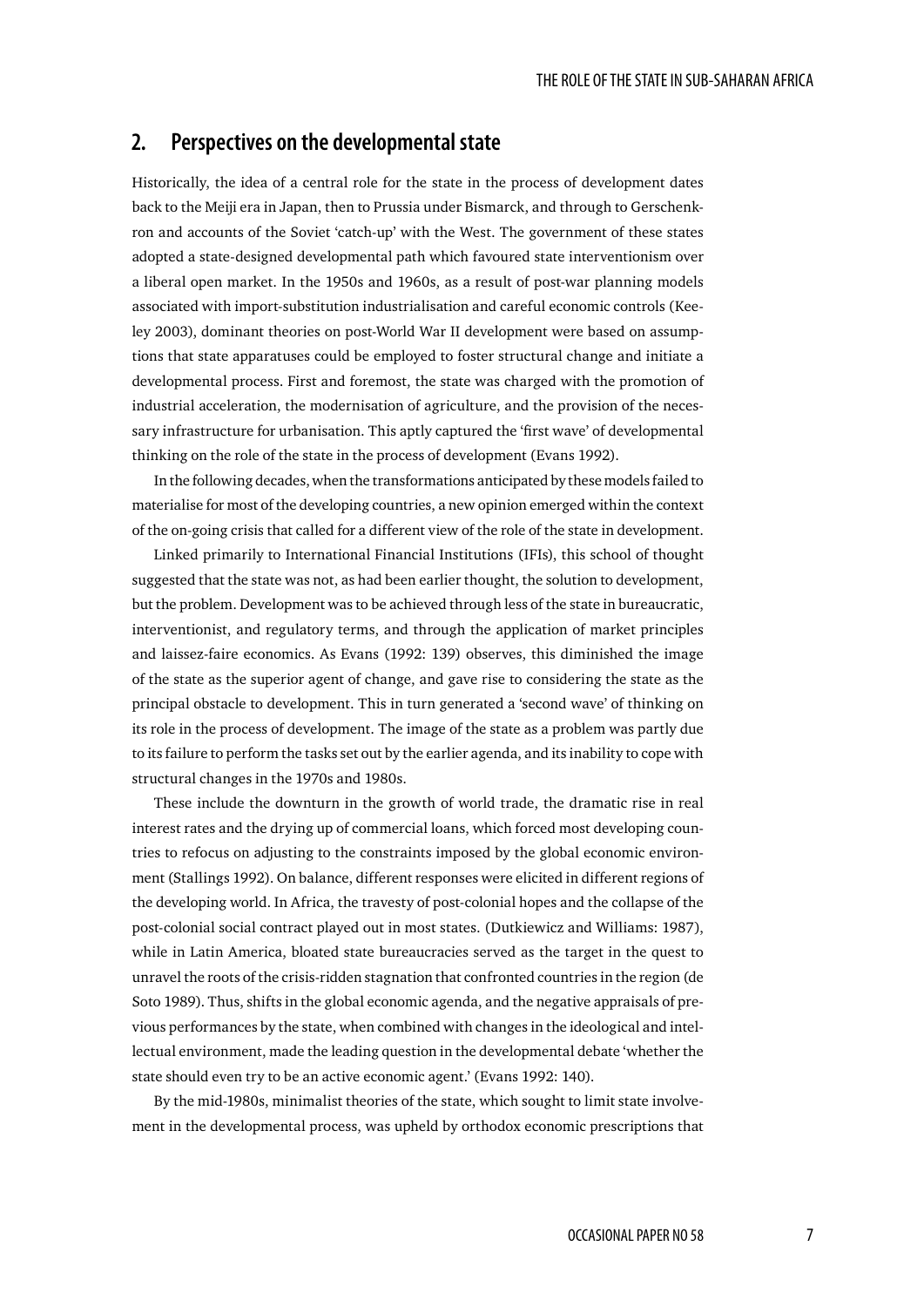perceived the state as incapable of coping with the problems of structural adjustment that confronted it. As Kahler (1990) notes, this view on the role of the state was self-limiting, and predictably threw up its own contradictions. Kahler points out that despite its contempt for political actors and their lack of 'good judgment', orthodox policy prescriptions held the contradictory view that the state (seen as the root of the problem) would in some unspecified way transform itself into a broker to initiate and implement the adjustment package.

This stance in itself was not empirically unrealistic; however, Waterbury (1992) emphasises that state managers have always played a prominent part in initiating privatisation, liberalisation and other policies accompanying structural adjustment.

At the end of the 1980s, renewed difficulties in implementing such structural adjustment programmes, and emerging doubts as to whether it was sufficient to ascertain future growth, led to re-thinking the state's role once more. Predominantly, the experience of the adjustment package in the developing economies, particularly in Africa, had been dismal, and tended to compound the problems it set out to solve in the first instance. Consequently, these developments led to the emergence of the 'third wave' thinking on the role of the state in development. Among other things, the centrality of the state in the development process, global structural change, and even in the structural adjustment programme, was reinforced. Developments in the Newly Industrializing Economies (NIEs) of South East Asia also revealed to a large extent the key presence of the 'interventionist state'. In contrast to its heavy-handedness, which was severely criticised by neo-liberal paradigms, the state in this context carefully planned to achieve definite strategic objectives, identified fundamental sectors for growth and industrialisation, protected nascent industries, channelled investment, vigorously intervened in the market through tax and interest rate policies, and offered targeted policies (Amsden 1989; White 1998; Wade 1990). The recognition of the state's centrality inescapably brought back the question of state capacity and even the nature of its intervention. Renewed emphasis was placed on the view that consistent pursuit of any policy, whether it is geared towards 'getting prices right' or 'planting a local industry', requires the durable institutionalisation of a complex set of political machinery (Evans 1992: 141).

At this time, the former bastions of orthodoxy – such as the World Bank – became inclined to consider the possibility that the problem of the developing countries may be linked not only to bad policies, but to institutional deficiencies that could only be addressed in the long-term – hence advocating the reconstruction of the state rather than dismantling it (Callaghy 1989).

The chief characteristic of the 'third wave' thinking about state and development is the recognition of the importance of state capacity, not merely in the context of the superior skill, ability or astuteness of state technocrats, but also within the framework of an institutional structure that is durable and effective (Evans 1992: 141). States engage in different developmental agenda at different times, and the institutional features that enhance the growth of local industrial transformation may well be inadequate for realising an agenda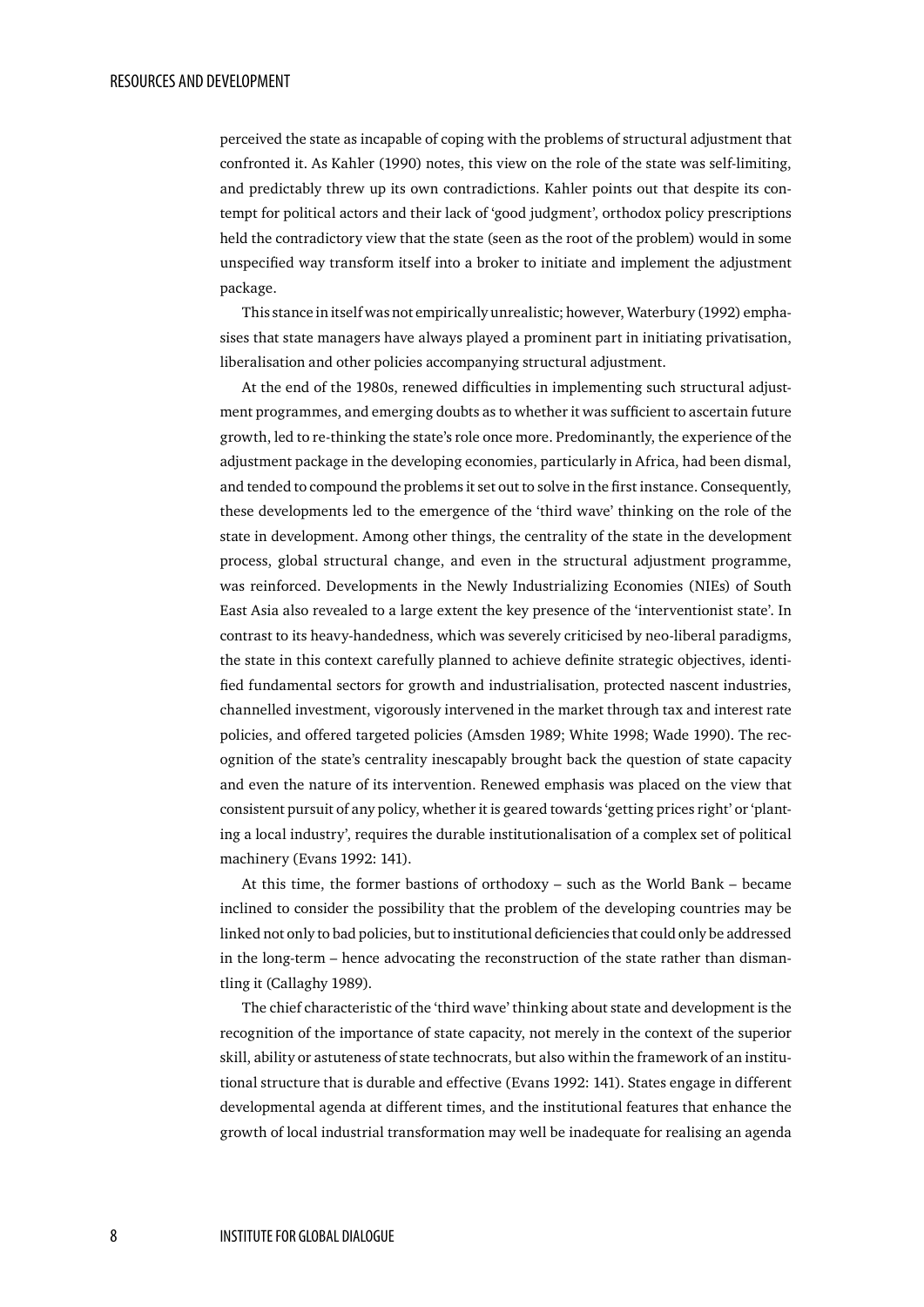of stabilisation and structural adjustment. Its empirical basis is anchored on an analysis of the institutional characteristics that separate the states that succeeded at this task, and those that failed. Africa, for instance, largely offers examples of states that have failed to engender local industrial growth and at the same time have been equally unsuccessful in securing growth by means of a programme of structural adjustment. In East Asia, successes in implementing programmes of industrial transformation have translated into success in dealing with issues of adjustment. The Latin American experience lies somewhere between the two. This lends credence to the view that there are certain institutional features that enhance the accomplishment of these tasks. Two tasks become apparent: the first is that it is critical to map out the essential elements of the developmental state; the second is that there is a need to examine how they apply to the African experience.

#### **2.1 Developmental states: theory and practice**

The developmental state literature gained prominence from the 1970s on the heels of the extraordinary economic performance of a group of developing economies in East Asia. These economies later gained the appellation of being the first-and-second-tier Newly Industrializing Economies (NIEs).1 Since then the literature has not only attracted a number of variations and competing explanations, but has served as a veritable tool for extracting the essential elements and basic characteristics of the developmental state. The conventional perspective ascribes the rapid economic development of these economies to trade liberalisation and associated export promotion. It claims that the fast-paced growths in these economies were triggered by market-led, outward-oriented development strategies that ensured optimal allocation of resources (Fei and Ranis 1975; Myint 1982).

The heterodox school holds the non-conventional perspective. It locates the performance of these economies in strategic development and industrial policies that derive largely from a symbiotic relationship between the political and bureaucratic elites and entrepreneurs. These include a host of interventionist measures: the first involved a redirection of resources away from old to new industries in order to alter their long-term development trajectory; second, was the mediation of government–business relations through institutions and policies; and the third was the development of institutional and policy framework that supported their strategic and systematic integration into the global economy (Amsden 1989; 1991; UNCTAD 1996; 1997; Akyuz, Chang and Kozul-Wright 1998).

In spite of these contending explanations, extant literature differentiates the 'developmental state' from the 'non-developmental state' by both its ideology and structure. In terms of its ideology, the developmental state is fundamentally developmentalist since its primary preoccupation is to ensure sustained economic growth and development on the heels of high rates of accumulation, industrialisation and structural change (UNCTAD 2007: 60). This strand of literature emphasises the developmental goals of the state, aptly described by Mkandawire (2001) as the ideological character of the developmental state. According to this author, the ideological underpinnings of state policies are critical in pro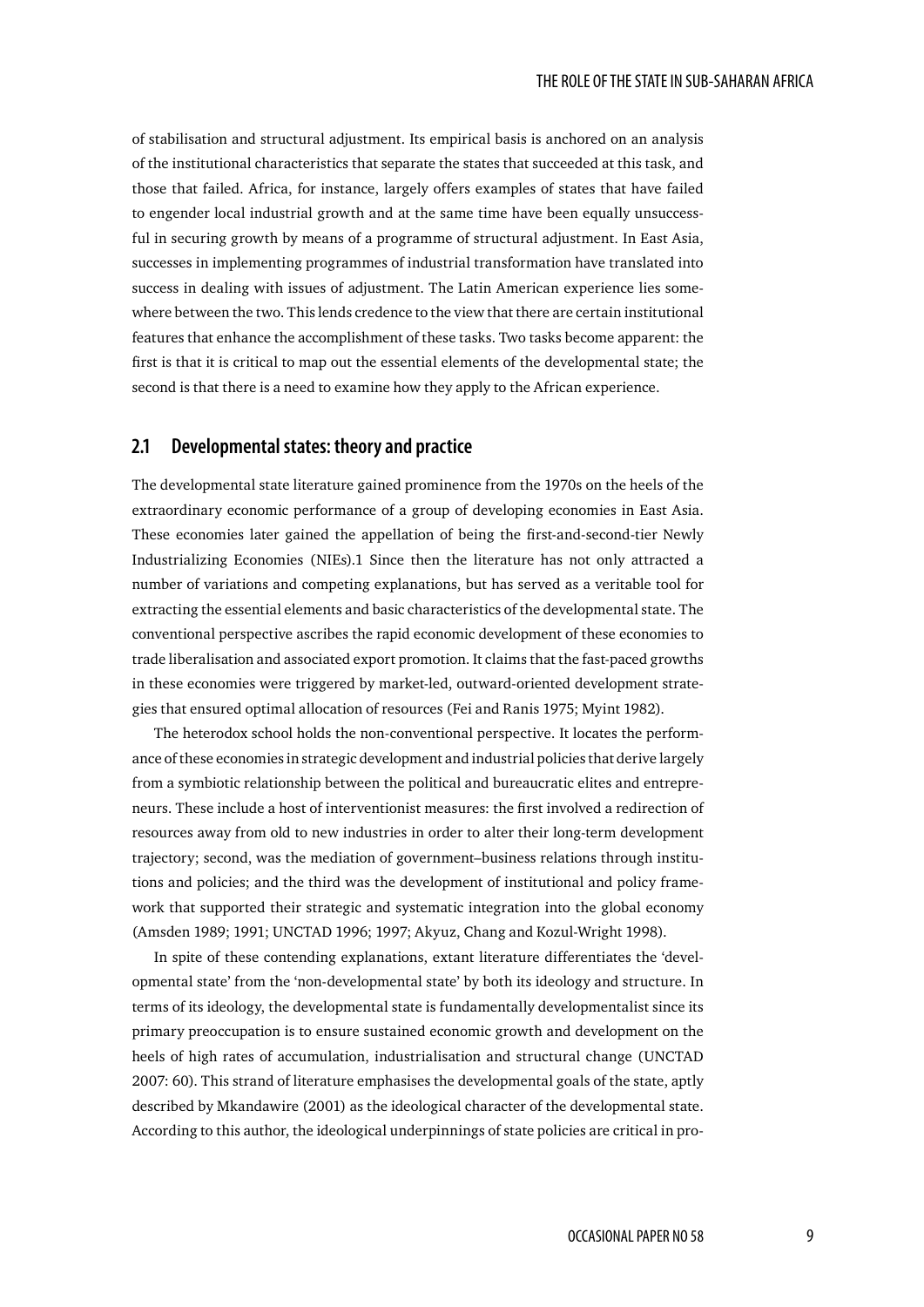viding the rationale for some of the policies, granting legitimacy to some of the forfeitures that might otherwise not be accepted, and in binding the ruling classes together. Other prominent views in this regard are those of Castells (1992) and Pronk (1997). For Castells (1992: 56), the state is developmental when it establishes as its principles of legitimacy, its ability to promote and sustain development, understood as the combination of steady and high rates of economic growth and structural change in the productive system, both domestically and in its relationship with the international community. Pronk (1997: 5) follows this line of thought, but defines a developmental state only in terms of its objectives; a developmental state is one that is able and willing to create and sustain a policy climate that promotes development by fostering productive investment, exports, growth, and human welfare.

According to Mkandawire (2001), this ideological bent ignores the institutional characteristics referred to as the 'state-structure nexus', which enables a particular state to achieve growth and development while others do not. Therefore, in his view, a developmental state 'is one whose ideological underpinnings are developmental and one that seriously attempts to deploy its administrative and political resources to the task of economic development' (Mkandawire 2001: 291). Structurally, such a state has (or develops) the capacity to carry out economic policies that effectively deliver development, which, in turn, engenders a form of legitimacy. This puts a premium on the institutional, technical, administrative, organisational and political configurations of the state from which its capacity is derived. Within this context, the strength of the state shows in its ability to enjoy a certain level of autonomy from social forces that might otherwise derail the developmental process. At the same time, it develops some 'social anchoring' that prevents it from using its autonomy in a predatory manner, thereby, securing the approval of key social actors (Castells 1992; Myrdal 1968; and Mkandawire 2001). As Evans (1995) argues, what makes a developmental state effective is not just its autonomy, but an 'embedded autonomy' which immerses the state in a network of ties that bind groups or classes together as allies in the pursuit of societal goals.

A theoretical review of the 'classic institutionalist' perspectives of Weber, Gerschenkron, Hirschman and other proponents of the intuitionalist persuasion, reveals an emphasis on certain institutional features which could facilitate both sets of tasks. Their positions emphasise the complementary nature of state structures and markets, particularly in promoting industrial transformation. Weber's line of reasoning is that the functioning of a large-scale capitalist enterprise relies on the availability of the kind of arrangement that only a modern bureaucratic state can provide. Weber's assumption of this intimate relationship was based on the conception of a bureaucratic state apparatus primarily concerned with carrying out its tasks and contributing to the fulfillment of the goals of the apparatus as a whole (Roth and Wittich 1968). Later observers, like Gerschenkron, have enlarged Weber's vision of the state's role. Gerschenkron's work on late developers, while complementing Weber's position – which focused on the specific contributions of the state apparatus to address the challenges engendered by the separation between the scale of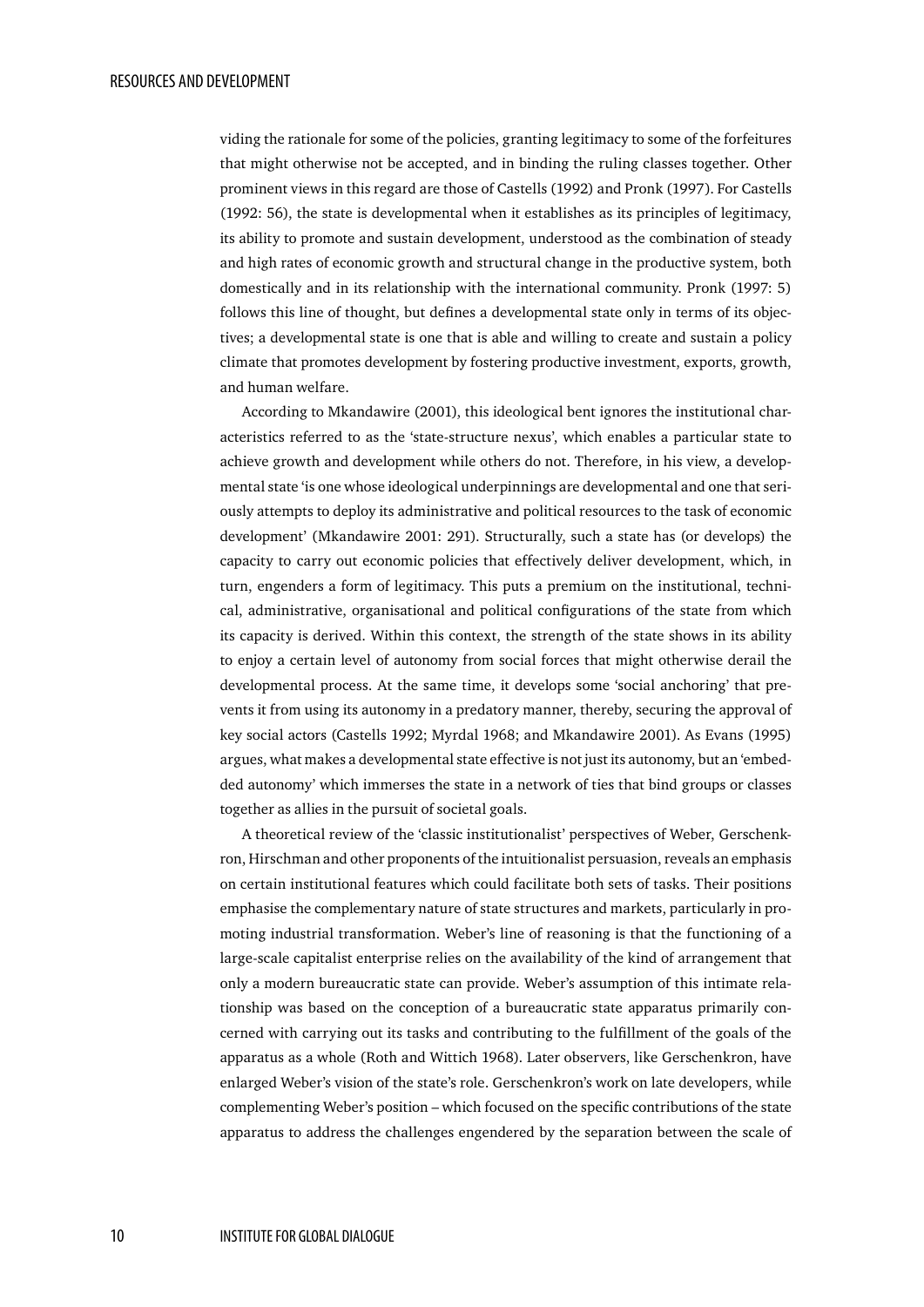economic activity required for development and the effective scope of existing social networks – raised a new argument that the ability to implement rules is necessary, but not sufficient. To him, the core of the problem faced by late developers lies in the absence of institutions which are neither able nor willing to assume this role (Gerschenkron 1962). Emphasising this point, Hirschman (1958: 35) stretches the argument to point out that what is lacking is 'the perception of investment opportunities and transformation into actual investments'. Taken together, these positions suggest that the state's role involves a high level of responsiveness to the process of development.

Based on the foregoing, states that are successful in undertaking the task Weber, Gerschenkron and Hirschman describe, are justifiably referred to as 'developmental states'; this is because they extract surplus and provide collective goods at the same time, in the long run fostering entrepreneurial perspectives among private elites by multiplying the incentives to embark on transformative investments, and on the effects of these actions, rather than impeding economic growth (Evans 1992: 147). In spite of these agreements, there is still no consensus on the features that make these states developmental. Different authors have identified several structures that are present in certain cases, but are not self-evident in others. As Rueschemeyer and Evans (1985: 44–47) note, the relationship between state capacity and insulation (or autonomy) is more ambiguous in the Gerschenkronian/Hirschmanian case than in Weber's.

However, what emerges is that irrespective of the structural features underpinning the capacity of the state in a particular context, such features prove to be crucial in determining the state's role in the process of development; this brings into sharp relief the distinction between developmental and non-developmental states.

#### **2.2 The Asian model**

The economic success of the major East Asian NICs at the end of the 1970s led to new research on the region. This prompted the formulation of the developmental state theory in scholarly debate and literature. In neo-classical perspectives, these developments were attributed to the active involvement of the state (Amsden 1979; Jones and Sakong 1980). The East Asian cases are not only relevant in understanding the role of the state in the developmental process, they also provide some insight into the structural and institutional underpinnings of state intervention. Although there were marked differences in these economies, they had certain features in common. The UNCTAD Report (1996; 1997) on the East Asian NICs reveals three characteristics that were crucial to the developmental project in these countries and critical in the analysis of developmental states.

The first had to do with institutional reforms and policy interventions which centred on a profit-investment nexus and were indispensable to the growth process. The second revealed the independent and close linkage with export, an export-investment nexus. The third showed that the process of managing economic rents ensures their beneficial impact on the development process. In their analysis of the developmental strategies of East Asian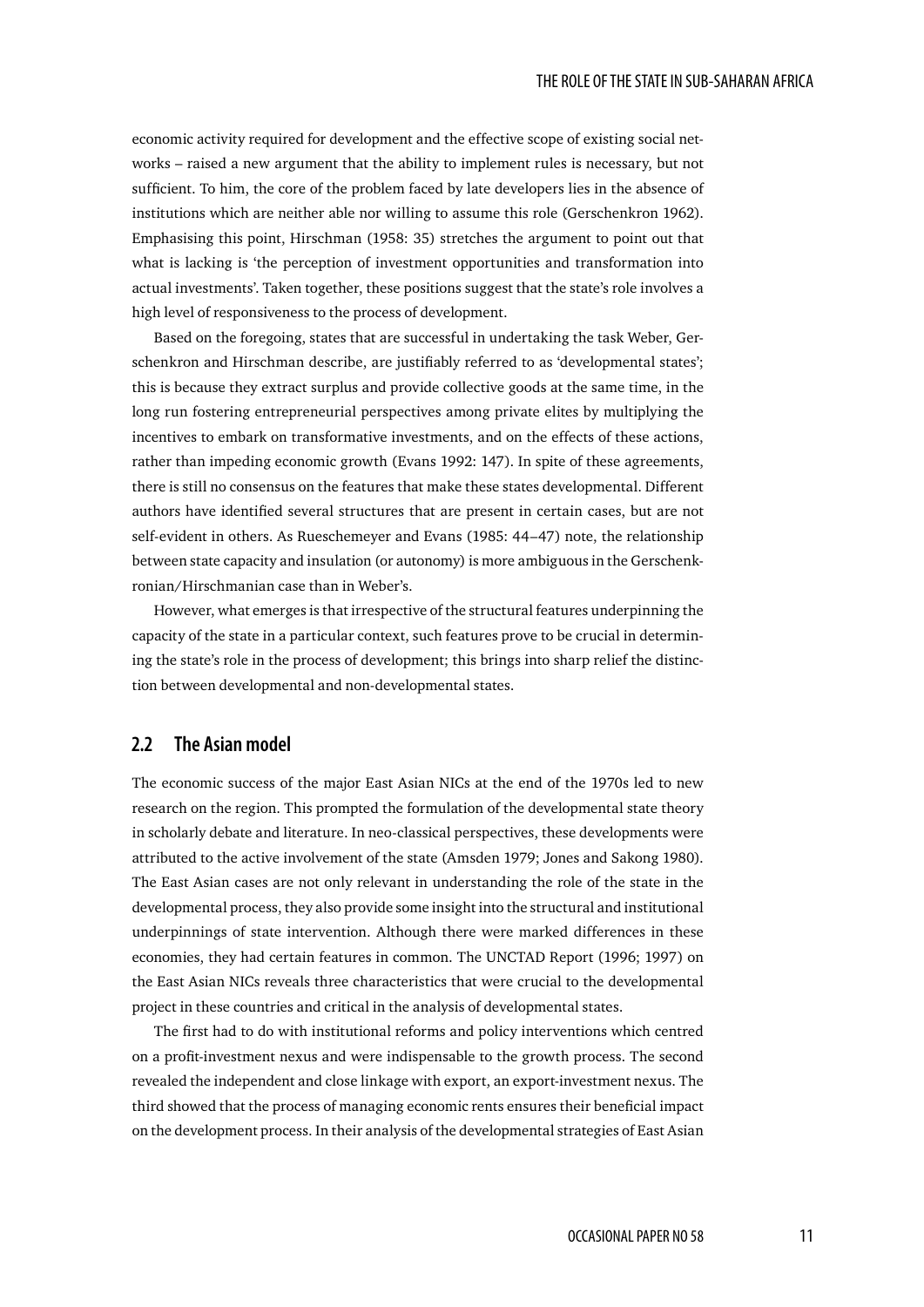countries, Akyuz, Chang and Kozul-Wright (1998) confirm these three principles as common denominators.

#### **2.2.1 Japan**

The case of the active state in Japan served as an institutional basis for a regional model of rapid industrialisation in East Asia, and provides a starting point for understanding the developmental state. Johnson's (1982) narrative of the successes of the Ministry of International Trade and Industry (MITI) vividly captures the workings of the developmental state in practice. This account was also striking in that it corresponds to a complex execution of what the ideas of Gerschenkron and Hirschman reveal in practice (Evans 1992). In the aftermath of World War II, Johnson (1982: 236) observed that the Japanese state acted as an agent for the fragile capitalist markets and influenced transformative investment decisions in those capital-scarce years. Thus, the state's centrality to the delivery of new capital enabled MITI to acquire a pivotal industrial policy role. Given its function in the approval of investment loans, its authority over foreign currency allocations for industrial purposes and its licence to import foreign technology, MITI was well placed to maximise induced decision-making.

In terms of the external networks connecting the state and private realm, Nakane (cited in Okimoto 1989: 170) notes that 'the administrative web is woven more thoroughly into Japanese society than perhaps any other in the real world'. As such, Japanese industrial policy relies heavily on the ties that connect MITI and major industrialists (Okimoto 1989: 175). The pivotal nature of these ties has led some to argue that the state's efficiency emerged 'not from its own inherent capacity but from the complexity and stability of its interaction with market players' (Samuels 1987: 262). This stresses Evans's (1995) concept of 'embedded autonomy' which constitutes a key aspect of the developmental state. This form of 'embedded autonomy' combines aspects of Weber's bureaucratic insulation with extreme intermingling with the surrounding social structure. The outcome of this process rests largely on the historically determined character of the state apparatus and the social context in which it is embedded.

#### **2.2.2 Korea**

Despite its chaotic 20th century history, Korea was able to inculcate a particular corporate culture embodied in the Economic Planning Board (EPB). Notwithstanding its limitations, one of the key features of the Korean state bureaucracy was the relatively favoured position held by the EPB as a single pilot agency charged with the responsibility of being a 'superagency' in the economic arena (Kim 1987: 115). Its ability to coordinate economic policies through the budgetary process was bolstered by the Economic Ministers Consultation Committee (Choi 1987: 50). Cheng (1987: 231-232) notes that the existence of a pilot agency does not preclude the contestation of policy positions between the EPB and the Ministry of Trade and Industry (MTI) in the bureaucracy. Yet, as Evans (1992: 157) points out, the existence of a particular agency with a generally recognised capacity in the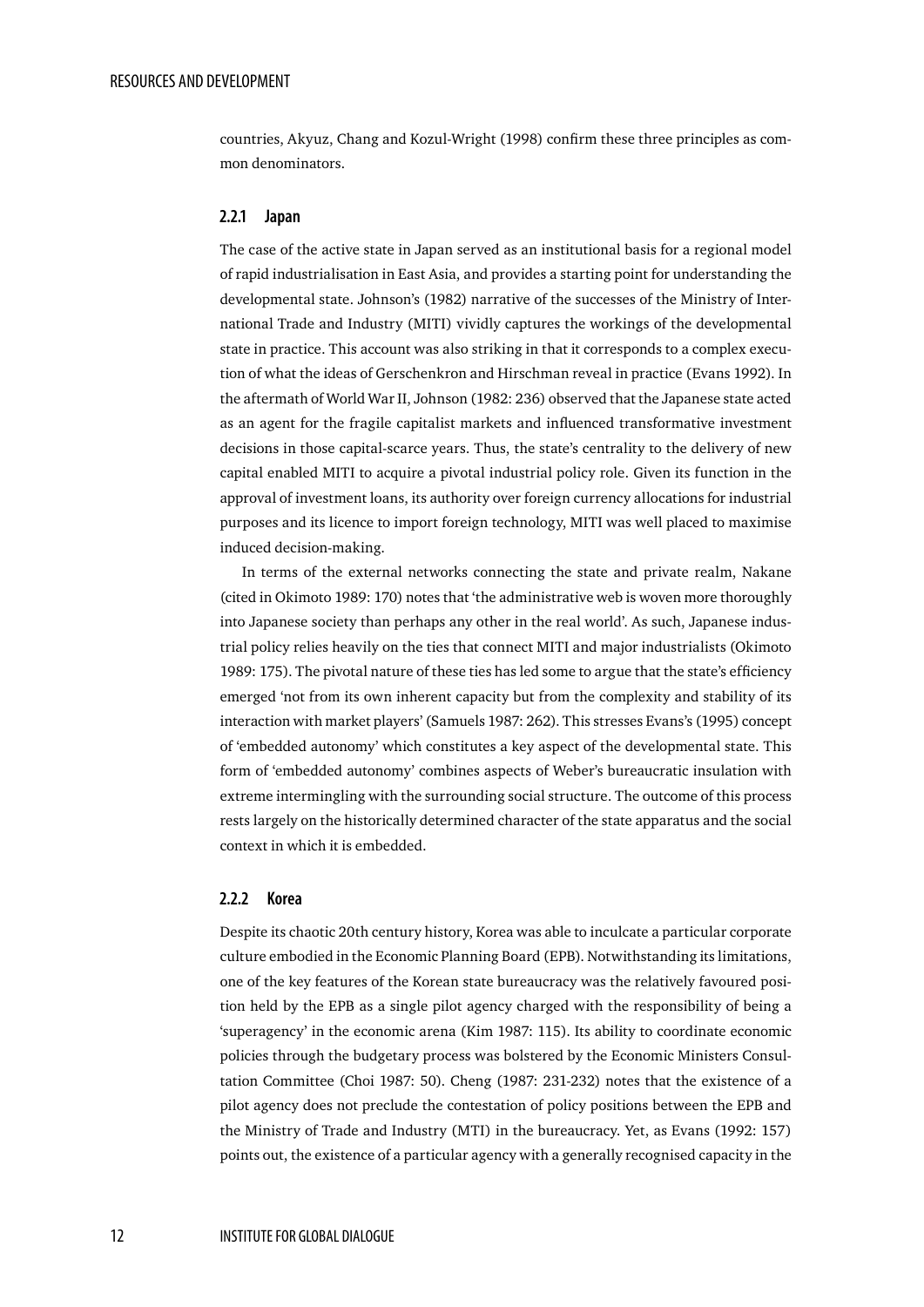economic arena allowed for the concentration of talent and expertise, and gave economic policy the coherence that it lacks in a less clearly organised state apparatus.

In a bid to harness private entrepreneurship and managerial expertise, the ties between the state and the large conglomerates (known as Chaebol) were developed and grew in the course of the 1970s. As in the case of Japan, the mutual relationship between the state and Chaebol in Korea was based on the fact that the state had the means to attract capital in a capital-scarce environment, and by virtue of its ability to allocate capital, the state enhanced the concentration of economic power in the hands of the Chaebol and 'aggressively orchestrated' their activities (Wade 1990: 320). But in contrast to the Japanese experience, the manner of embeddedness in the Korean model was a much more top-down affair, lacking the well developed intermediary association; it focused on a much smaller number of firms. The Korean state may not portray the general institutional relationship with the private sector as the MITI in Japan, since it never totally escaped the risk of particularistic interests of individual firms translating into unproductive rent-seeking (Haggard and Moon 1990).

#### **2.2.3 Taiwan**

Similarly, the state in Taiwan was central to the process of industrial accumulation by virtue of its ability to channel capital into risky investments, enhance the capacity of private firms to take on the international markets, and confront entrepreneurial functions directly through state-owned enterprises. The classic, meritocratically-recruited Weberian bureaucracy determined the ability of the state in Taiwan (as in Korea) to effectively undertake this role, but owing to differences in the historical experiences of both states, there were different patterns of relationships with the private sector, consequently leading to different patterns of state entrepreneurship (Evans 1992: 158). In the case of Taiwan, the Kuomintang (KMT) was central to this arrangement. On arriving on the island, the KMT remade itself, launched a governmental apparatus, and put together a small set of elite economic policy organisations similar in scope and expertise to Japan's MITI (Wade 1990). Without discounting the cardinal transformation in the character of the KMT apparatus, it is pertinent to state that as in the case of Korea, the existence of a long bureaucratic tradition gave the regime a foundation on which to build. Apart from the political cohesion provided by the party at the top, there was also an economic bureaucracy with a considerable degree of managerial experience (Wade 1990: 272-273).

Taiwan's State-Owned Enterprises (SOEs) served as key instruments of industrial development with direct entrepreneurial contribution, and also provided a training ground for economic leadership in the central state bureaucracy. This enabled economic policy formulation in Taiwan to grow out of 'a little understood but apparently vigorous policy network which links the central economic bureaus with public enterprises and public banks' (Wade 1990: 275, 295). In contrast to the Japanese and Korean versions of the developmental state, Evans (1992: 161) points out that the Taiwanese state operates efficiently with a 'less dense set of public-private network ties'. This raises the question: whether embeddedness is a necessary component of the developmental state.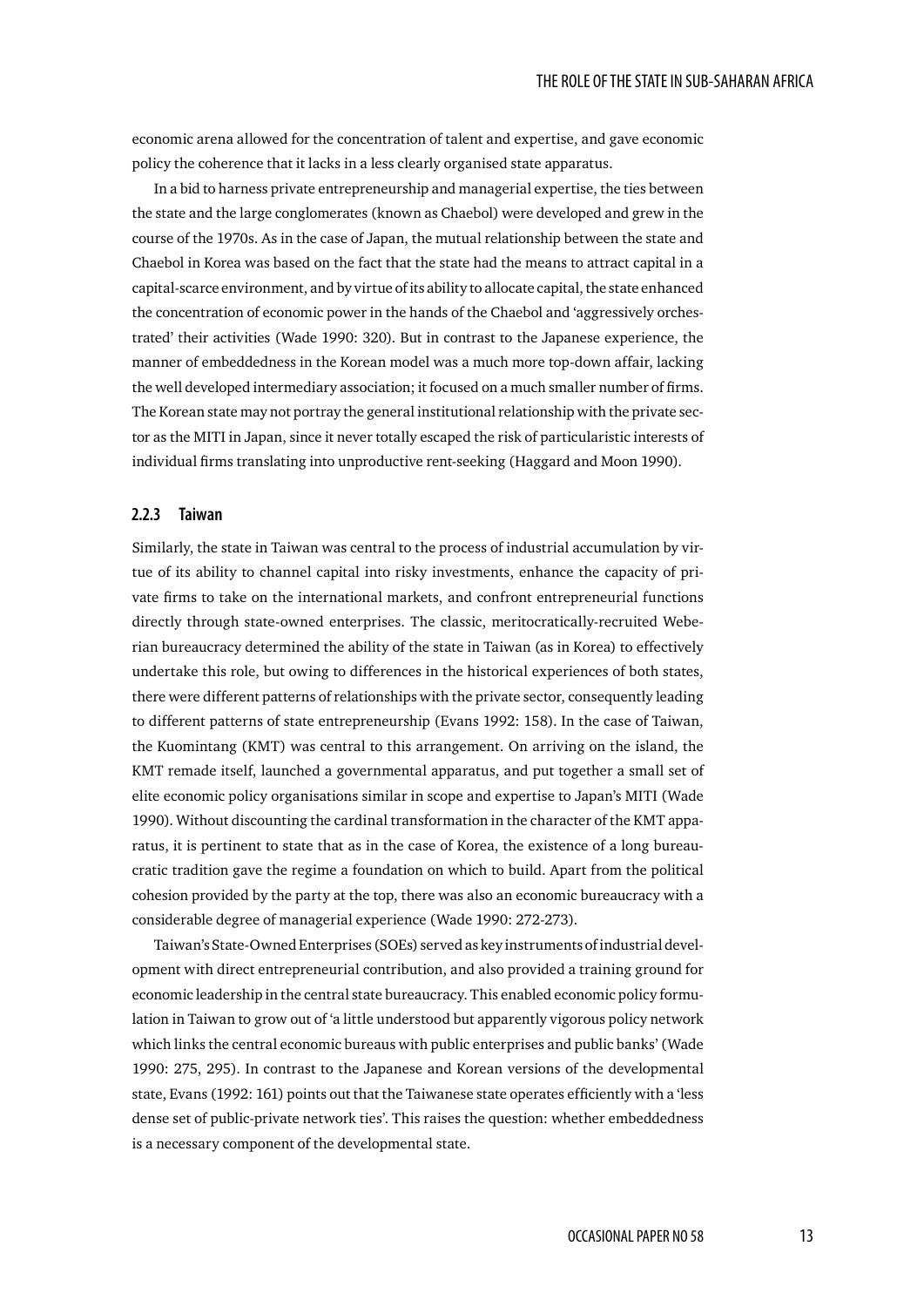Another feature of the Taiwanese developmental state is its extremely selective interventions. Wade (1990: 226) refers to this as a bureaucracy with a 'filtering mechanism' that focuses the attention of policy-makers and the private sector on products and processes crucial to future industrial growth. Here, the issue of selectivity becomes crucial as a general feature of developmental states when one considers the Japanese example of the state limiting itself to strategically selected economic involvement after the war (Johnson 1982; Okimoto 1989).

#### **2.2.4 China**

Developments in China place it between a free-market capitalist economic system and a centrally planned economic system, evoking an appellation known as a planned-rational capitalist system 'conjoining private ownership with state guidance' (Woo-Cummings 1999: 2). Without doubt, the post-socialist transformation of China has been aimed at meaningful acceleration of a socioeconomic developmental path which had been part of China's institutional arrangement prior to the reform era. Consequently, one of the main goals of the Chinese Communist Party (CCP) upon assuming power was to surmount backwardness and permit the state to develop faster. In spite of some misplaced policies and misguided strategies, some positive changes were recorded (Lin 2006). Where industrialisation is concerned, China has built on the efforts of the pre-reform era, while modernising the sector, changing its profile to a certain extent, and developing new branches (Bolesta 2007: 109).

Owing to its communist legacy and a lack of democratic rule and procedures, the state in China has all the means to intervene in every aspect of the political, social and economic sphere. Thus China can be described as an interventionist state since it so far controls the developmental directions of the country and realises its strategies. There is a widespread belief that China's deviation from socialism is not definite and decided, and that it does not have a fully fledged capitalist economic system. Confusion still exists in scholarly circles about China's economic arrangements, because the communist party bureaucracy still maintains power, and by virtue of its structure, cannot preside over a capitalist system (Balcerowicz 1995). This line of argument tends to infuse the logic that China is not an example of a developmental state since the developmental state theory can only be applied to market economic conditions. But as Bolesta (2007: 110) contends, these assumptions may seem incorrect for the reason that capitalist systems around the world are different, and China's model merely presents another type of capitalism.

Current trends show that China has followed a developmental state pattern. Its current growth is export-driven; Chinese authorities conduct a developmental policy through industrialisation in an undemocratic context, and the state supervises the economic changes of the country and intervenes where necessary (Bolesta 2007). It can thus be deduced that China is an example of a developmental state when one considers the state's philosophy and ideology, which puts development at the forefront of the agenda and creates an adequate atmosphere for its developmental efforts. This raises questions about the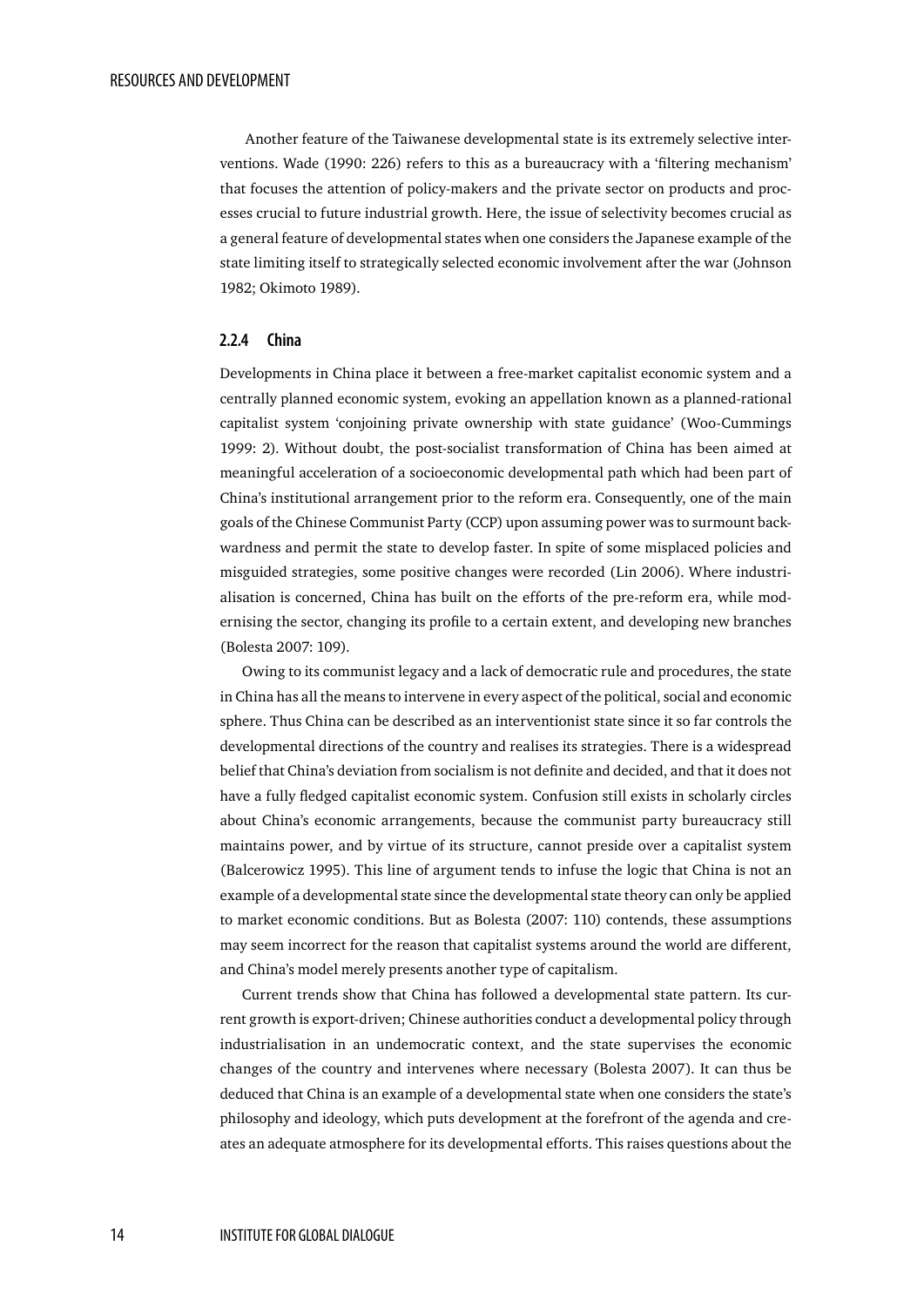viability of the developmental state theory as it was developed in the 1970s and 1980s, and demands a reformulation of the theory based on the retrospective economic achievements of certain states in the contemporary global economy.

Based on a general agreement of international research on the subject, certain salient structural features are evident in developmental states. These include: an interventionist state, competent bureaucracy, corporate coherence, and embedded autonomy. However, the East Asian cases confirm the following trends:

- A developmental state is one in which the state's socio-economic aims and objectives are driven by a philosophy and ideology of development.
- Industrialisation plays a key role in the achievement of these objectives.
- Regardless of the fact that the state's strategy and goals might be drafted and driven by the ruling elites, the state's transformation is facilitated by a capable bureaucracy and state administration.
- These processes occur within the context of an institutional environment in which the state dictates not only the directions of development by virtue of its interventionist nature, but also the rules and norms of social, political and economic existence.
- Irrespective of the strong presence of the interventionist state, the economic environment is largely capitalist in nature and the private sector plays a critical role in the development of the country. It is important to fully acknowledge the developmental achievements that the East Asian states have experienced since the 1970s and 1980s, and which have been touted and adopted as a model that defines an appropriate developmental path for countries in the global South. However, in the case of Africa, it is important to fully grasp the domestic and international contexts of attempts to follow a developmental path, and how this has shaped prospects for development in the region.

## **3. Developmental states in Africa: myth and reality**

The search for a developmental path in Africa has become crucial. As several writers have observed, there have been attempts to extract and apply the lessons of the East Asian countries to other parts of the developing world, particularly in sub-Saharan Africa (Mkandawire 2001; UNCTAD 1996; 1997; 1998; Akyuz, Chang and Kozul-Wright 1998; Sindzingre 2004). Moreover, doubts have been expressed about sub-Saharan Africa's quality of institutional infrastructures, and the capacity of the state to devise, execute and supervise complex and demanding policies that were at the core of the East Asian success (UNCTAD 2007: 74). Much of this assumption is based on the conclusion that African states are inherently corrupt and predatory, run by rent-seeking and kleptocratic state officials who advance their private interests over those of the state, and use the proceeds from rent for patronage politics. This view of the African state is prevalent in the literature and widespread among Africanist scholars and observers (Bates 1981; Chazan 1988; Frimpong-Ansah 1992; Rothchild 1994; Chabal and Daloz 1999; Bayart 1993).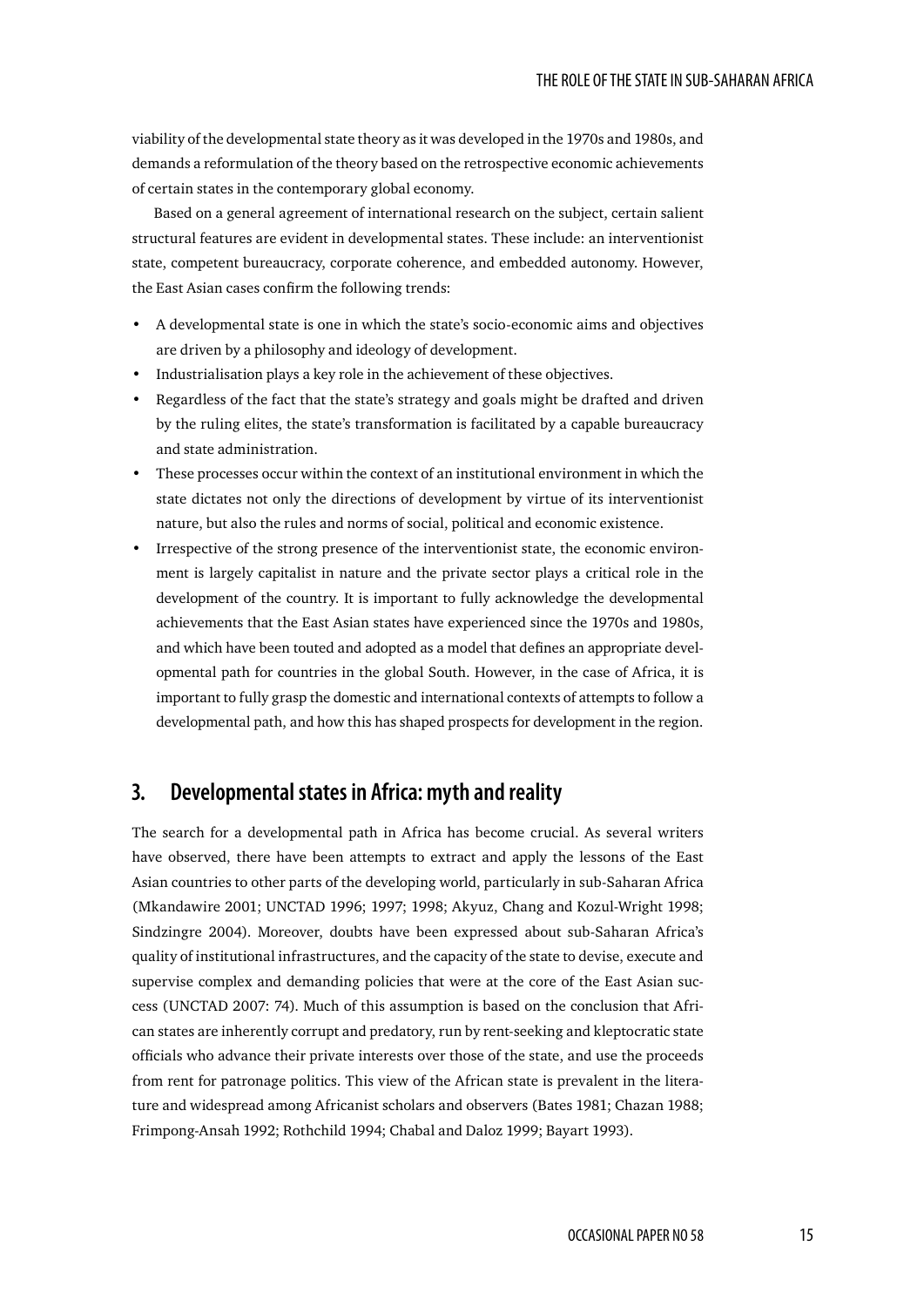In a general sense, this perception of the African state presents a somewhat distorted picture of the African reality by selecting some problematic episodes in the continent's history as a yardstick for their poor economic performances. Mkandawire (2001: 294) links this to the 'ideological, paradigmatic and structural shifts in both domestic and international spheres' particularly associated with the anti-state rhetoric which characterised neo-liberalism in the 1980s. It is a rendition of African history based on ideological preferences, as opposed to a careful analysis of the role of internal and external factors. Based on history, policy outlook and dominant discourses, this section attempts to re-read the African state and its place in the developmental process.

#### **3.1 Re-reading Africa's history**

In assessing the role of the state in the developmental process in Africa, it is pertinent to view particular economic outcomes as products of specific historical trajectories. The state in most of Africa is a colonial project and a product of competition between colonial powers for access to resources. This development left some lasting impressions on the evolution of the post-colonial state in Africa (Arrighi 2002: 24). It is safe to argue that post-colonial state formation in Africa was largely a product of certain historical and geopolitical developments that continue to inform the nature of politics, economics and society. In spite of these challenges, the first two decades of independence were characterised by efforts to give meaning to the social bargain that underpinned the nationalist struggle. According to Olukoshi (2002), irrespective of their ideological leanings (socialist, free-market or mixed economy orientation), post-independence governments in Africa invested a great deal in the expansion of the physical and social infrastructure of their countries in a manner exceeding what colonialism offered, and they also reserved an important role for the state in this process. In the face of huge demands and expectations from post-colonial leadership in Africa, access to education, modern health facilities, transportation, housing, and skills development in every sector was increasingly widened.

However, these developments were not unconnected to the reasonably high levels of economic growth that most African states recorded in the first decade of independence. This growth rate placed virtually all African countries above their population growth, and they were also sustained during this period (1960-1975) (Bangura 1992: 60-61; Mkandawire 2001). Rodrik's (1998) analysis of the development experience in most developing countries during the same period (those that experienced at least a 3 per cent GDP per capita) reveal that 11 of the best performing 50 countries were in Africa, 9 of them in sub-Saharan Africa. The fastest-growing country was in Africa (Gabon), and Botswana's growth rate (1960-1975) exceeded Hong Kong's (China), Taiwan Province of China, Malaysia, and Thailand.

 An observation of the growth performance of developing countries from 1967 to 1980 yielded similar results. Out of 27 countries that achieved an annual growth rate of 6 per cent over more than a decade during this period, more than a third (10) were African coun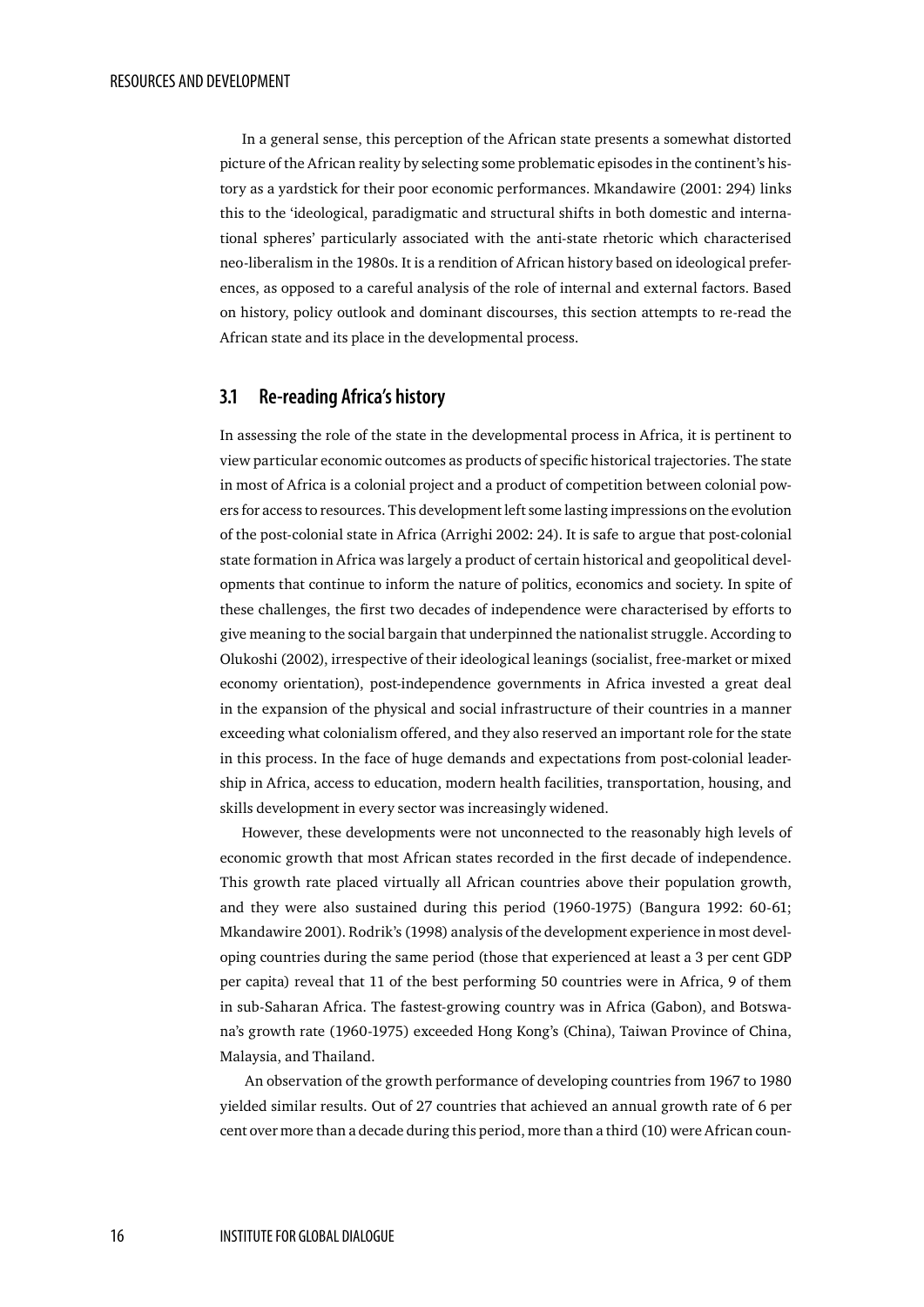tries. Apart from mineral-rich countries like Gabon, Nigeria, Botswana and Republic of Congo – all of which recorded remarkable growth – other African countries, such as Kenya and Cote d'Ivoire, performed better than Indonesia and Malaysia. As observed by several scholars (Bangura 1992; Mkandawire 2001; and Arrighi 2002), a nuanced assessment of the political and economic history of the continent reveals a rather different picture from the dominant analytical tradition that insists on the impossibility of states in Africa being developmental. Hence, most arguments advanced by this idea are not firmly anchored in African historical experience, so developmental states are not completely alien to African states (Mkandawire 2001), and some writers have even characterised the post-colonial African state as 'developmentalist' by definition (Gibbon 1997).

### **3.2 Domestic policy environment**

One of the major consequences of misreading Africa's economic history, and the dismissal of the achievements of the first two decades of independence, is the initiation of misleading policies concerning Africa's development problem. The World Bank's Berg Report (1981), which contained a brief history of Africa's post-colonial development and the role of the state in that process, portrayed both post-colonial policy and performance as unmitigated and undifferentiated disasters. According to Mkandawire (2001: 303), the report 'had in many ways misrepresented Africa's economic performance during the preceding two decades… (It) under-estimated the enormous importance to African economies of external conjuncture and the role of foreign expertise'. The veracity of the Berg Report and its analysis of the African economic crisis were taken for granted by most analysts of the African economy. Adopting the publication as a springboard, they derived generalisations from it and provided political explanations for such poor policy performances. Indeed, the Berg Report laid the foundation for the neo-liberal paradigm that characterised the World Bank/ IMF adjustment package of the 1980s and 1990s in Africa. The World Bank identified 'structural' factors as being responsible for 'domestic policy inadequacies' and went on to anchor the main thrust of its policy recommendations on the Report (UNCTAD 2007: 75).

The increasing popularity of the neoliberals also coincided with the emergence of conservative right-wing governments in key countries of Europe and North America, which influenced the dominant outlook within the Bank and the Fund at a time when the African development crisis dominated the debate within these institutions. For this reason, there was an uncritical acceptance of the Berg Report as the only alternative (Mkandawire 2001; Arrighi 2002: 30-32). The Report's policy prescriptions held sway on the continent for almost three decades, with obvious consequences for the development agenda (UNCTAD 2002; Arrighi 2002: 32). As Olukoshi (2002) points out, economic growth within the first two decades of independence was about 6 per cent on average; this was far from the experiences of the 1980s and 1990s, when 4 per cent growth rates were rare and were hailed as successful under the framework of the adjustment programme. Apart from dismissing outright the achievements of the first two decades of independence, the World Bank/IMF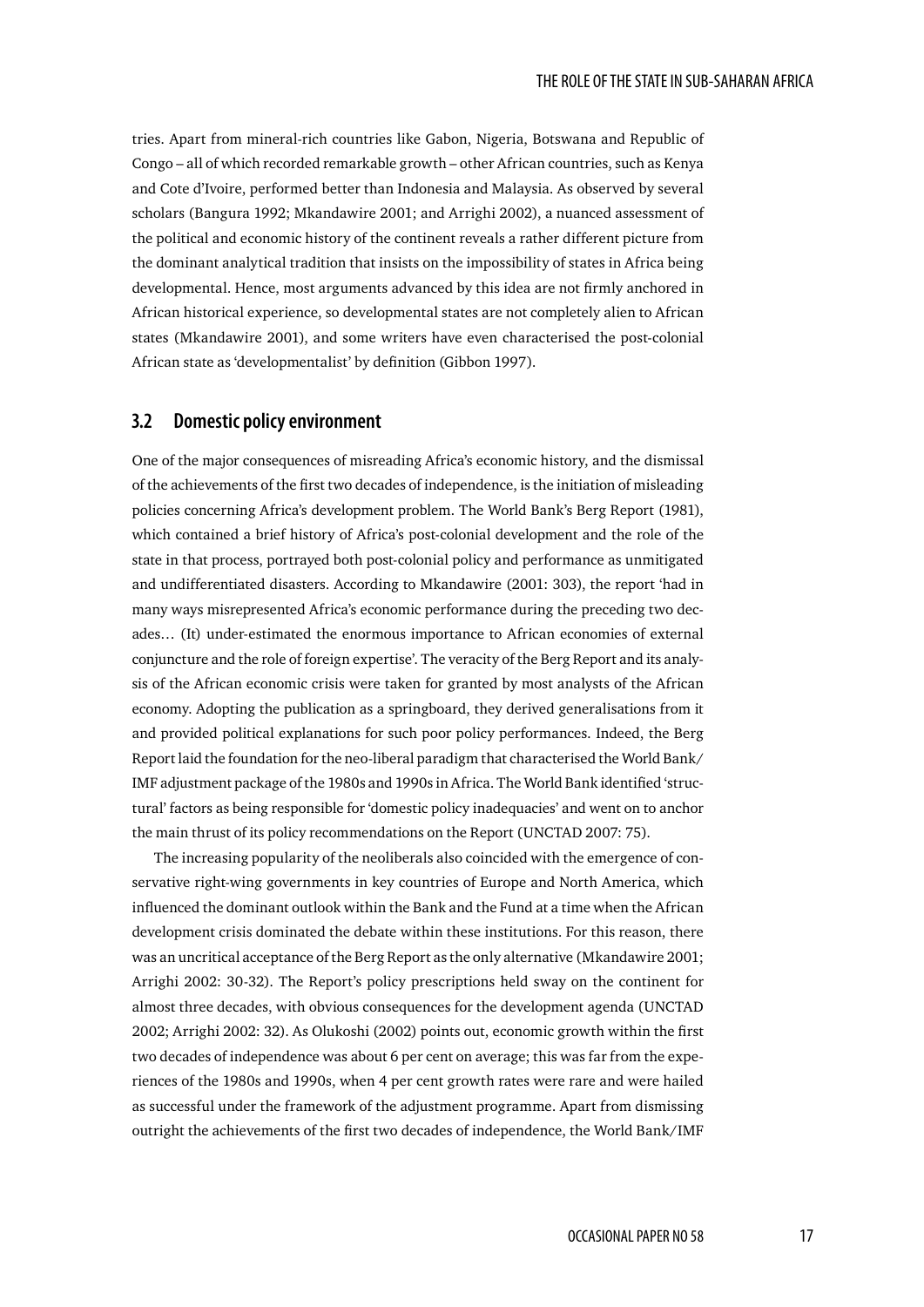adjustment package also failed to distill from policy objectives, principles and instruments employed during this period to inform their prescriptions for the continent.

#### **3.3 Discourse on wealth of natural resources and development**

The impact of external and internal factors in Africa's development agenda is often contested, particularly as regards the natural resource wealth/development discourse. Although conventional wisdom in the 1950s was that abundance of natural resources gave enormous advantages to countries endowed with such resources (Viner 1952; Lewis 1955; Rostow 1961; Krueger 1980: 288-292; Balassa 1980; Drake 1972), the 1980s witnessed an upsurge in the emergence of scholarly literature that challenged this view, pointing out the negative effects. This view holds that abundant natural resources exacerbate the likelihood of resource-rich countries being subjected to adverse political, economic and social outcomes, culminating in poor economic performance, low levels of democracy, and civil war (Rosser 2006). This position, popularly known as the 'resource curse', gained currency, became influential, and was widely accepted by officials, researchers and policymakers in international financial institutions, the World Bank and the IMF (Sala-i-Martin and Subramanian 2003; Davis, Ossowski and Fedelino 2003; Leite and Weidmann 1999; Sarraf and Jiwanji 2001).

In sub-Saharan Africa, this thesis explains the underdevelopment in resource-rich countries of the region by demonstrating how vast natural resource endowments dampen and weaken the prospects for development, ironically eliciting competition, struggle for access and control of resources, or initiating an outright armed conflict. It also provides explanations for the poverty, human rights abuse, lack of development, and conflict-ridden character of sub-Saharan African states. A link is forged between resource abundance on the one hand and the prevalence of poor governance, absence of the rule of law, and lack of economic development on the other. It reveals how institutional weakness and poor governance can translate into the inability of the state to effectively manage its resource wealth and contribute to national development and stability (Boschini, Patterson and Roine 2003; Ross 2001). Boschini, Patterson and Roine (2003) further add that resourcerich countries are 'cursed' only if they have 'low quality institutions', and what they refer to as 'appropriability' or profitability of the resources, based on institutional capacities and national control.

Resource-rich (but poor) economies like Angola, Sierra-Leone and the DRC, are contrasted with oil-rich (and developed) Norway. The explanation offered is that the latter was successful in transforming resource wealth into development because of its institutional capacities. Taken together, the picture that emerges is one that depicts resource wealth as subversive of the process of development.

Notwithstanding this view and its seeming attractions, the 'resource curse' thesis fails to fully grasp the complex dimensions of the political and international linkages that underpin the absence of development in resource-rich African countries. Specifically, this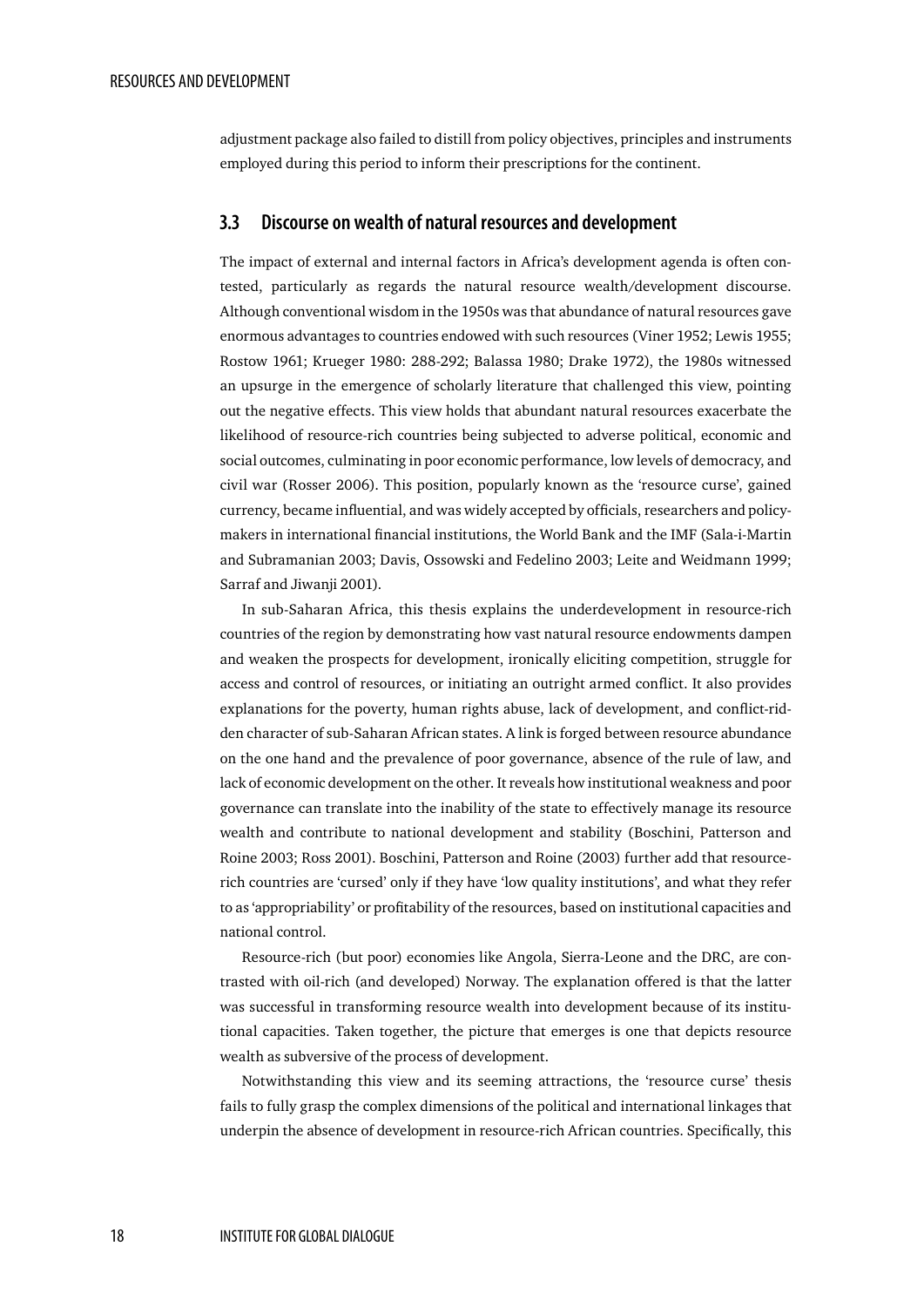relates to the contradictory manner through which Africa is integrated into the global capitalist system, both in the early and monopoly stages of capitalism; it over-emphasises and exaggerates the impact of a mono-causal factor, among many, as the leading cause of the absence of development. A critical reflection reveals a host of inter-related factors (both local and global) as opposed to the inevitability of a mono-causal factor. As such, the chief weakness of the 'resource curse' thesis is that it glosses over the fundamental questions relating to the nature and character of the extractive industries in Africa and its external linkages (Obi 2001). Secondly, it fails to adequately address the question of who the dominant players in these sectors are. While excessive attention is focused on local actors and factors – the state and the political elites, weak and inept bureaucracies, institutional weakness and the absence of state capacity – very little focus is placed on the role of external and transnational forces and the absence of transparency that conceals the extent of their involvement in Africa's 'resource curse'.

## **4. The state and the challenge of development in Africa**

The diversity of perspectives of African economic development opens it up to a plethora of views and analysis. Within this context, this section of the paper engages the prospects of state developmentalism with a view to exploring the challenges confronting the existence of such states in Africa. First, much of the explanations of Africa's development challenge appear to be conjectural, rather than being rooted and based in the actual economic and political history of the continent. Second, most of these analyses are derived from discriminatory comparisons between African states in crisis and idealised or tendentiously characterised states elsewhere. Third, these analyses fail to capture and explain the obvious variations in economic performances among (and within) African countries over time, thereby portraying certain speculative features as if they constitute permanent structural features of these states. The fundamental outcome of misinterpreting African experiences is the reinforcement of a deep-seated penchant that makes it difficult to understand Africa's strengths and weaknesses.

As already noted, both external and internal factors are implicated in Africa's development crisis. External factors and institutions have had a much greater impact on Africa's economic and political condition than is normally acknowledged. While these factors have had severe adverse consequences for the character of political and economic governance in most countries, this does not completely absolve the internally incapacitating political and economic dynamics which reinforce these processes. This calls for an examination of both the international and domestic contexts. Therefore, the key questions that arise are these:

- What exactly is the developmental state in the African context?
- What can the state do to foster development based on its dominant sectors?
- Does the state have the capacity and capability to prioritise its national interest and pursue such a goal in the contemporary global economy?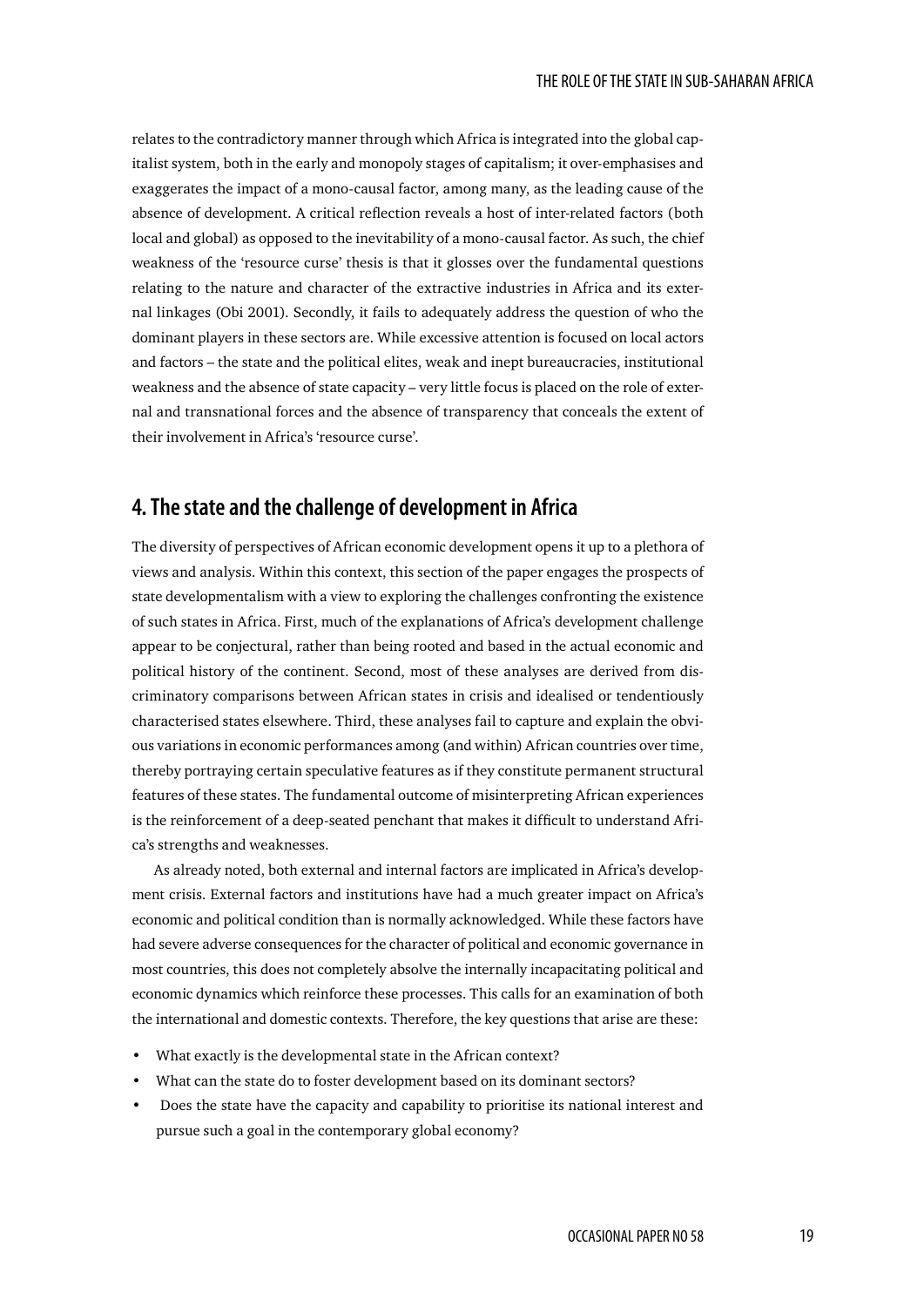A major challenge exists in defining a developmental state in the African context, which stems from those definitions of the 'developmental state' that are frequently deduced from the performance of the economy, thereby equating economic success with state strength. It follows that those African states that experienced relative economic success in the first two decades of independence were then qualified to be 'developmentalist' by definition, but are now 'anti-developmentalist' owing to a combination of factors that have played out in several economic, political and social crises. As Mbambazi and Taylor (2005) argue, in considering the developmental state in Africa, attention should be focused on states with ideological underpinnings that are developmental, and those states that earnestly attempt to deploy their administrative and political resources in the task of economic development. Some authors have argued that developmental states are unique to East Asia and cannot be replicated elsewhere (Oni 1991: 13), while others maintain that the Asian model cannot be generalised because only a certain number of states can pursue the export-oriented growth model side of the developmental state (Cline 1992).

However, extant literatures still demonstrate that developmental states are not limited to East Asia, but also exist in Africa. In Richard Kearney's (1990: 8) survey of Mauritius, there is an observation that the continuation of Mauritian development presupposed an effective government macro-economic policy intervention in both monetary and fiscal terms. The study also presumes the maintenance of an entrepreneurial climate to aid the diversification and exploitation of new manufacturing niches in the private sector. On this basis, other writers like Meisenhelder (1997) conclude that Mauritius is a developmental state.

According to Leftwich (1995: 405), there are six major defining characteristics of a typical developmental state:

- a determined developmental state
- relative autonomy
- a powerful, competent and insulated bureaucracy
- a weak and subordinated civil society
- the effective management of non-state economic interests
- legitimacy and performance.

In effect, this combines both the ideological and structural strands of the developmental state that distinguishes it from the non-developmental states. What is crucial is the existence of a capable and autonomous bureaucracy that utilises the market and formulates national goals, and one that has the competence and resources to implement these goals (Evans 1995). Chang (1987: 192-199) argues that successful developmental states must pursue policies that coordinate investment plans; have a national development vision implying that the state is also an entrepreneurial agent that commits to institutional building to promote growth and development; and finally, function in conflict management and mediate in conflicts that emerge from the reactions and counter-reactions to the developmental agenda between competing interests.

In Johnson's study of MITI and the Japanese Miracle (1982), four crucial components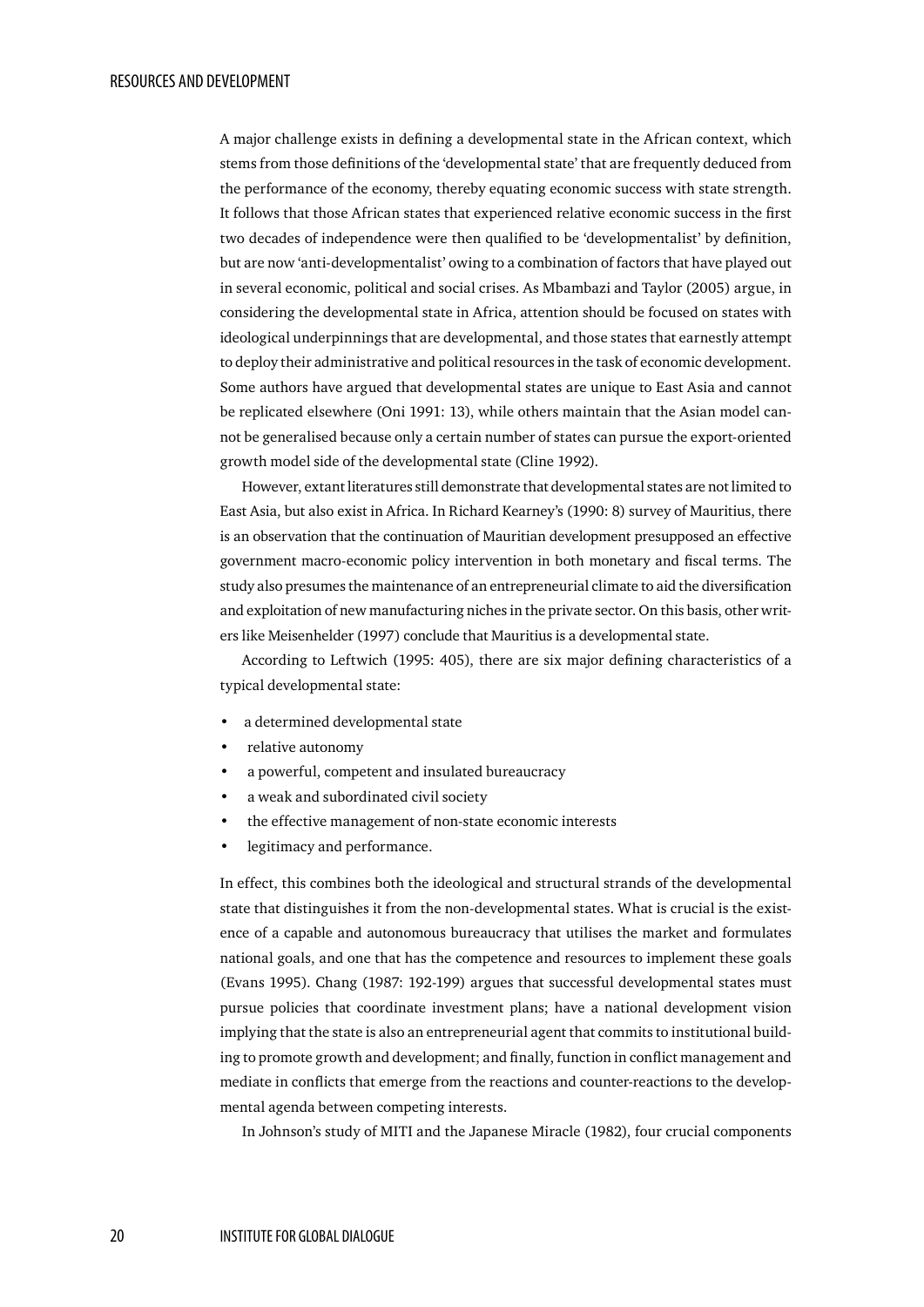of the developmental state are advanced. These are: the presence of a small but efficient state bureaucracy; a political environment that enables this bureaucracy to possess enough latitude to function and take policy initiatives independent of excessive interference from vested interests; the forging of methods of state intervention in the economy without undermining market principles (market-conforming); and a pilot organisation. To be sure, the concept of 'market-conforming' in this context does not simply refer to a situation where the government ensures that there is enough investment in people, or where it fosters a competitive climate for the private sector and maintains an 'open economy'. Rather, Johnson (1982: 19) more accurately perceives the market as a device that could be utilised for advancing a developmental agenda in a situation where the state itself is involved in 'setting substantive social and economic goals'. As Oni (1991: 110) further adds, 'it is this synergy between the state and the market that provides the basis for an outstanding development experience.' Thus, striking a balance between state influence and relative adaptability in a fairly free but guided market is imperative for the developmental state.

To advance the idea of developmental states in Africa, it is pertinent to draw from both Leftwich (1995) and Johnson (1982), and recognise the need for state politics to concentrate enough power, autonomy and capacity at the centre in order to shape, advance, and stimulate the accomplishment of definite developmental objectives. The state can achieve this by launching and promoting the conditions and directions for economic growth or by undertaking to organise this task directly, or through varying combinations of both strategies. In Africa, states must be intentionally motivated to promote development and utilise state resources to engender development side by side with the private sector and civil society.

The idea of 'developmentalism' in Africa cannot be synonymous with the Asian experience. Current conditions in Africa are not only different to those initial conditions prevalent in East Asia (in the 1950s and 1960s), but significant variations still exist within African states. The global economic context of the 1950s and 1960s is also fundamentally different for both East Asian and African countries. Given that African economies have undergone more than two decades of stagnation and de-industrialisation – and associated informalising of the economy, there are several reasons to be cautious of the notion of replicating development strategies from East Asia (UNCTAD 2006). However, this does not preclude African states from adopting some of the experiences of the East Asian model and contextualising them to suit African realities.

#### **4.1 Natural resource governance**

In the face of the intensifying international scramble for, and exploitation of, Africa's vast resources, Africa has witnessed a reinforcement of its subordinate position in the contemporary global economy, which has resulted into unprecedented poverty, de-industrialisation and social crises (Bond 2006). The cumulative impact of this scramble, the nature and value of these resources in global markets (both economically and strategically), the power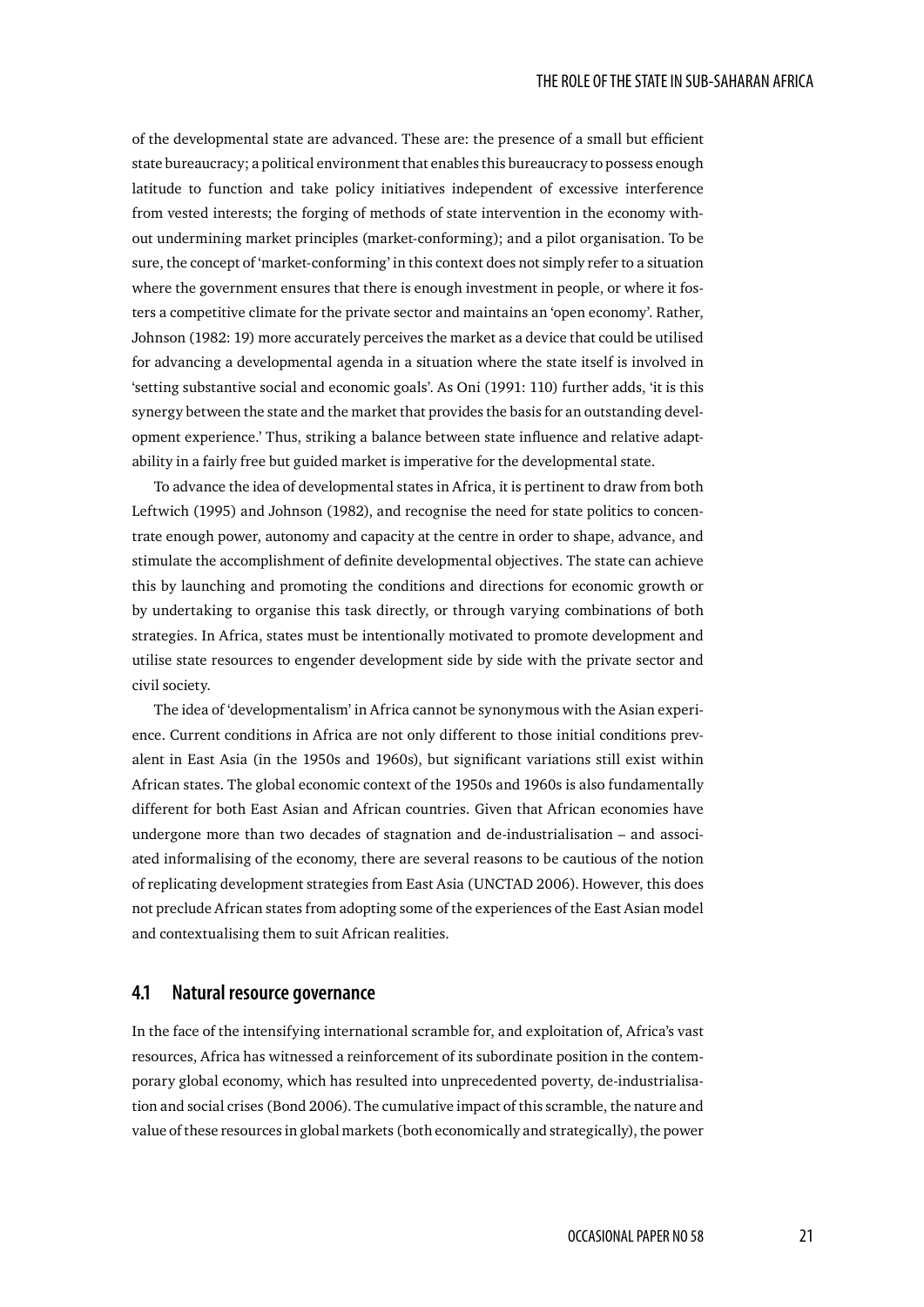relations corresponding to the exploitation of these resources and the political economy of access, ownership and distribution, all serve to aggravate the crisis of development in resource-rich African economies. It is against this background that the idea of state developmentalism and its applicability to natural resource industries has become crucial. It is generally agreed that natural resource wealth can contribute to growth and development in Africa, if this is to materialise, there must be adequate governance systems, capacity to administer and monitor these sectors, and the forging of adequate linkages between natural resource sectors and other sectors of the local economy. The natural resource sectors can serve as 'growth poles' which connect other sectors of the economy through the promotion of local extraction and value-adding, fomenting the local inputs industry, and investing natural resource wealth in other sustainable activities (financial assets, human resource development and infrastructure).

The availability of wealth in natural resources does not lead to a lack of development in itself. Rather, emphasis must be placed on the political economy of access and extraction, the international market structures, and how these factors are mediated, constructed and transformed through market and power relations by the dominant. In the case of Africa's 'resource curse', resources have been transformed into other spheres as energy, profit and power, with obvious consequences for state capacity (Obi 2007: 15). Lending credence to this view, the vast amount of literature that has emerged over the years shows how the contradictions of intensified globalised exploitation of Africa's resources aggravate the crisis of development in the continent (Frynas and Paulo 2007; Melber 2007; Bond 2006; Ghazvinian 2007). In view of the enormity and immediacy of the challenges confronting mineral-rich economies in Africa, urgent action is required. For one, the concept of ownership of natural resources remains a thorny issue in most African countries. While mineralrich economies claim ownership of these resources, they excessively rely on foreign capital to undertake major technical operations in these sectors, which obviates the need to take active part in the development of the sector. Hence, resource-rich states must be actively involved in planning and developing natural-resource projects. On this basis, ownership and participation should be evaluated in terms of local content, local supply chain and manpower, and the stimulation of local firms to provide services in these sectors.

Most African states have yet to gain the maximum benefits accruable from exploiting their natural resources; this situation has been compounded in the wake of the adjustment programmes targeting the dominant resource-rich sectors of African states. In a bid to attract foreign direct investments, excessively generous investment laws and regulations were promulgated, leading to wide-ranging reforms without any precedent in history (UNECA 2007). Clearly, it is thus important to review extant natural resource laws and regulations to adequately reflect and accommodate the interests of African states. More so, there is a need to engage with potential investors in order to understand their business motivations, business practices, and investment drivers. This requires strengthening the individual and collective negotiating capacity of African states, and integrating the sector in national development plans and strategies. Important insights can be gleaned from the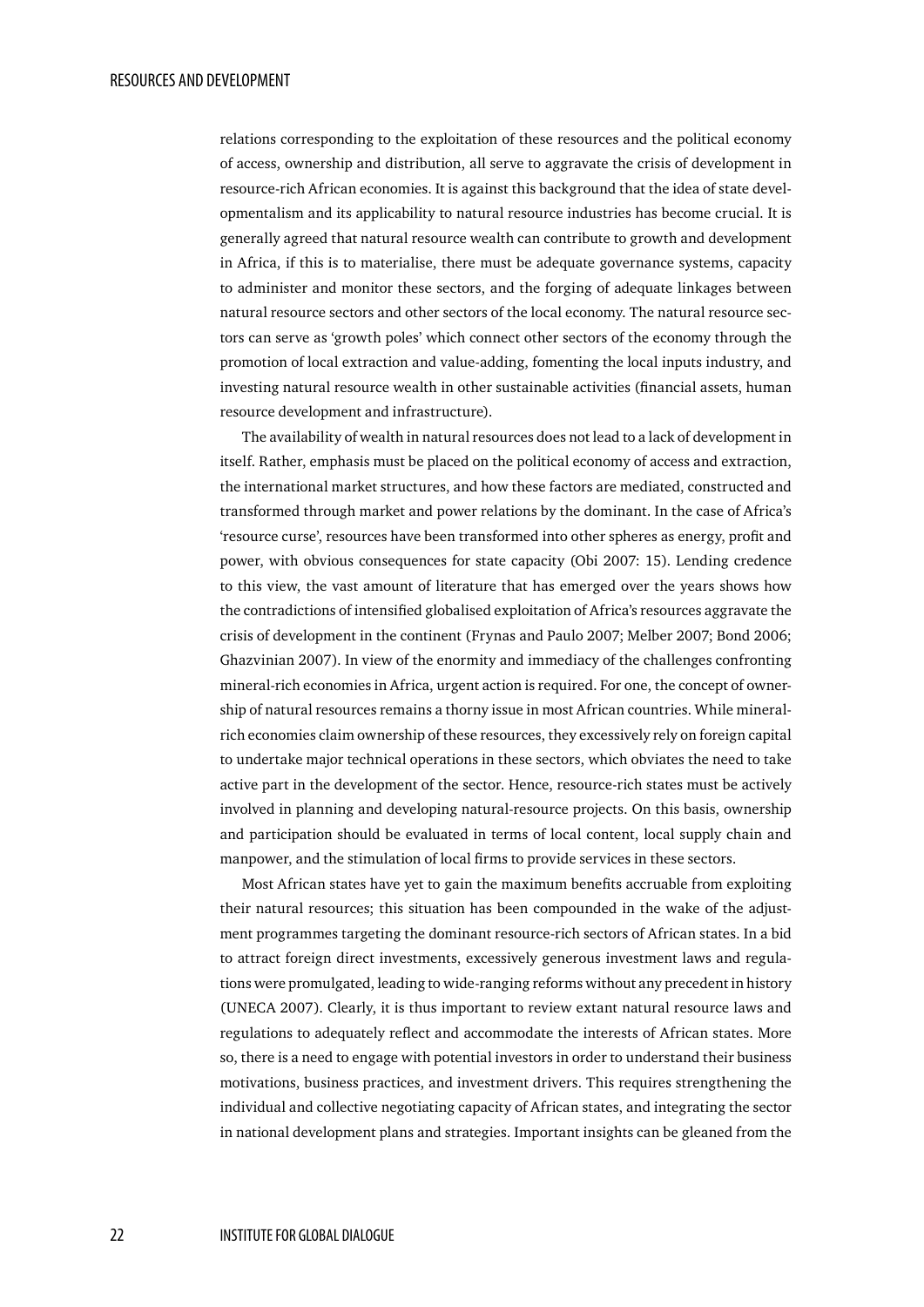experiences of countries like Norway and Canada, and notably Botswana, where naturalresource wealth has been used to fuel growth and development. No doubt, Africa's huge resource sectors could be harnessed to engender growth and development with multiplier effects on the continent, but the key issue hinges on ensuring Africa's ownership of the development process, strengthening governance systems, reinforcing institutional capacity, investing natural resource-wealth in the production of knowledge for economic innovation, negotiating better terms with potential investors, and integrating natural-resource sectors into national development frameworks. Having outlined the prospects of development and the role of the state in resource-rich sectors of Africa, it becomes necessary to explore the capacity of African states to play a central role in pursuing a developmental path and unleash the potential inherent in these sectors in a globalised economy.

#### **4.2 State capacity**

Predominant perceptions of state capacity in an era of rapid globalisation often attribute less influence to the state as an agent of development. These arguments perceive accelerated globalisation as a phenomenon that cuts across territories and boundaries, and leads to the compression of space and time. As a consequence, it renders obsolete and redundant the traditional concepts of nation-state and sovereignty (Drezner 1998; Ohmae 1995). Since the emergence of globalisation in the late 1970s, debates over its nature, extent, significance, and impact on local economies have been rampant. The state no longer constitutes a static platform on which social, political and economic relations are constructed. In effect, the role of the state as 'power containers' appears to be diminishing, and the inherited model of self-enclosed territoriality, state-defined societies, economies and cultures are becoming highly problematic (Brenner et al 2003).

Others have argued that as the nation-state is gradually being 'hollowed out', its central functions continue to exist nominally and its sovereign capacities are increasingly being limited through a complex replacement of state powers and supranational governance institutions. Although global capitalist project and their uneven spatial development compels states at different levels (Duncan and Goodwin 1988), states have come to be seen as an increasingly important interface between the global and local order (Keil 2003). This view holds strongly that although the global economy is characterised by massive transnational flows of capital and labour, and is dominated by multinational corporations, the state is still not overrun. It contends that individual governments, interest groups and individuals have in many ways helped to create or harness global processes and networks to their own advantage (Appadurai and Holston 2003).

Thus it is critical to understand the state as occupying an indistinct but important position in the interaction between local and global forces (Kirby 1993). Furthermore, it occupies a key position and plays a key role in globalisation as a site for integration and mediation (Lefebvre 1991; 1996). In this context, the state no longer initiates action in the contemporary global economy. Rather, it reacts to global forces and changes in the global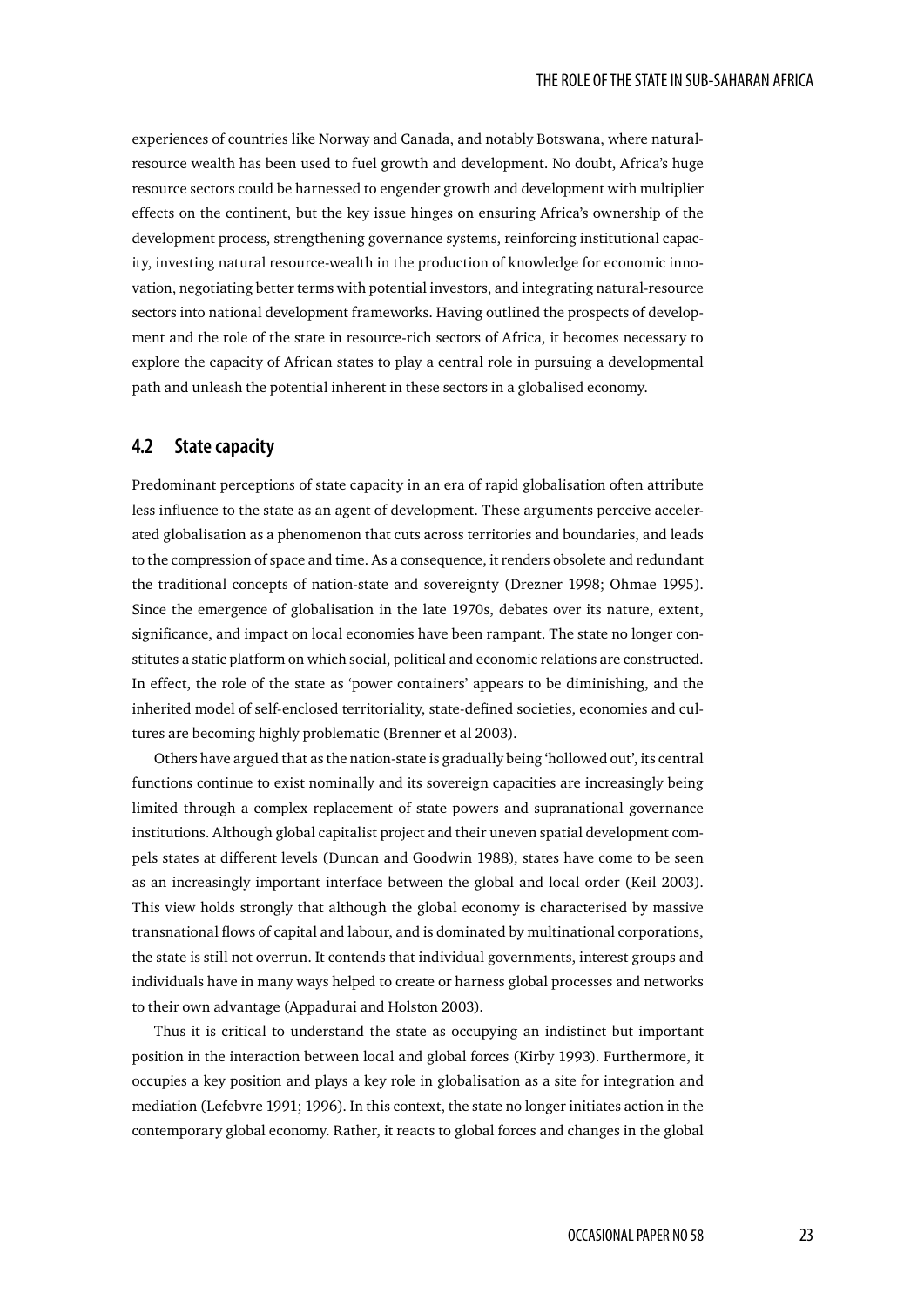economy. Confronted by the power of globalised production, decision-making and international finance, state actors are constrained to concentrate on enhancing national conditions for competing forms of integration (Mittelman 1996). Putting the state at the core of global and local relations calls for a fundamental rethinking of state capacity. In the light of developments in the contemporary global economy, efforts have been made to rethink the role of the state in the development process, which requires fresh analysis. With reference to the Bureaucratic Developmental States (BDS) (Evans 1992) and the Flexible Developmental States (FDS) (O'Riain 2000) models, alternative explanations are provided as to how different forms of local and global processes shape a country's mode of integration into the global economy, and how these processes are nurtured and sustained by particular institutions. In order to realise the material gain accruing from globalisation, the state facilitates the processes this entails, and acts as a mediator between disparate global and local forces. According to Evans (1995), what matters in this context is not how much state intervention is necessary for development, but what kind of intervention. Different states create different capacities for state intervention and these structures define the range of roles that states can pursue. Thus, developmental outcomes depend on whether these roles fit the surrounding social context and how well they are executed by political elites.

Popular opinion that the role of the state should be curtailed in economic planning and management, and that the market must be granted a free reign in all discussions pertaining to economic progress, have proved problematic in Africa. The attendant effects of globalisation for resource-rich African economies has led to the privatisation, deregulation and commercialisation of these key sectors of the economy, thereby negating the active role of the state in promoting development in these sectors, except possibly as a minimalist regulator (Shaw 1997). This specific understanding of economic development is highly flawed, based on the fact that those African states that have played an active part in the promotion of social and economic development, like Botswana and Mauritius, have registered the most impressive track records in growth and economic progress (Mbambazi 2005: 54). The emergence of China and India as new economic power blocs in the 1990s further highlights the capacity for phenomenal growth outside the confines of neo-liberal policy prescriptions. Both countries carefully reserved some of their markets for domestic firms and selectively opened up others – accompanied by government policy prescriptions devoid of any external anchorage, but targeted resources for national development (Broad and Cavanagh 2006). Thus, it is central for African states to play 'activist' roles in the developmental process, particularly, in resource-rich sectors that provide the bulk of their foreign exchange earnings. This does not necessarily require protectionist economic policies; rather, it calls for a set of eclectic policy measures best suited to the specific development challenges confronting the extractive sector in each context.

In view of the central importance of the state to the process of development, it is pertinent to explore developments and policy measures in Africa's resource rich-sectors in order to unravel the forces at play, and how this has impacted on the process of development. To undertake this task, attempts are made to juxtapose the impact of local and global forces at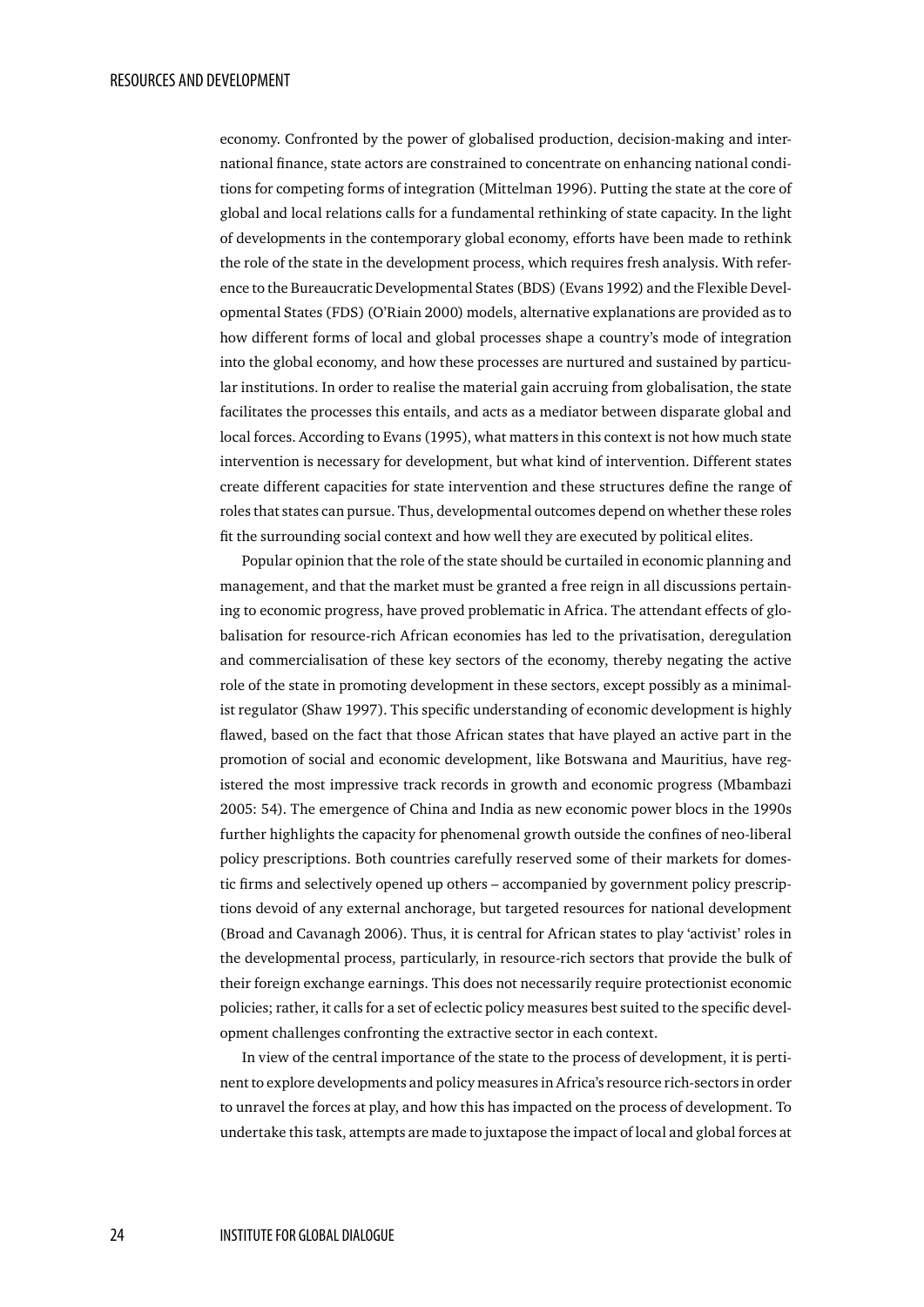play in these sectors. While the local is concerned with misrule, mal-administration, poor governance, corruption, and the repression of indigenous rights, the global is connected to the high premium placed on Africa's strategic resources in economic, monetary and military terms, and how this is deployed for the expansion and reproduction of global capitalism by a hegemonic alliance of trans-global elites and industrial powers. These empirical insights offer various assessments of the state's role, the balance of domestic and global forces that influence its behaviour, the identities of the political actors, the relationship between political and economic power, and the prospects for state action in these sectors.

## **5. Sectoral approach in context: different resources, same logic**

Generally, the sectoral approach holds the view that development in a resource-rich economy depends on the attributes of the leading sectors through which that country is linked to the global economy (Frieden 1988; Gourevitch 1986; Karl 1997; Kurth 1979; Schafer 1994). An examination of the Nigerian and Zambian cases does not necessarily imply that both replicate the same experience. Rather, it delves into the complex challenges that confront resource-rich countries in sub-Saharan Africa in their quest to foster indigenous development through their dominant sector. It provides insight into the internal and external forces that interact to influence the development crisis, the various political, economic and social variables that mediate the relationship between natural resource wealth and development outcomes, and how these factors are shaped by a host of historical or related factors in each context. This paper partly probes these questions and the answers they produce to see if they are unique in each context. Or, if it is possible, to discern a pattern through which a theory of comparative political economy of sectors can be constructed which predicts the trajectories of different dominant sectors in different states, and the challenges and prospects for success?

## **5.1 Colonialism, foreign concessions and nationalisation in natural resource industries in Africa**

The study of the oil industry in Nigeria and the copper industry in Zambia captures the sophisticated and complex cases of the relationship between multinational corporations and their host countries in Africa. With the attainment of political independence in the 1960s, there was a quest for 'permanent sovereignty' through nationalising naturalresource industries in Africa. By the late 1960s and early 1970s, there was a considerable shift in bargaining strength and ownership from foreign investors to host governments. This was based on measures endorsed by the UN General Assembly to enhance the recovery, exploitation, development, marketing, and distribution of natural resources – particularly of developing countries – in order to serve their national interests (UN General Assembly 1974). However, the analysis of the transition from foreign concessions to nationalisation in these industries can only be grasped within the context of local and glo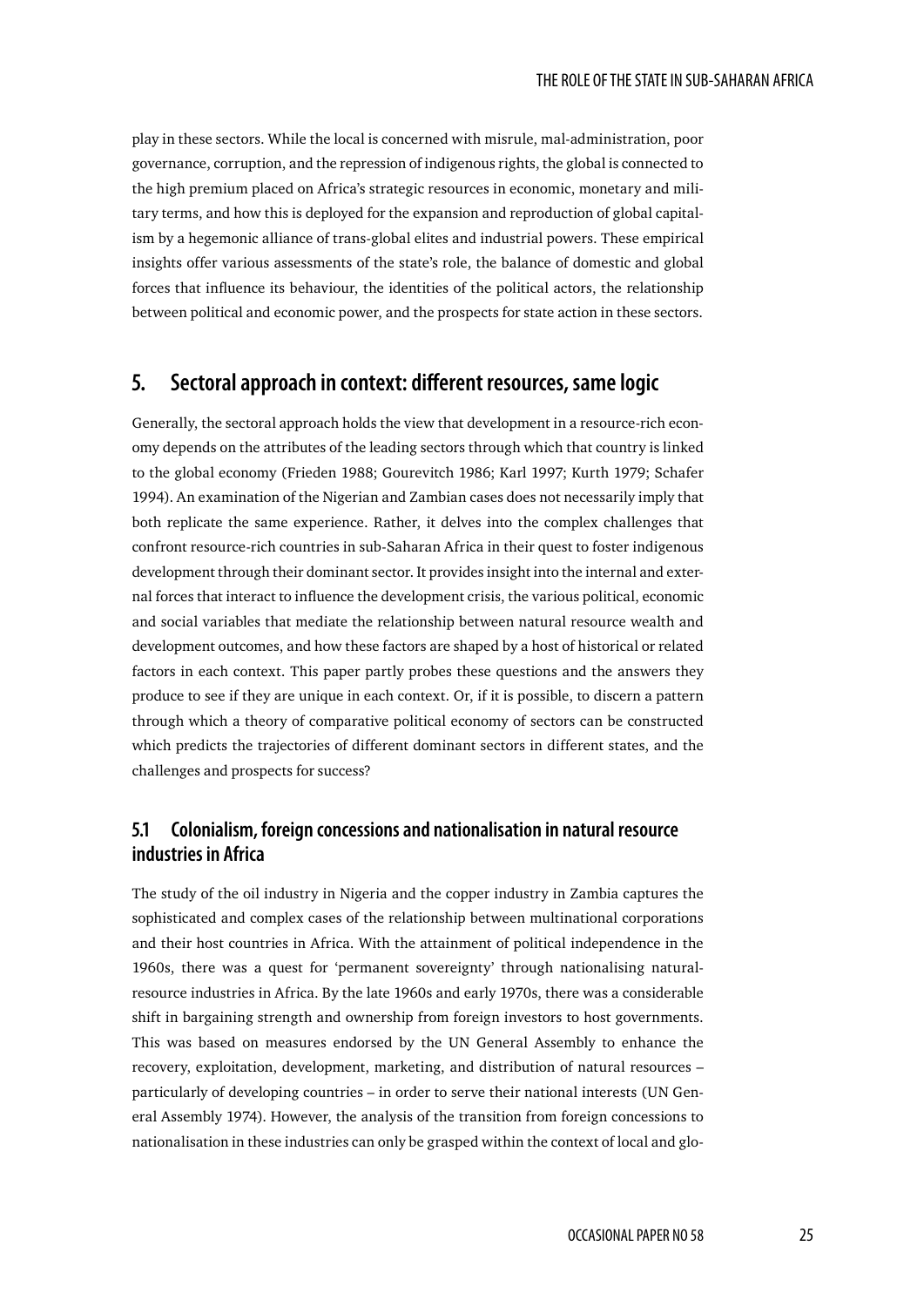bal forces that shape the industry. As Shafer (1985) notes, through nationalisation, most developing countries envisaged a variety of gains on different fronts, and nationalisation was perceived as an opportunity to provide a bulwark against the onslaught of a global economic system which they believed was structured against their own interest. These countries also believed that their resources were underpriced in the international market, and aspired for a greater share of the economic rents, a higher and more stable price for their resources. On the domestic front, the motive was to replace the corporate logic of profit with a national social welfare scheme. Nationalisation was perceived as a means of making rational economic planning possible and enhancing government's financial position in order to make economic diversification and the promotion of balanced economic growth attainable. Governments sought to generate employment and rally support indigenously by taking over the most obvious symbols of 'foreign exploitation' – the multinational corporations.

#### **5.2 Oil in Nigeria**

As a product of British colonial enterprise, the state in Nigeria was forcefully integrated into the global capitalist structure prior to its independence in 1960. Oil was discovered in commercial quantity in 1956, and export began in 1958. But as far back as 1889, 1907, and 1914, the colonial state had legislated the monopoly of oil concessions to 'British or British allied capital' (Lolomari 1976: 6). Under colonial law, Shell was granted an exploration licence in 1938 that covered the entire mainland of Nigeria, an area of 36 000 square miles. This monopoly remained in place without local participation until 1959 (a year before Nigeria's independence) when it was reduced to 16 000 square miles (Shatzl 1968). Within this period, Shell established its control over the most viable oil acreages and reserves, and also consolidated its position over the other major oil companies who arrived later on the Nigerian oil scene, in 1959.<sup>2</sup> The implications and consequences of this dominance by multinational oil corporations only came into sharp relief with the collapse of the cash-crop economic base of the country in the mid-1960s. Prior to this, agriculture had served as the dominant sector of the Nigerian economy, accounting for about 40 per cent of non-oil GDP, 42 per cent of commodity exports, and employed about 70 per cent of the workforce (Gelb and Bienen 1988: 227). By 1969, the Nigerian military government responded to these changes and to secessionist claims to oil deposits in the Niger Delta by promulgating Decree No. 51 of 1969 to legitimise its control over all oil deposits in the country.<sup>3</sup>

From 1970 onwards, the administration of the Nigerian oil industry witnessed significant changes and became crucial as the mainstay of the Nigerian economy. Several changes and reforms were introduced, but in significant terms, government participation in the industry progressed from regulatory and supervisory roles to direct involvement in oil exploration and production. Initially, government participation was mainly limited to the collection of taxes, royalties and other dues from multinational oil corporations, and in the making of statutory laws that regulated operations in the industry. With the decline of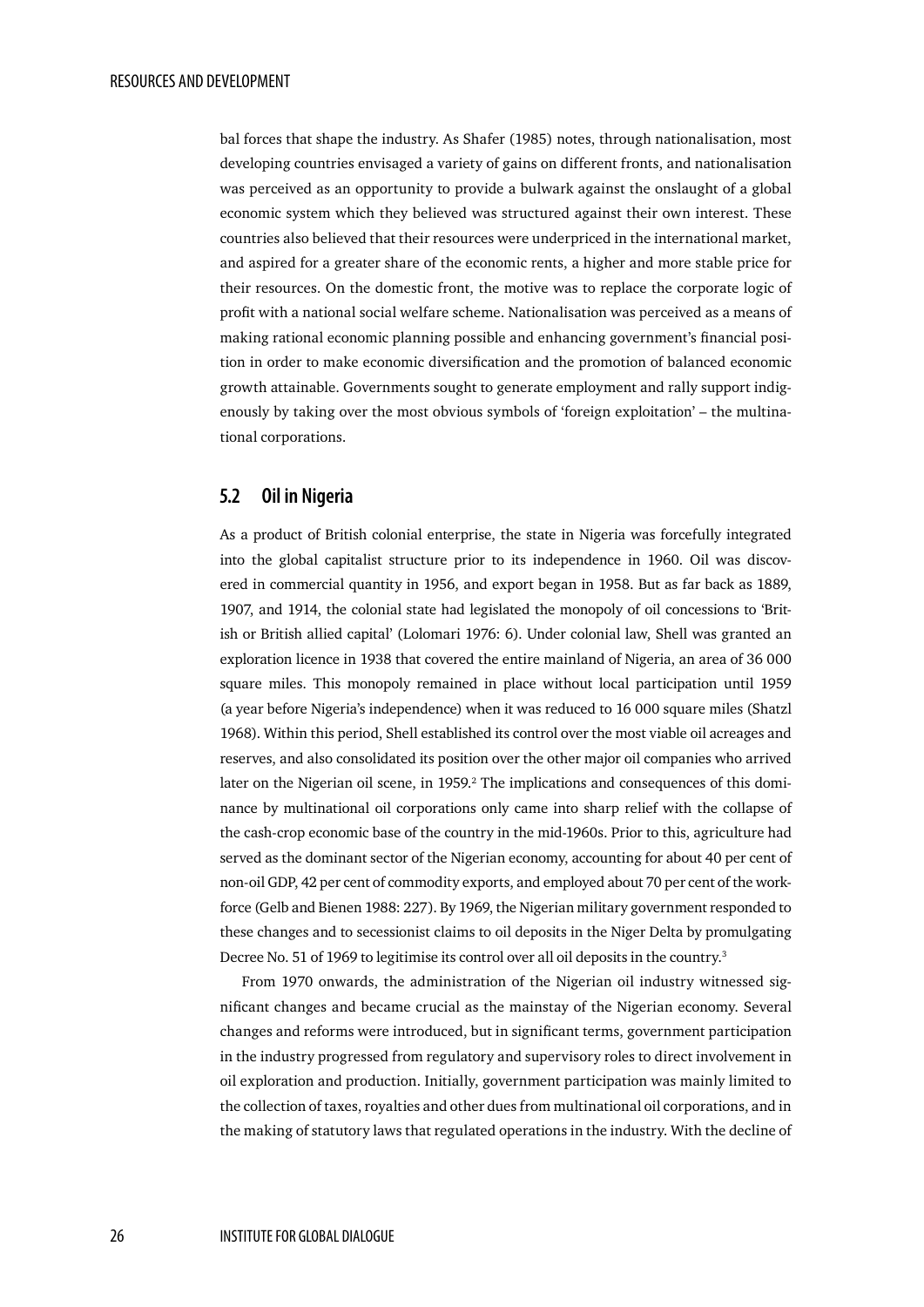the cash-crop economic base in the mid-1960s and the rise in global oil price in the 1970s, oil exports became the mainstay of the economy, accounting for more than 80 per cent of national revenue and 95 per cent of foreign exchange earnings during the mid-1970s (Soremekun and Obi 1993). Hence, the renewed interest by the central government.

The management of oil revenues and resources in Nigeria has always been driven by different interests, and its control has served as a source of political patronage. The oil boom served to conceal the distortions on which the post-colonial pattern of development was based. The oil boom of the 1970s occurred under successive military regimes. The political economy of oil in Nigeria became characterised by endemic patronage and widespread corruption by the political elites and their cronies. At the federal, state, and local levels, political elites emerged and fostered the interest of select groups in their domain. Since the country was under military rule with a centralised structure, it became fashionable to play the 'politics of the centre' and connect directly to the source of wealth and power. Within this context, the military handed over power to a democratically elected government in 1979. From mid-1981 onwards there was a decline in oil income resulting from the global oil glut which severely contracted economic activity. The reduced income created a shortfall in foreign reserves needed for imports and increased arrears in trade payments. The economic recession had severe impacts on the Nigerian economy. During this period, oil accounted for more than 90 per cent of its export earnings, 83 per cent of government revenue, and had a value equal to 25 per cent of GDP (Konhauser 1984). The Shagari administration (1979-1983) was also characterised by massive corruption, embezzlement of public funds, and the appreciation of capital flight. The NNPC as a stateowned entity served as a major source of pillage.

The analysis of the impact of state on oil in Nigeria stresses three crucial factors. First, the specific use to which Nigeria's oil income was subjected to was dictated by the country's distinctive social and political composition. The central government presided over a federation with strong ethnic and regional rifts, which gave rise to intense rivalry over access to oil. Class and sectoral interests were relatively weak in Nigeria. Second, there was little or no incentive to use oil revenues to revive other sectors of the economy. Here, as shown in the latter part of this paper, the political and institutional similarities between Nigeria and Zambia come to the fore, manifesting themselves in different priorities and capabilities in both countries. Third, these in turn resulted in a vicious cycle of distortions, declining efficiency, falling non-mineral output, fiscal deficits, inflation, and cuts in public spending.

#### **5.3 Copper in Zambia**

Zambia is a copper economy. Copper links the country to the global economy, and it has given the country a modern infrastructure and vast resources. One of the world's largest sources of copper ore is found on the border of Zambia and the DRC in a region known as the Copper Belt. The first commercial mine was opened at Roan Antelope (now known as Luanshya) in 1928 and copper has dominated the Zambian economy since then. Under the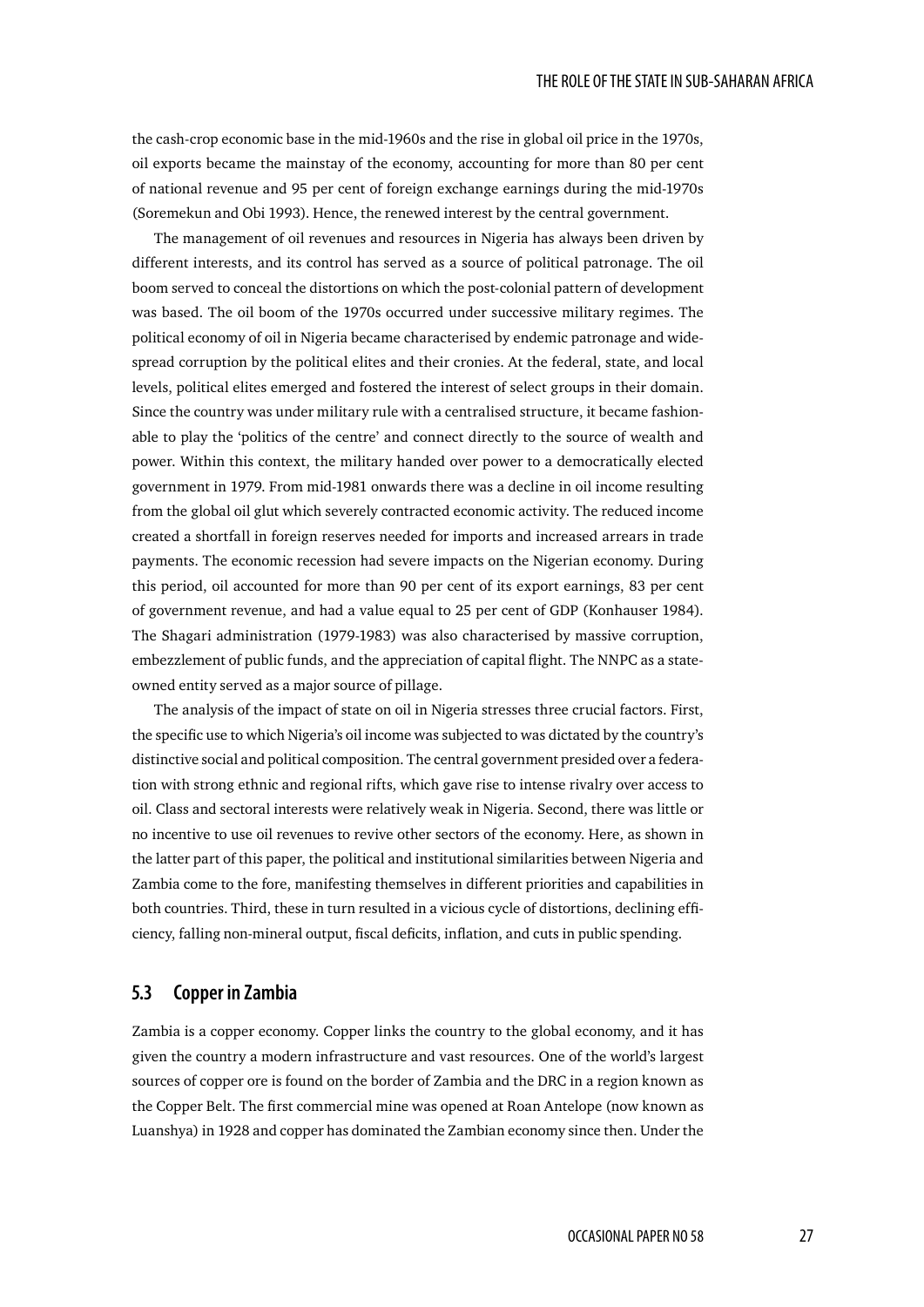British colonial enterprise Zambia (then known as Northern Rhodesia) was perceived by the authorities principally as a source of mineral wealth to support significant industrial, social, educational, and governmental infrastructure in Zimbabwe (then Southern Rhodesia). These mines were owned and managed by two private companies: the Roan Selection Trust and the Anglo-American Corporation (Fraser and Lungu 2007: 7).

At independence in 1964, Zambia's copper mines accounted for 60 per cent of GDP, 53 per cent of government revenues, and 92 per cent of export earnings, and employed 20 per cent of those in the informal sector (Fry 1980: 44). In the following decade, copper generated an average of 35 per cent of GDP, accounted for 95 per cent of the total revenue of exports, and contributed to 45 per cent of total government revenues (Free Area Studies 1979: 189). In 1969, Zambia was classified as a middle-income country with one of the highest GDPs in Africa – three times that of Kenya, twice that of Egypt, and higher than Brazil, Malaysia, Turkey, and South Korea (Ferguson 1999: 6). Zambia was seen as an example of a developing African country, moving rapidly towards political, economic and industrial independence and an end to poverty. Central to these hopes was the huge potential of nationalisation and the opportunity it presented to Third World countries with vast natural resources. Due to the dominance of the sector by foreign multinationals, nationalisation was perceived as offering government the opportunity to capture the very basis of its economy. In 1969, owing to concerns about the lack of new investments, the Zambian government nationalised the mines. Through a referendum the constitution was amended and all rights of ownership of minerals, as well as exclusive prospecting and mining licences, reverted to the state. As a result, the mining companies were compelled to give 51 per cent of shares in all existing mining activities to the state. In 1982, the two nationalised companies were merged to form the Zambia Consolidated Copper Mines (ZCCM) (Fraser and Lungu 2007: 7).

In the decade following, none of the projected benefits had materialised. Despite the country's impressive profile of downstream integration and as the world's leading refiner of copper, a feat which was unusual in a typical developing country, government revenue from mining still declined considerably. (Radetski 1980: 23-24). This is largely linked to the crisis inherent in the ZCCM model which became manifest after the price of copper collapsed in the aftermath of the first oil crisis in 1973/74. This compelled the Zambian government to borrow in order to maintain social provision. The copper boom in 1974 only contributed a meagre 39 per cent of total revenues; this figure declined dismally through 1975 and 1976 to 13,3 per cent, and then to 2,6 per cent, until it finally collapsed in 1977 and 1978 (Mezger 1980: 231). In spite of the new tax structure that accompanied nationalisation, Cobble (1979: 237) maintained that 'it actually made net revenue from copper more variable with the price without substantially reducing dependence.' There was a significant halt in mining, smelting, and refining capacity. The sector became characterised by poor maintenance of equipment, plant and facilities and there were no new investments. Despite efforts to reduce dependence on the mining sector, diversify the economy, and boost exports in other sectors, there was still increased dependence on the sector (World Bank 1981: 156).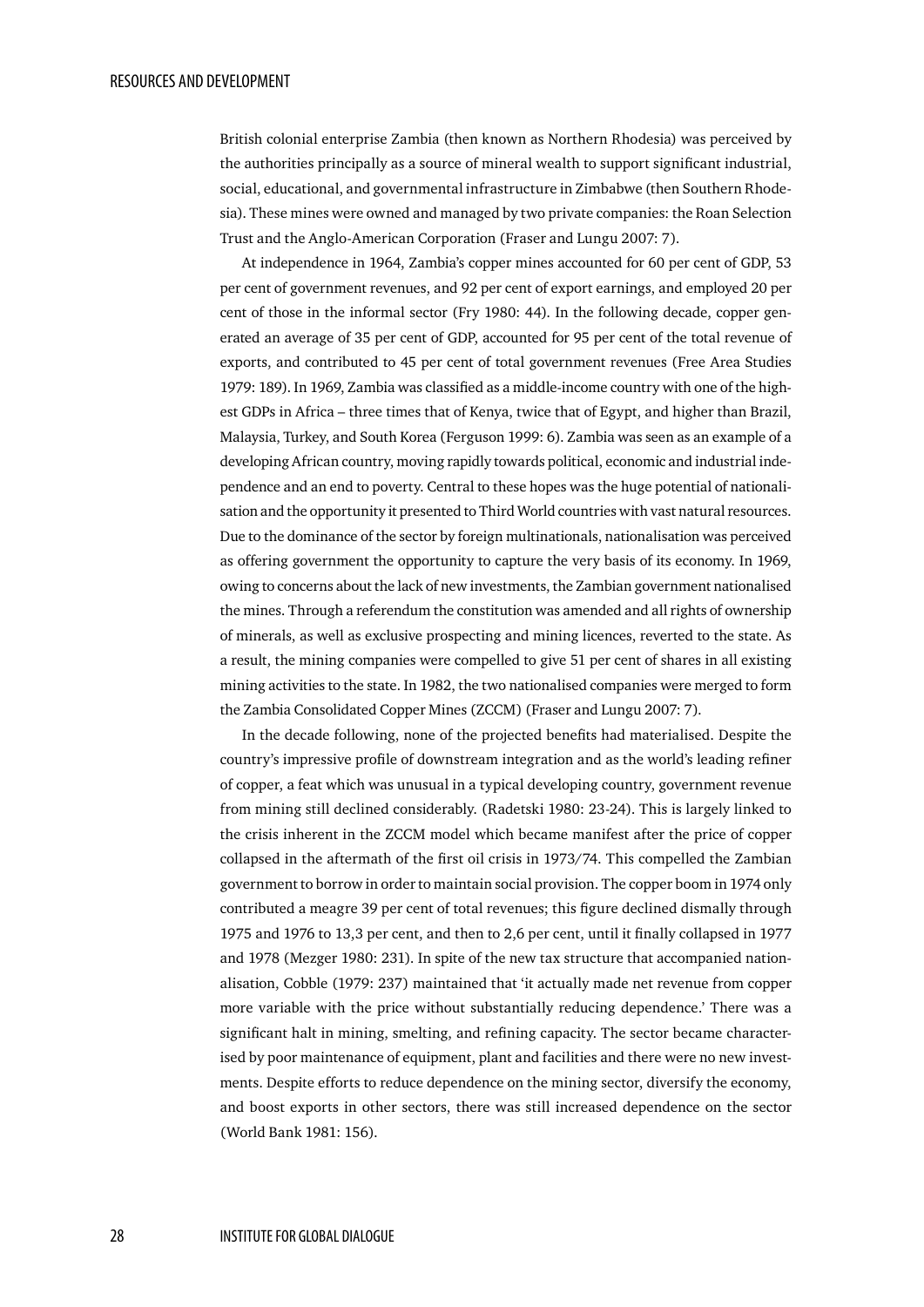The second oil crisis in 1979 compounded the problem, interest rates shot up, and Zambia was thrown into a severe debt crisis. For two decades the Zambian economy collapsed at an unprecedented rate as copper prices continued in free fall, and per capita income declined by 50 per cent, making Zambia one of the poorest countries in the world (Ferguson 1999: 6). The ZCCM was treated as a 'cash cow' and was exploited throughout the economic crisis without any corresponding investment in machineries, equipments, exploration, and drilling. Before being nationalised, the industry was debt-free and entirely selffinancing, but after the exercise it began to accumulate staggering foreign debts in support of nationalised mining companies (Radetski and Zorn 1979: 36-37). Thus unanticipated costs nullified any 'perceived benefits' or 'permanent sovereignty'.

The failure of the exercise was driven by a combination of both international and domestic factors. Firstly, the perceived benefits of nationalisation as a tool for redefining the relationship between Zambia and the international economy resulted from a gross misunderstanding of the global copper industry. Secondly, the exposure of non-vertically integrated copper producers in Africa was underestimated.. Thirdly, there was a gross exaggeration of the influence of the copper producers' cartel (Schafer 1985: 27). Domestically, the high expectations of the benefits were dashed by the government, which failed to represent the interests of the nation and did not use the newly nationalised asset to further the goals of development. Within the industry itself, nationalising removed the protection formerly provided by private mining corporations, thereby increasing the exposure of a fragile government and its citizens' welfare to international and domestic pressures, politically and economically. Apart from the fact that Zambia possessed an extremely weak and fragile political and economic system, at the time it nationalised its copper industry it had almost no trained managers or technicians in the industry (Schafer 1985: 27).

The Zambian state, like most states in Africa, was organised in such a way that it did not function to promote the interest or preferences of its citizens. It was not sufficiently secure or autonomous to attempt such an effort. But it was characterised more accurately as the allocator of national resources among the few who had access to political power. These, of course, were the country's political elites, who had an intrinsic interest in maintaining the regime, which necessitated the furtherance of the prevailing distribution of power, which had severe consequences for national growth both in the short and longrun. Natonalisation thus offered slimmer opportunities and higher risks than was initially envisaged. Schafer (1985: 40) argues that nationalisation offered no prospects of enhancing state capacity to promote national welfare goals, economic diversification and rational economic planning, against the interests of those with access to political power. As such, the process was based on a weak state structure, which, in turn, exacerbated the problems and imposed severe consequences on the citizens and government of Zambia.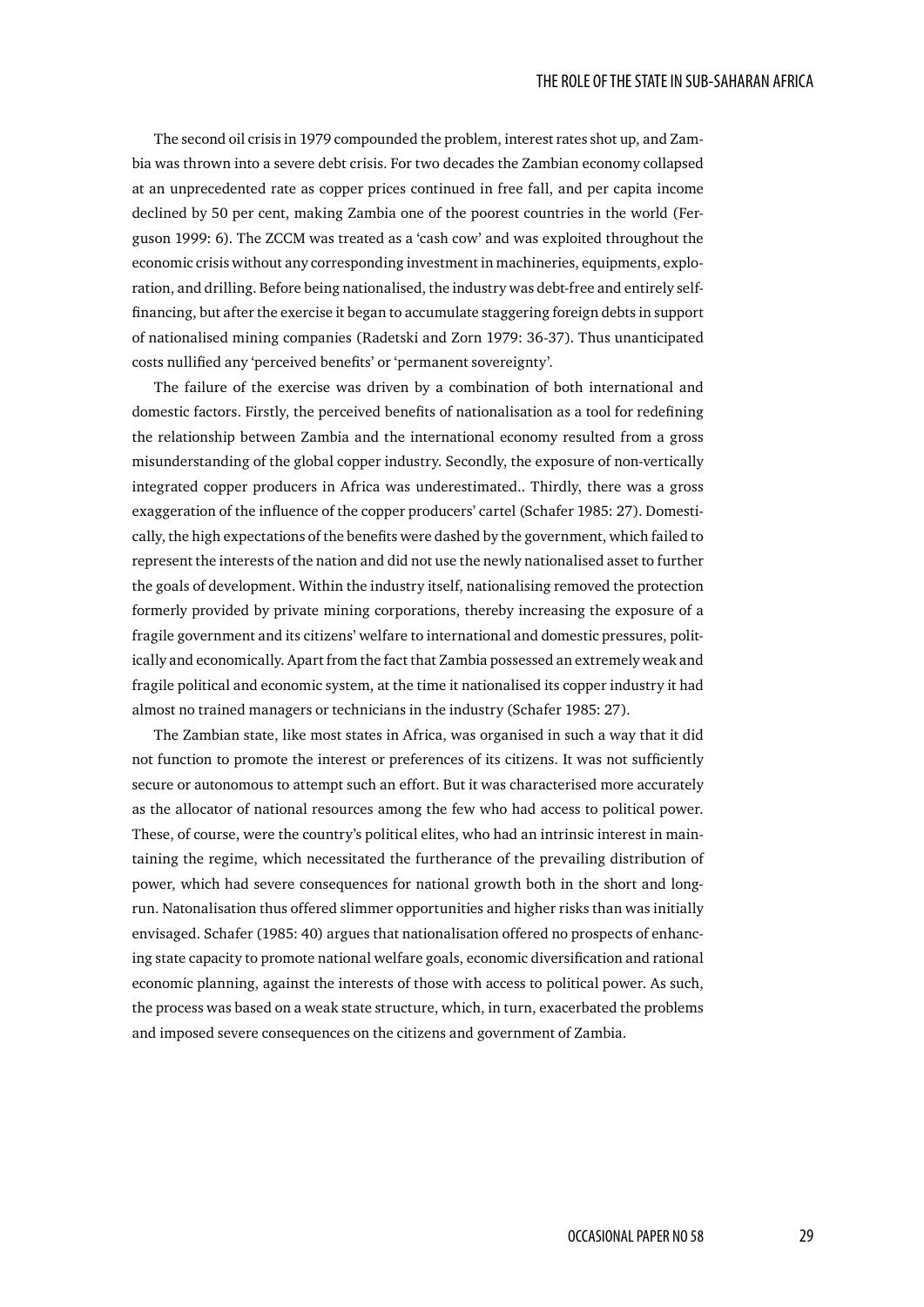## **6. Economic reform and its impact on dominant sectors**

#### **6.1 Deregulation of the Nigerian oil industry**

The changes that left the oil and gas industry in Nigeria in its present state can be traced to 1988. Remarkably, these changes occurred in the context of IMF/World Bank conditionalities. As a mono-product economy, the oil and gas industry became the target of extensive reforms, which was justified as a necessary measure towards economic recovery. In 1988, the NNPC was divided into 12 strategic business units, covering the entire spectrum of the oil industry: exploration and production, gas development, refining, distribution, petrochemicals, engineering, and commercial investments. In 1989, the fifth participation agreement was reached, which gave the NNPC an equity participation of 60 per cent, Shell 30 per cent, Elf 5 per cent and Agip 5 per cent. This was further restructured in 1993, with 55 per cent going to the NNPC, while Elf had 10 per cent.

During these changes, some Nigerian companies were also granted licences to explore and produce oil, but most of them remained marginal players in the industry due to the huge costs or capital requirements associated with the venture. Hence oil multinationals consolidated their hold on the industry in this process of deregulation by concentrating on the upstream sector and dominating the downstream marketing sector, which had the presence of some Nigerian 'independent marketers' that accounted for 30 per cent of the domestic market.4 All efforts to commercialise Nigeria's four state-owned refineries failed during this period, partly for political reasons, and partly due to their dilapidated state. This scenario prevailed under successive military regimes in Nigeria until the advent of the democratic dispensation in 1999.

Since 1999, the oil and gas industry in Nigeria has undergone dramatic changes. These can be viewed as reactions to the globalisation of energy markets world-wide. The process is being broadened and deepened through the liberalisation, deregulation and privatisation of domestic energy markets, particularly in the developing countries of the world. The advent of the new democratic dispensation in 1999 provided a new boost for the deregulation exercise in the Nigerian oil industry. Since that time, all existing price subsidies in petroleum products have been removed, with about nine increases in the price of these products. This was done in a bid to remove all subsidies and close the gap between domestic and global prices of refined products. Added to these, between 1999 and 2003, about US\$250 million was estimated to have been spent on repairs and maintenance of oil depots, pipelines and other oil infrastructure (Obi 2007: 19). The inverse and perverse relationship between Nigeria's profile as Africa's largest oil producer (and the world's seventh largest), and exporter of crude oil, and its current position as net importer of substantial amounts of refined petroleum products has made the case for privatising its state-owned refineries more crucial. Between 2002 and 2003, the federal government divested its shares from the oil marketing companies like National Oil and Chemical Marketing Plc (NOLCHEM, now Conoil), African Petroleum Plc (AP), and Unipetrol (now Oando) resulting in the express privatisation of these companies. During this period substantial efforts were also made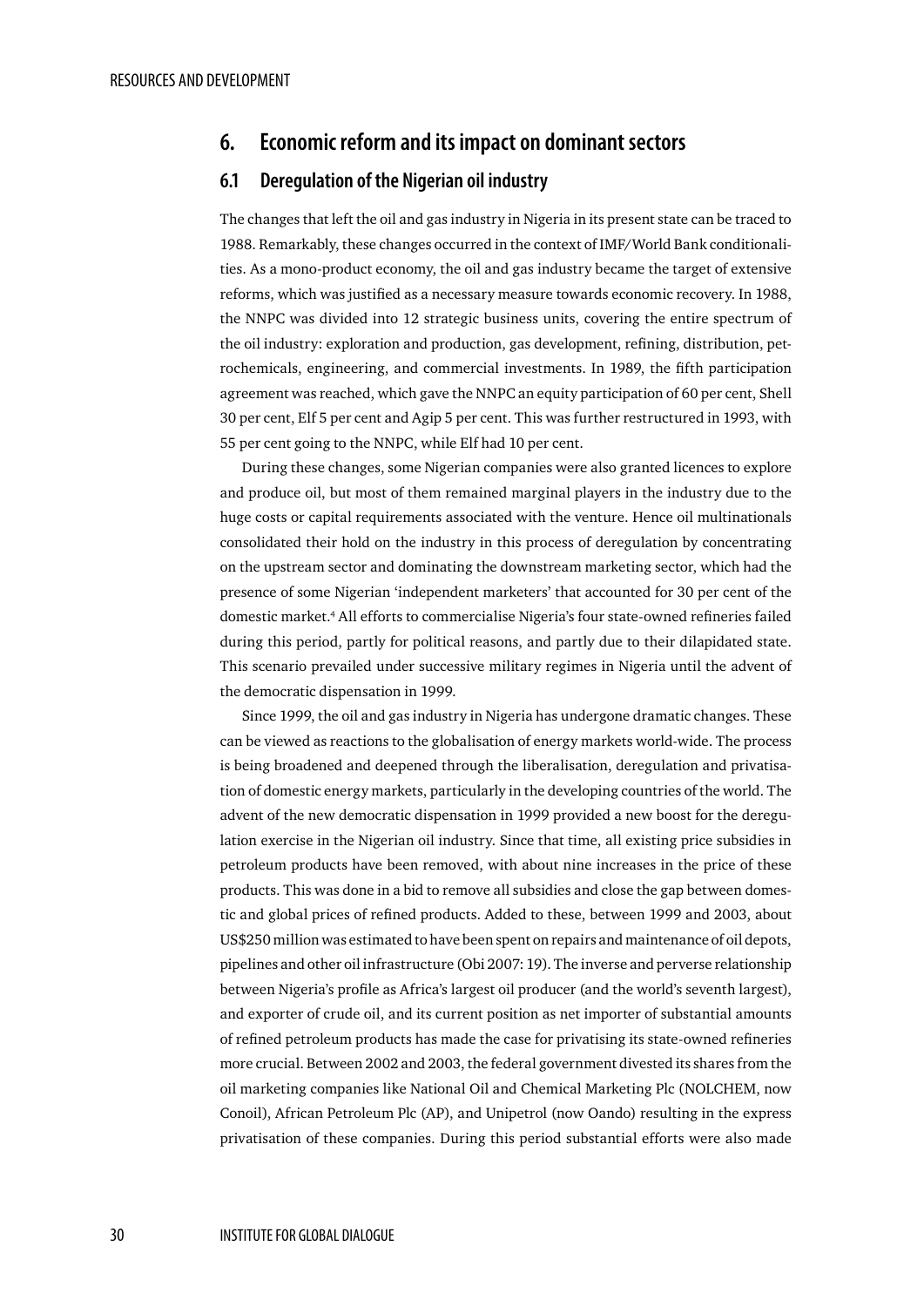to privatise the NNPC' s marketing arm – the Pipelines and Products Marketing Company (PPMC) – and investors were also invited to bid for the establishment of private refineries in the country; 18 bids were approved in 2002 to build private refineries in Nigeria (Alexander's Oil and Gas Connection 2006). A related aspect of the current policy is the consolidation of the equally strategic Nigeria Liquefied Natural Gas (NLNG) Project: with the NNPC holding 49 per cent, Shell 25,6 per cent, Elf 15 per cent, Agip (ENI) 10,4 per cent and the (WEPCO) West African Gas Pipeline Project (Chevron Texaco 38 per cent, NNPC 25 per cent, Shell 17 per cent, GNPC and VRA-17 per cent, SoBeGaz 2 per cent) expected to provide profits to the NNPC and its affiliates (Obi 2007: 20).

Currently, ChevronTexaco and ExxonMobil have been investing billions of dollars in the Nigerian oil industry, the fifth largest exporter of oil to the United States, accounting for 600 000 barrels per day since 2002 (Valle 2004: 52). This is in response to incentives provided by the government to attract more investments into the upstream sector of the oil industry, with the aim of expanding both its proven reserves to 40 billion barrels and oil production capacity to 4 billion barrels per day by 2010 (Energy Information Administration 2007). New oil investors from all parts of the world have made forays into the Nigerian industry as part of government's policy to increase its oil reserves, earn more revenues, and diversify its dependence on Western oil majors. The new companies in the upstream sector include China National Offshore Oil Company (CNOOC), China Petrochemical Corporation (SINOPEC), China National Petroleum Corporation (CNPC), Korean National Oil Corporation (KNOC), Statoil of Norway, and Petrobras of Brazil.

This clearly brings two broad issues in Nigeria to the fore. First, there is an increased opening up of the upstream sector to national oil companies from Asia and South America, and some foreign independent oil firms.<sup>5</sup> Second, the state has embarked on the promotion of Nigerian participation in the oil industry through the introduction of local content requirements in all joint venture contracts, and the policy guaranteeing that 10 per cent of each Oil Exploration License (OEL) granted to investors must go to Nigerian oil companies.

These policies were inspired by the need to redistribute the benefits of oil investments by reserving a percentage of participation in these and in contracts for Nigerian oil companies. Rather than a complete surrender to the oil majors, the Nigerian authorities have adopted a nationalist perspective that seeks to ensure some meaningful local participation in the operations of the sector. These policies notwithstanding, the Nigerian state has faced formidable challenges in executing them. The NNPC still produces a mere 15 000 barrels of oil from Nigeria's daily output of almost 2,5 million barrels, mainly produced by the oil majors (NNPC 2007). Also, the regulatory arm of the oil industry, the Department of Petroleum Resources (DPR), though autonomous, faces severe limitations related to poor funding, and limited capacity and equipment to effectively monitor the sophisticated operations required.

According to the IMF, in 2005 oil revenues accounted for 99 per cent of all Nigerian export revenues, 88 per cent of government income, and 50 per cent of Nigerian GDP, which amounts to more than US\$50 billion. Based on the oil price of US\$50/ barrel, between 2006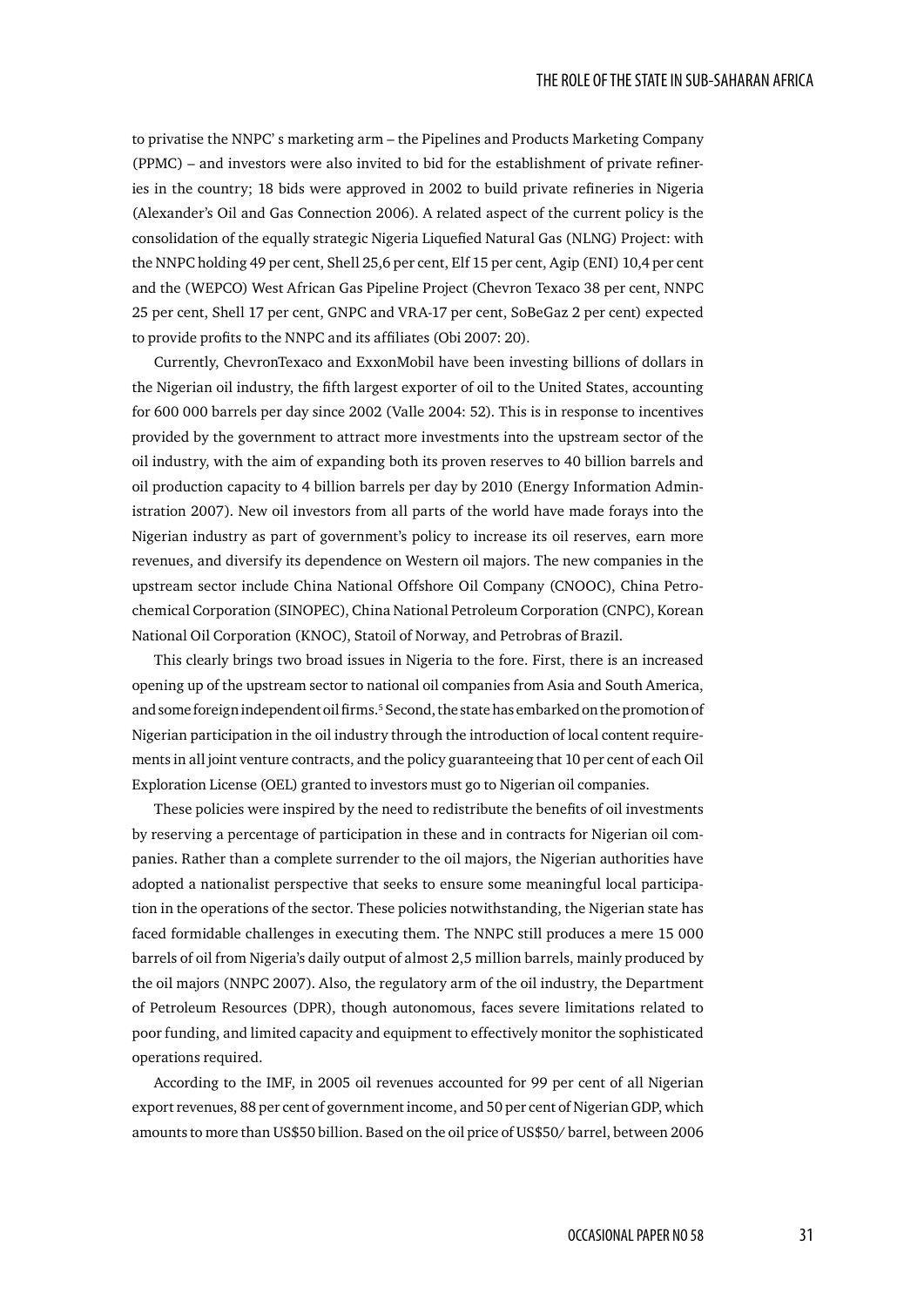and 2020, Nigeria stands to accrue about US\$750 billion in oil income (IMF 2006). This vividly illustrates the enormous revenues that flow to the country, but the oil majors like Shell, Chevron Texaco, Exxon Mobil, Total and Agip (and the oil-service companies linked to them) still exercise a monopoly over oil technology and still have substantial leverage in terms of management expertise, capital, and political back-up from the US and EU states. The trend in the current phase of globalised oil production involves contracting the tasks of construction, installation, and oil prospecting to oil service companies (Willbros and Halliburton, who also hire contract staff) in which they also have substantial interests (Rowell et al 2005: 103; Menotti 2006). In this context, the oil majors 'administer multiple contracts with oil service providers' (Menotti 2006), the costs of which are largely borne by the Nigerian state without any form of transfer in technology or skills in return. This poses serious challenges to Nigeria in terms of regulating effectively the operations of these global oil giants. Thus, it is the manner of the collection and distribution of oil revenues, and the state ownership of oil that epitomises real power. Since this power resides in the state ownership of oil, the capture of state power becomes the ultimate aphrodisiac for zero-sum politics between competing factions of the ruling elite on the one hand, and between the hegemonic elite and the masses that live below the poverty line on the other hand.

#### **6.2 Privatising the Zambian copper mines**

This exercise in Zambia failed to yield the desired result and the inability to fund government expenditure from mining income pushed the country to accept its first conditioned IMF loan to meet its domestic obligations in 1973/74 (Fraser and Lungu 2007: 9). By the 1980s the World Bank and the IMF started to use the leverage that came with Zambia's massive indebtedness to force the country into adopting economic liberalisation policies. By 1983, Zambia introduced its first World Bank-inspired Structural Adjustment Programme, and from then on the International Financial Institutions started to dictate the direction of Zambia's economic policies. In July 1987, the Zambian government rejected the loans and instituted a New Economic Recovery Programme geared towards limiting debt service payments to 10 per cent of net export earnings. This led to a collective decision by Zambia's donor to starve it of funds and assistance in September of the same year (Sassa and Carlsson 2002:6). As some authors have observed, the position of the Zambian government led to an accumulation of massive arrears on its loans, and the government – in a bid to salvage the economic downturn – re-engaged the Bank and the Fund, devalued the currency, allowed a free price regime and removed food subsidies (Young and Loxley 1990; Callaghy and Ravenhill 1990). The acceptance of these donor conditionalities brought back the funds, but the crisis initiated by the process was deep-seated, and led to repeated food riots, industrial unrest, and ultimately, to the fall of the ruling party and the emergence of the Movement for Multiparty Democracy (MMD) in the 1991 elections.

As the mainstay of the Zambian economy, the copper mines were targeted for privatisation, and the donors were eager to showcase Zambia as the first popular such success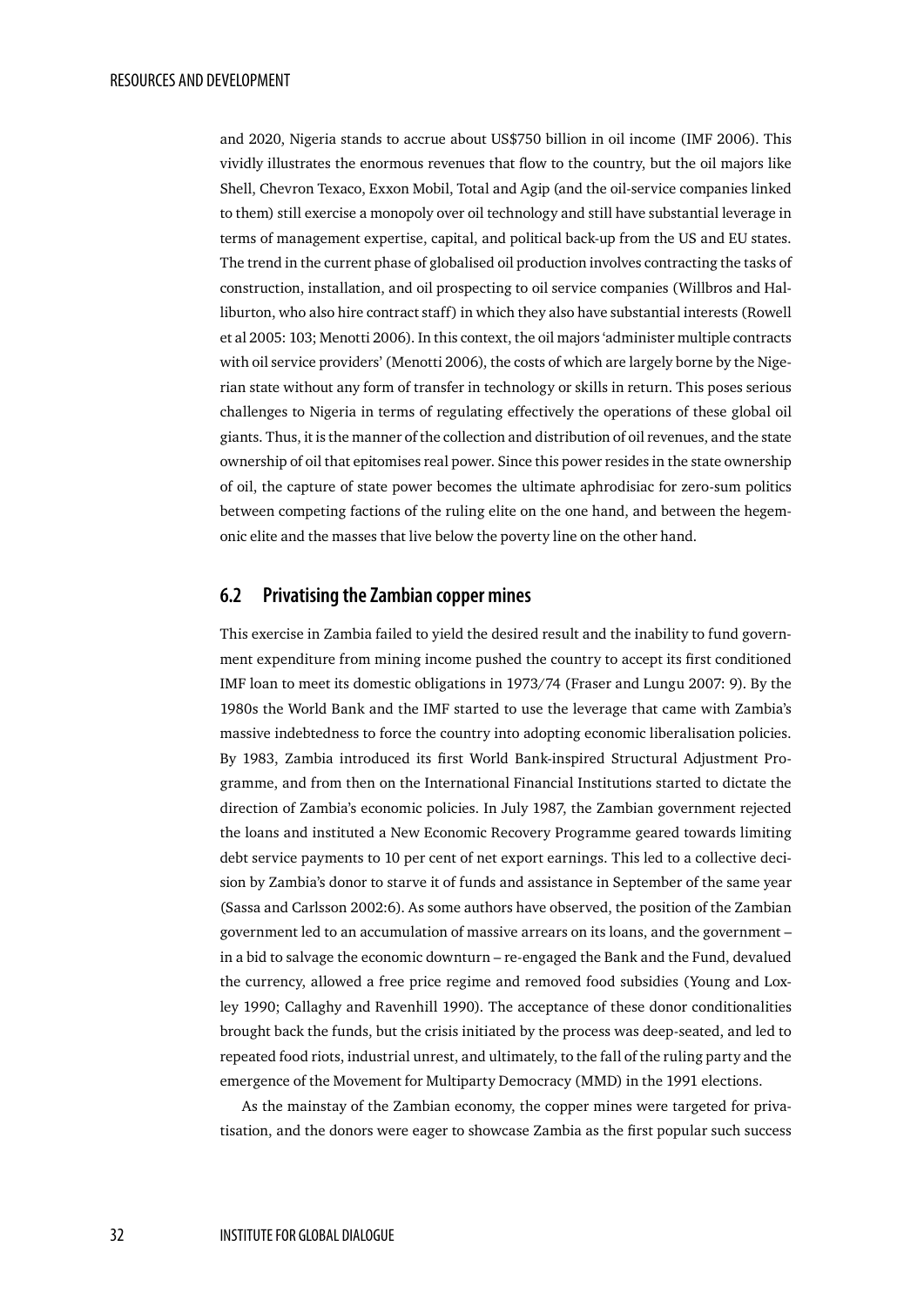in Africa. In 1993, the second Privatization and Industrial Reform Credit (PIRC II) from the World Bank required the Zambian government to provide options for privatising the Zambian Consolidated Copper Mines (ZCCM) and after the assessment in 1994, it recommended that the ZCCM be split into five separate units. Between 1995 and 1999, the Bank and the Fund extended loans that required Zambia to adopt and implement plans within this framework. The first was in 1995: the Bank Economic Recovery and Investment Project (ERIP) and the IMF Enhanced Structural Adjustment Facility (ESAF). The second was in 1996: the Economic and Structural Adjustment Credit (ESAC II); the third in 1999: the Structural Adjustment Fund (SAF); and the fourth also in 1999: the IMF Enhanced SAF (Situmbeko and Zulu 2004: 19). In spite of these recommendations there were many delays for technical and political reasons. Added to these were concerns expressed by the Mine Workers Union of Zambia about the viability of the entire process and the future of its members (Muchimba 1998). The stalemate was broken in 1996 when Zambia qualified for the World Bank's Heavily Indebted Poor Countries' (HIPC) initiative. This process involved debt relief for countries incapable of paying their debts, and an assessment of performance by the International Financial Institutions before the relief could be delivered. But at each stage Zambia came under severe pressure, either to appease domestic interests or to pursue a more controversial privatisation process. In the end, Zambia chose debt relief over domestic politics (Fraser and Lungu 2007: 10).

Crucial to privatisation in Zambia was the issue of regulation and policy reform. The most important policy reforms were encapsulated in the 1995 Investment Act and the 1995 Mines and Minerals Development Acts. While the former led to the establishment of the Zambian Investment Centre (ZIC) to assist foreign investors through the process of buying into the Zambian economy, the latter provided particular incentives for investors in mining. This allowed a tax for copper removed from Zambia, known as 'mineral royalty', to be charged at the rate of 3 per cent of the net back value of the minerals produced (Fraser and Lungu 2007: 11).<sup>6</sup> The Act also provided relief for custom duties on machinery and equipment imported by foreign firms. The World Bank and IMF were not alone in pressing for these policies; according to the Permanent Secretary of the Ministry of Mines, prospective investors made specific requests that bordered on several concessions on the assets they were willing to purchase for recapitalisation.7 Based on recommendations from two international consultants, Rothschild and Clifford Chance, the practical modalities for privatising the entire ZCCM were laid in two stages. The first involved offering all substantial majority interests in all ZCCM assets in a number of separate packages that would leave the Zambian state as an owner of minority interests in companies controlled and managed by incoming investors. This would lead to the formation of a company called ZCCM Investment Holdings (ZCCM-IH). In the second phase, government disposed of all, or a substantial part, of its share-holding. These shares were offered for sale to the Zambian public as well as financial institutions in Zambia and abroad (Fraser and Lungu 2007: 11).

The Zambian copper mines could therefore be said to have undergone three phases. The first was from their establishment to 1969 when the mines were in private hands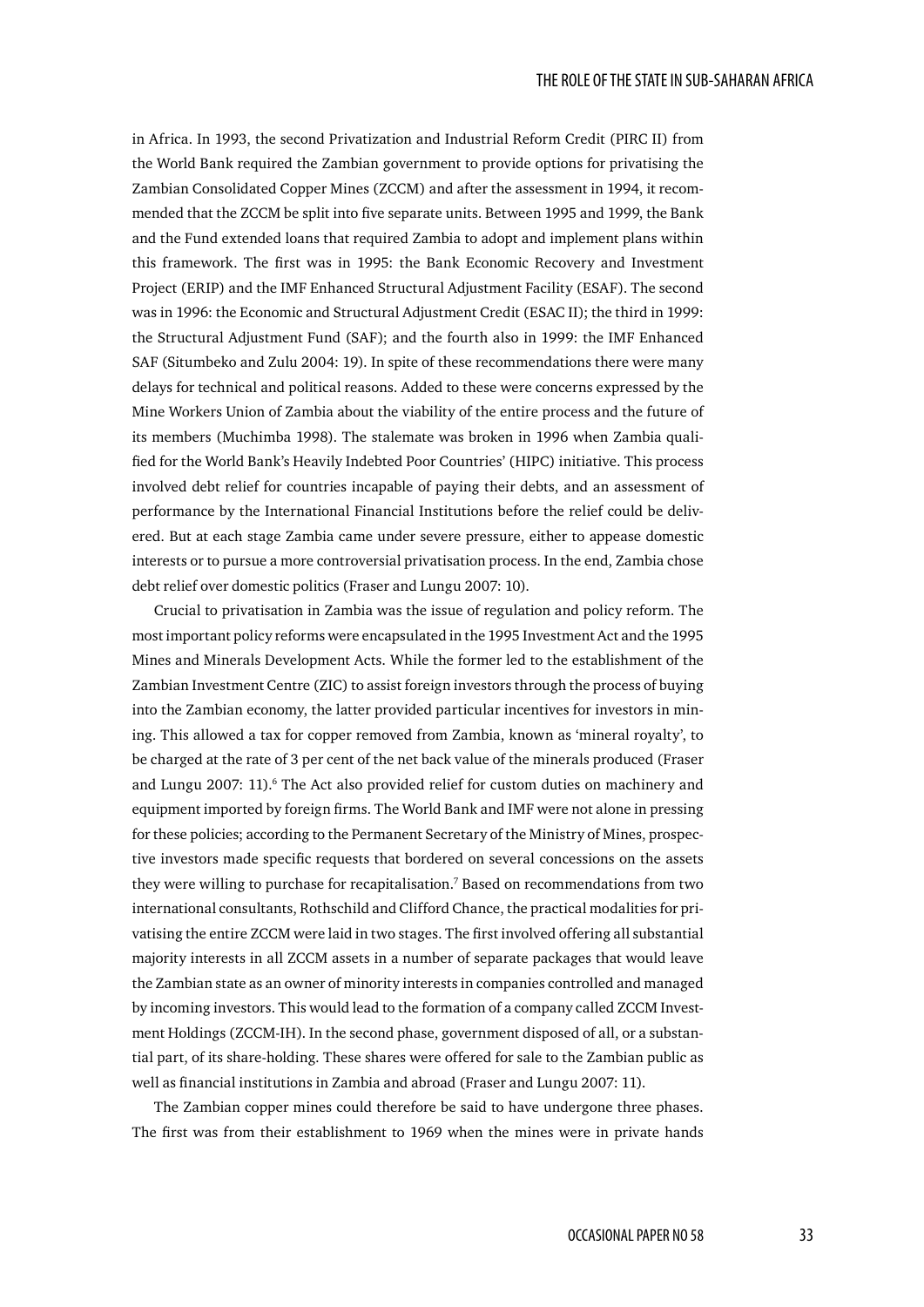under the control of the Roan Selection Trust (RST) and the Anglo-American Corporation (AAC). The second was after 1969, when the mines were first nationalised, and then in 1982 merged to form ZCCM. The third stage was between 1997 and 2000, when the ZCCM was split into seven different units and sold off. Owing to the different tendencies at play in the process, different outcomes have resulted. In 2002, after a long haul in the decline of copper prices globally, the AAC – with other minority investors like the Commonwealth Development Corporation (CDC) and the World Bank's International Financing Corporation (IFC) – completely pulled out of Zambia (Fraser and Lungu 2007: 12). In the process, this gave the mines back to the state and threatened to grind the country's most valuable asset to a halt.

When the price of copper rebounded in the global market in 2004, the situation changed. But as the global copper price continues to fluctuate, investments in Zambia's copper mines are still transient, as investors make short-term decisions to maximise profit, while shares and shareholding in companies change hands rapidly and ownership structure of all companies remain largely fluid.

## **7. Conclusion**

The cases of Nigeria and Zambia clearly capture the centrality of their dominant resource in the quest for national development. In both contexts, these resources have been at the core of different policy formulations, distributive politics, and relations with global power networks. With particular reference to their dominant sectors, both countries are similar in their fundamental exposure and fragility in the context of local-global power relationships. The patterns of privatisation in Nigeria and Zambia were conditioned by the specific contexts that produced different conditions to shape the process.

For Nigeria, oil has been at the heart of the economy. The long history of the oil industry and the economic nationalism of the post-civil war era led to agitation against foreign domination and a push for indigenous participation in the industry. The impact of the collapse of the oil-dependent external sector following two global shocks, the economic crisis of the 1980s, and the globalisation of domestic energy markets, combined effectively to weaken national control of the industry in Nigeria. This led to a move towards privatisation. Only recently, the state-owned NNPC was unbundled by the new administration to pave the way for the creation of five new companies. The outcome of the exercise is still unfolding, but may amount to nothing if major changes are not made.

In the Zambian case, there was a considerable decline in the economy from 1975 onwards. This was partly attributed to the decline of the price of copper in the global market. Privatisation was meant to reduce the burden on the Zambian state and make the mines profitable once more. But the most obvious impact is that it has placed the ownership of the mines entirely in foreign hands. This allows for profits from mining to leave the country, to be placed in banks outside the country, or re-invested in foreign companies without having any positive impact on the Zambian economy.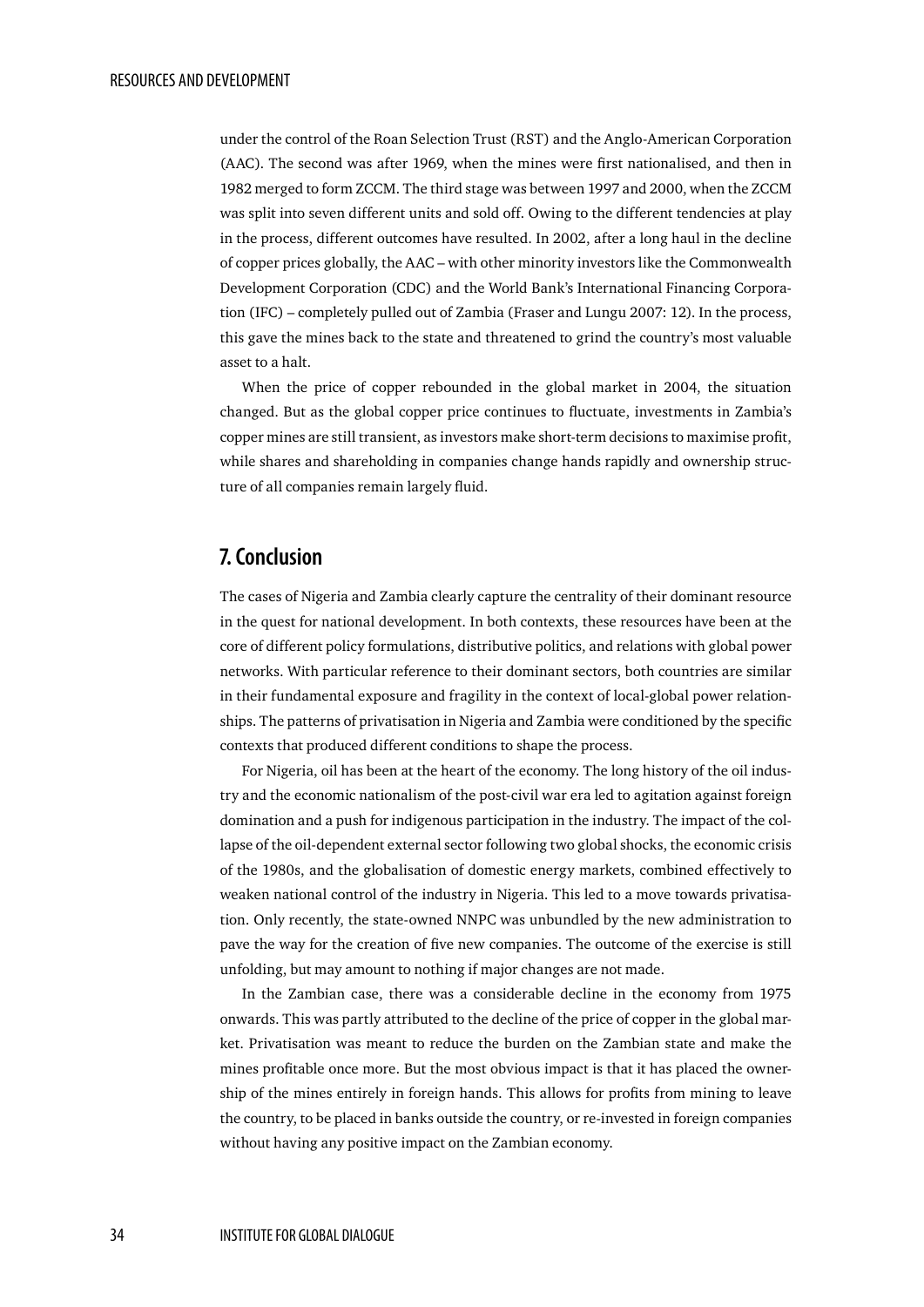In view of the present reforms in the Nigerian oil industry and in the Zambian copper mines, the authorities in these countries leave no one in doubt as to final outcome of the entire process. The spate of reforms has deepened, rather than alleviated, the risis in these sectors. In spite of all the reforms, institutions and foreign investments introduced since the inception of the exercise, the resolution of the crisis in the dominant sector of these economies is still at a distance. The privatisation process is a fall-out of an externally imposed marketisation process occasioned by the advent of globalisation. This is due to the fact that the whole process cannot be isolated from its neoliberal moorings based on the desirability of unregulated global capitalism and self-regulating global markets. This position advocates state withdrawal from the economy and treats the market as 'abstract' or 'anonymous' hidden hands, instead of conceiving the market as a structured relationship of power between interests in a network in which the weak is perpetually incapacitated and finds it difficult to improve its position vis-à-vis the strong. Since the entire process of privatisation and deregulation in most sub-Saharan African countries is inextricably linked to the globalisation process, one of the most important and unique features of this process is the globalisation of national policies and policy-making mechanisms. These policies are largely influenced by international financial institutions, private corporations, economic and financial players, and a US-led Western state structure. This has led to the erosion of state capacity to foster indigenous and domestic growth, with obvious social and economic challenges to state legitimacy and national growth.

Predictably, the economic recovery and growth of these economies does not lie in these reforms. Their very nature shows that these reforms are externally imposed and cannot engender national development at any level. As dominant sectors of both economies, with a host of domestic and global interests tied to them, these reforms tend to reinforce the crisis it sets out to resolve. Development in these economies will not be realised by the amount of income generated by rents, royalties and taxes, but by how these dominant sectors are integrated and harnessed for development purposes. They must serve as 'growth poles' with specific focus on the development of local firms and indigenous labour, local capital and investment, and technology. This will engender intersectoral linkages and lead to overall national growth and development. The benchmarks for policy formulation, initiation and implementation must therefore be based on national interest and economic growth and development, and not driven by an externally imposed project of globalisation and market economics. The core issues concern making a case for urgent institution-building and the re-entry of the state in policy-making as a means of protecting the national interests of African states in a globalising economy. Much will depend on the capacity of local policymakers to rethink the political space for public policy in these countries. This can be done by articulating a new development agenda and seeking popular forms of democracy that address social inequality, injustice, and people-based development.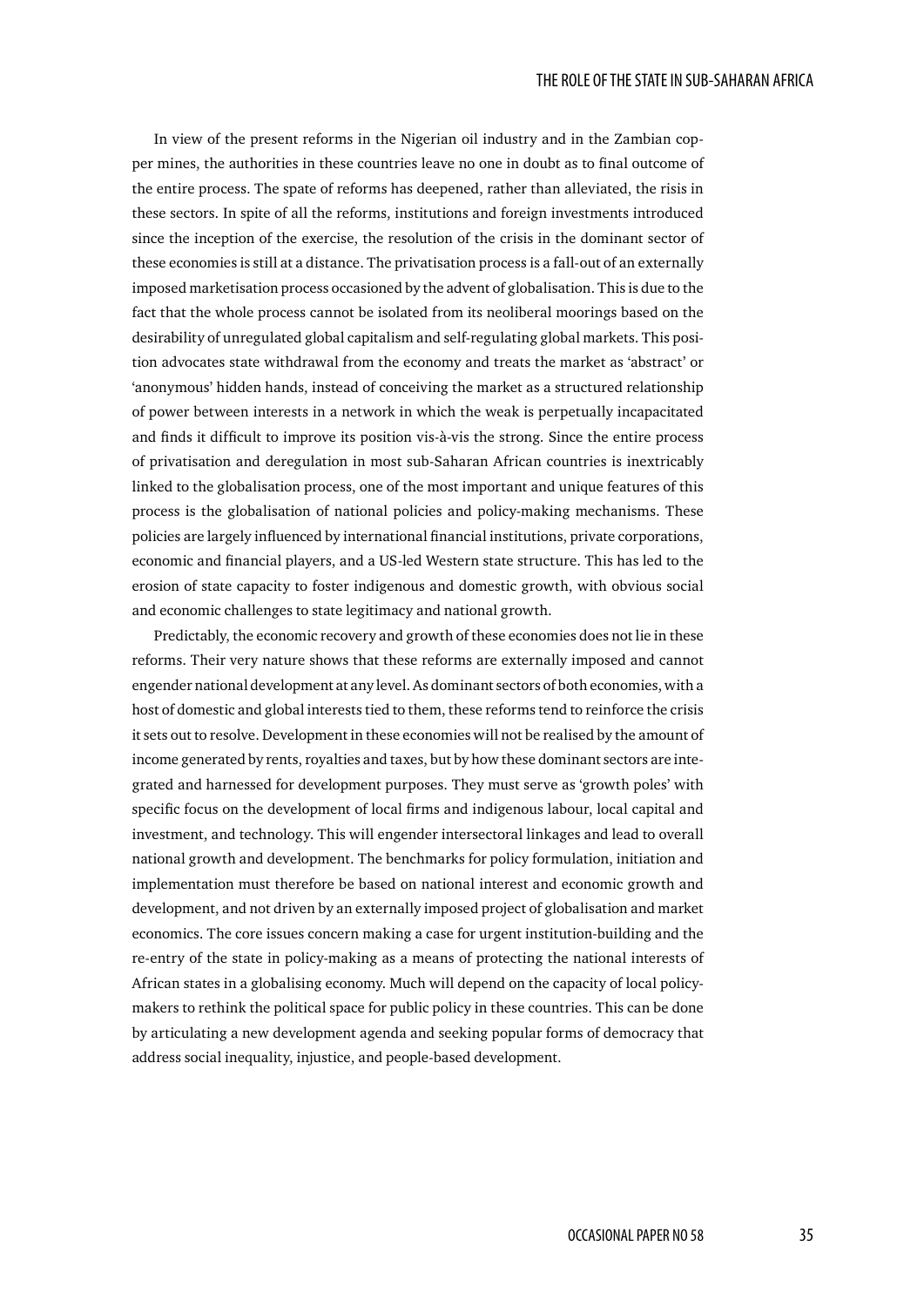## **Endnotes**

- 1 The first-tier NIEs are Hong Kong (China), Taiwan Province of China, the Republic of Korea and Singapore; the second-tier NIEs are Malaysia, Thailand and Indonesia.
- 2 The oil companies then include: Mobil, Gulf Oil (now Chevron), Agip, Satrap (now Elf), Tenneco and Amoseas (Texaco/Chevron).
- 3 The Decree vested in the federal military government the entire ownership and control of all petroleum in, under or upon any lands in Nigeria; under the territorial waters of Nigeria; or all land forming part of the continental shelf of Nigeria.
- 4 Independent marketers are indigenous privately owned Nigerian marketing companies.
- 5 Independent oil companies are privately owned enterprises that restrict their operations to oil exploration and production.
- 6 The 'net back value' refers to the market value of minerals free-on-board at the point of export from Zambia, or, in the case of consumption within Zambia, at the point of delivery. The royalties paid for those in gemstone mining are at the rate of 5 per cent. See Fraser and Lungu 2007: 11.
- 7 Excerpts of interview with Leonard Nkhata. Cited in Fraser and Lungu 2007: 11.

## **References**

- Akyuz Y, H J Chang and R Kozul-Wright. 1998. New Perspectives on East Asian Development. *The Journal of Development Studies, 34: 6. August.*
- Alexander's Oil And Gas Connection. *2006. Company News: Africa. 7:12. 13 June.* www.gasandoil.com (accessed on 1 August 2007).
- Amsden A. 1979. Taiwan's economic history: a case of Etatisme and a challenge to dependency theory. Modern China 5:3.
- 1989. *Asia's Next Giant: South Korea and Late Industrialization. New York: Oxford University Press.*
- 1991. Big business and urban congestion in Taiwan: the origin of small enterprise and regionally decentralized industry. *World Development, 19: 9.*
- Appadurai A and J Holston. 2003. Cities and citizenship. In N Brenner, B Jessop, M Jones and G Macleod (eds), *State/Space: A Reader. Oxford: Blackwell.*
- Arrighi G. 2002. The African crisis: world systemic and regional aspects. *New Left Review, 15. May-June.*
- Balassa B. 1980. *The Process of Industrial Development and Alternative Development Strategies. Princeton: Princeton University Press.*
- Balcerowicz L. 1995. *Socialism, Capitalism and Transformation. Budapest: Central European University Press.*

Bangura Y. 1992. Authoritarian rule and democracy in Africa: a theoretical discourse. In Y Gibbon, Y Bangura and A Ofstad (eds), *Authoritarianism, Democracy and Adjustment: The Politics of Economic Reform in Africa. Seminar Proceedings no 26. Uppsala: The Scandinavian Institute of African Studies.*

Basedau M. 2005. *Context Matters – Rethinking the Resource Curse in Sub-Saharan Africa. Working Papers: Global and Area Studies No 1. Hamburg: German Overseas Institute.*

Bates R. 1981. *Markets and States in Tropical Africa. Berkeley and Los Angeles: University of California.*

- Bayart J F. 1993. *The State in Africa: The Politics of the Belly. London: Longman.*
- Bolesta A. 2007. China as a developmental state. *Montenegrin Journal of Economics, 5.*
- Bond P. 2006. *Looting Africa: The Economics of Exploitation. London and Pietermaritzburg: Zed Books and University of KwaZulu-Natal Press.*
- Boschini A, J Patterson and J Roine. 2003. *Resource Curse or Not: A Question of Appropriability. SSE/EFI Working Paper Series in Economics and Finance, 534. September.*

Brenner N, B Jessop, M Jones and G Macleod (eds). 2003. *State/Space: A Reader. Oxford: Blackwell.*

Broad R and J Cavanagh. 2006. The hijacking of the development debate: how Friedman and Sachs got it wrong. *World Policy Journal. Summer.*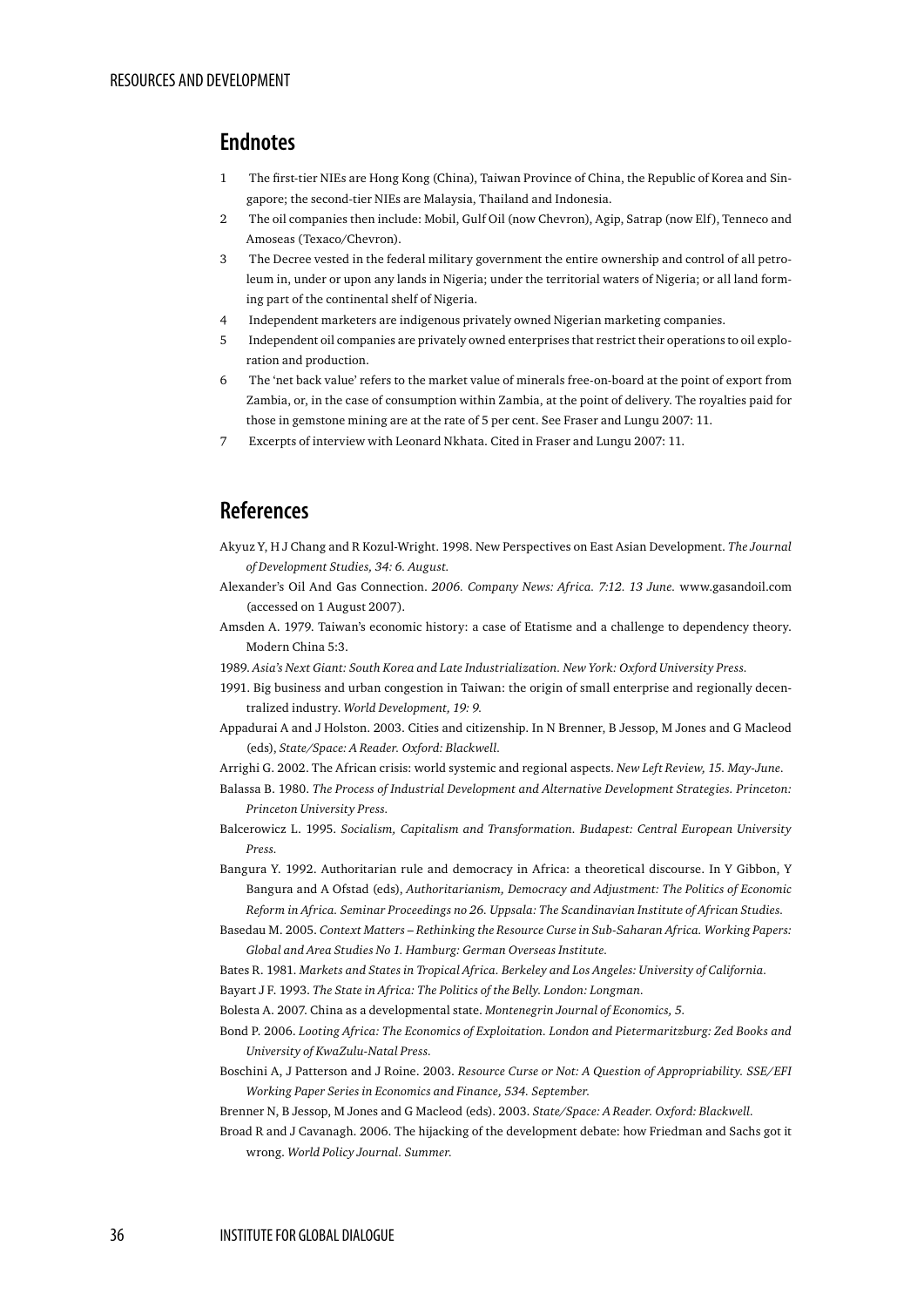- Callaghy T. 1989. Toward state capability and embedded liberalism in the Third World: lessons for adjustment. In J Nelson (ed), *Fragile Coalitions: The Politics of Economic Adjustment. New Brunswick: Transaction Books.*
- Callaghy T and J Ravenhill (eds). 1990. *Hemmed In: Responses to Africa's Economic Decline. New York: Columbia University Press.*
- Castells M. 1992. Four Asian Tigers with a dragon head: a comparative analysis of the state, economy and society in the Asian Pacific Rim. In R Henderson and J. Applebaum (eds), *State and Development in the Asian Pacific Rim. London: Sage.*
- Chabal P and J P Daloz. 1999. *Africa Works: Disorder as Political Instrument. London: James Curry.*
- Chang H J. 1999. The economic theory of the developmental state. In M Woo-Cummings (ed), *The Developmental State. Ithaca, New York: Cornell University Press.*
- Chazan N. 1988. Patterns of state-society incorporation and disengagement. In N Chazan and D Rothchild (eds), *The Precarious Balance: State and Society in Africa. Boulder, CO: Westview Press.*
- Cheng T. 1987. The Politics of Industrial Transformation: The Case of the East Asia NICs. PhD dissertation, Department of Political Science, University of California. Cited in P Evans. 1992. The state as a problem and solution: predation, embedded autonomy and structural change. In S Haggard and R Kaufman (eds), *The Politics of Economic Adjustment: International Constraints, Distributive Conflicts and the State. Princeton, NJ: Princeton University Press.*
- Choi B S. 1987. Institutionalizing a Liberal Economic Order in Korea: The Strategic Management of Economic Change. PhD dissertation, Kennedy School, Harvard University. Cited in P Evans. 1992. The state as a problem and solution: predation, embedded autonomy and structural change.
- Cline W. 1982. Can the East Asia model of development be generalized? *World Development 10:2.*

Cobble J. 1979. *Governments and Mining Companies in Developing Countries. Boulder, Colorado: Westview.*

Davis J M, R Ossowski and A Fedelino (eds). 2003. *Fiscal Policy Formulation and Implementation in Oil-Producing Countries. Washington, DC: International Monetary Fund.*

De Soto H. 1989. *The Other Path: The Invincible Revolution in the Third World. New York: Harper and Row.*

- Drake P J. 1972. Natural resources versus foreign borrowing in economic development. *The Economic Journal, 82: 327. September.*
- Drezner D. 1998. Globalizers of the world unite. *Washington Quarterly 21:1.*

Duncan S and M Goodwin. 1988. *Local and Uneven Development. Cambridge: Polity.*

- Dutkiewicz P and G Williams. 1987. All the king's horses and all the king's men couldn't put Humpty-Dumpty together again. *IDS Bulletin, 18:3. July.*
- Energy Information Administration (EIA). 2007. Country Analysis Briefs: Nigeria.
	- Official Energy Statistics from the US Government. www.eia.gov/emeu/cabs/Nigeria/Oil.html (accessed on 29 February 2008).
- Evans P. 1992. The state as a problem and solution: predation, embedded autonomy and structural change. In S Haggard and R Kaufman (eds), *The Politics of Economic Adjustment: International Constraints, Distributive Conflicts and the State. Princeton, NJ: Princeton University Press.*
- Evans P. 1995. *Embedded Autonomy: States and Industrial Transformation. Princeton: Princeton University Press.*
- Evans P, D Rueschemeyer and T Skocpol (eds). 1985. *Bringing the State Back In. Cambridge: Cambridge University Press.*
- Fei J and G Ranis. 1975. A model of growth and development in the open dualistic economy: the cases of Korea and Taiwan. In F Stewart (ed), *Employment, Income, Distribution and Development. London: Frank Cass.*
- Ferguson J. 1999. *Expectations of Modernity: Myths and Meanings of Urban Life on the Zambian Copper-Belt. Berkeley and Los Angeles, California: University of California Press.*
- Fraser A and J Lungu. 2007. *For Whom the Windfalls? Winners and Losers in the Privatization of Zambia's Copper Mines. Lusaka: Civil Society Trade Network of Zambia (CSTNZ) and Catholic Commission for Justice, Development and Peace (CCJDP).*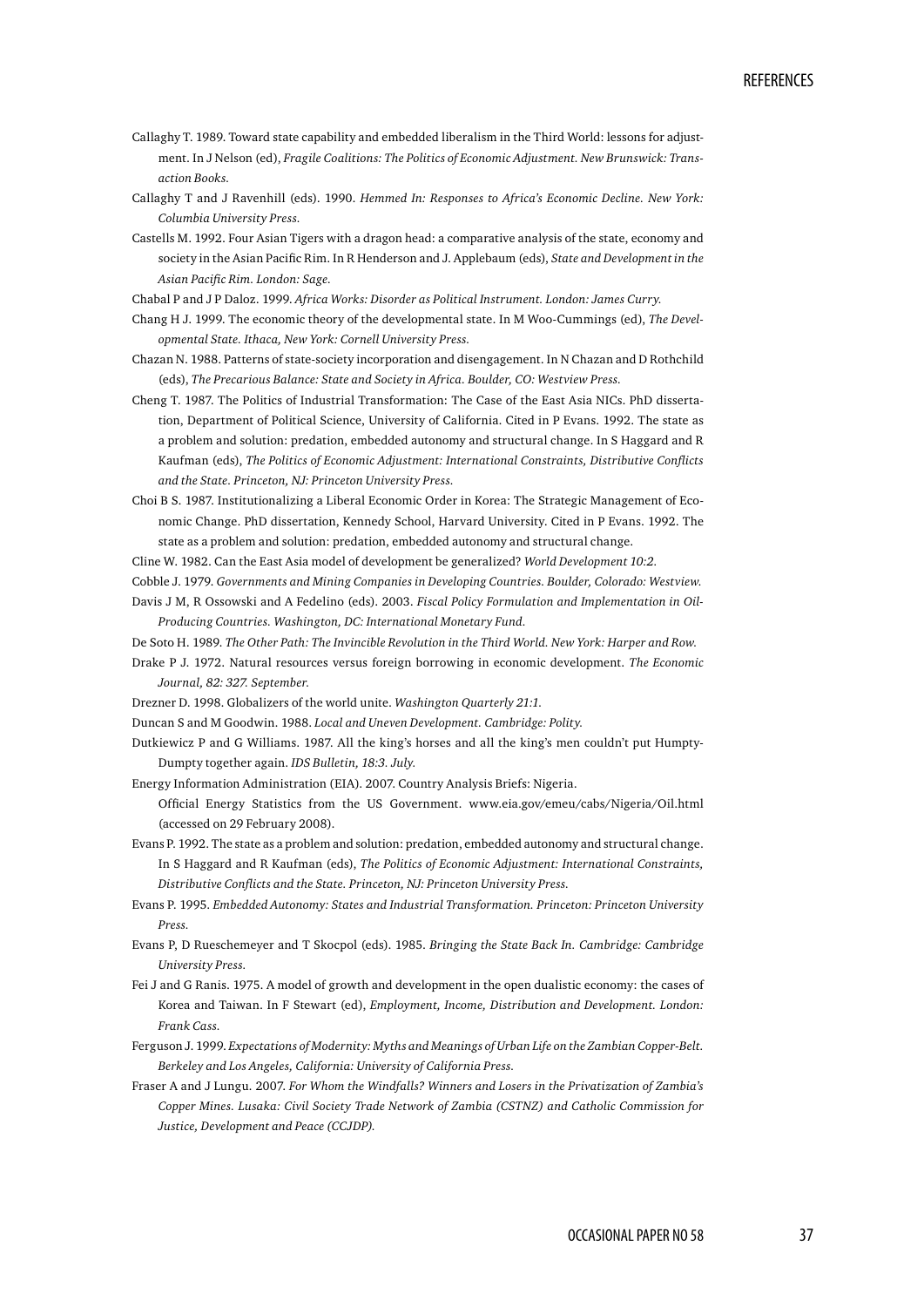#### RESOURCES AND DEVELOPMENT

- Free Area Studies. 1979. *Zambia: A Country Study. Washington, DC: American University. Cited in M. Schafer. 1994. Winners and Losers: How Sectors Shape the Developmental Prospects of States.* Ithaca and London: Cornell University Press.
- Frieden J. 1988. Classes, sectors and foreign debt in Latin America. *Comparative Politics. October.*
- Frimpong-Ansah J H. 1992. *The Vampire State in Africa: The Political Economy of Decline. Trenton, NJ: Africa World Press.*
- Fry J. 1980. The Zambian economy. In W Tordoff (ed), *Administration in Zambia. Madison: University of Wisconsin Press.*
- Frynas G and M Paulo. 2007. A new scramble for African Oil? Historical, political, and business perspectives. *African Affairs, 106:423.*
- Gary I and T Karl. 2003. *Bottom of the Barrel: Africa's Oil Boom and the Poor. Maryland: Catholic Relief Services.*
- Gelb A and H Bienen. 1988. Nigeria: from windfall gains to welfare losses. In A Gelb and Associates (eds), *Oil Windfalls: Blessing or Curse. Oxford: Oxford University Press.*

Gerschenkron A. 1962. *Economic Backwardness in Historical Perspective. Cambridge: Mass: Belknap.* Ghazvinian J. 2007. *Untapped: the Scramble for Africa's Oil. San Diego: Harcourt Books.*

- Gibbon P. 1997. Civil society, politics, democracy, and development. In S Lindberg and A Sverisson (eds), *Social Movements in Development. London: Macmillan.*
- Gourevitch P. 1986. *Politics in Hard Times. Ithaca and London: Cornell University Press.*

Haggard S and C Moon. 1990. Institutions and economic policy: theory and a Korean case study. *World Politics, 42: 2.*

Hirschman A. 1958. *The Strategy of Economic Development. New Haven, Connecticut: Yale University Press.*

- International Monetary Fund (IMF). 2006. Nigeria: First Review under the Policy Support Instrument. www.imf.org/external/pubs/ft/scr/2006/cr06180.pdf (accessed on 2 August 2007).
- Johnson C. 1982. *MITI and the Japanese Miracle: The Growth of Industrial Policy, 1925-1975. Stanford: Stanford University Press.*
- Jones L and I Sakong. 1980. *Government, Business and Entrepreneurship in Economic Development: The Korean Case. Studies in Modernization of the Korean Republic, 1945-1975. Cambridge, Mass: Harvard University Press.*
- Kahler M. 1990. Orthodoxy and its alternatives: explaining approaches to stabilization and adjustment. In J Nelson (ed), *Economic Crisis and Policy Choice: The Politics of Adjustment in the Third World. Princeton, NJ: Princeton University Press.*
- Karl T L. 1997. *The Paradox of Plenty: Oil Booms and Petro-States. Berkeley: University of California Press.*
- Kearney R. 1990. Mauritius and the NIC model redux: or, how many cases make a model? *Journal of Developing Areas, 24:2.*
- Keeley J. 2003. *The Biotech Developmental State? Investigating the Chinese Gene Revolution. IDS Working Paper 207. September.*
- Keil R. 2003. Globalization makes states: perspectives on local governance in the age of world city. In N Brenner, B Jessop, M Jones and G Macleod (eds), *State/Space: A Reader. Oxford: Blackwell: 278-95.*
- Kim B K. 1987. Bringing and Managing Socioeconomic Change: The State in Korea and Mexico. PhD dissertation. Department of Government, Harvard University. Cited in P Evans. 1992. The State as a Problem and Solution: Predation, Embedded Autonomy and Structural Change.
- Kirby A. 1993. *Power/Resistance: Local Politics and the Chaotic State. Bloomington: Indiana University Press.*
- Kornhauser B. 1984. The Mineral Industry of Nigeria. *Bureau of Mines Mineral Yearbook Area Reports International 1983/84.* www.digicoll.library.wisc.edu (accessed on 9 February 2008).

Krueger A. 1980. Trade policy as an input to development. *American Economic Review. 70:2.*

- Kurth J. 1979. The political consequences of the product cycle: industrial history and political outcomes. *International Organization. 33:1. Winter.*
- Lefebvre H. 1991. *The Production of Space. Oxford: Blackwell.*
- Lefebvre H. 1996. *Writings on Cities. Oxford: Blackwell.*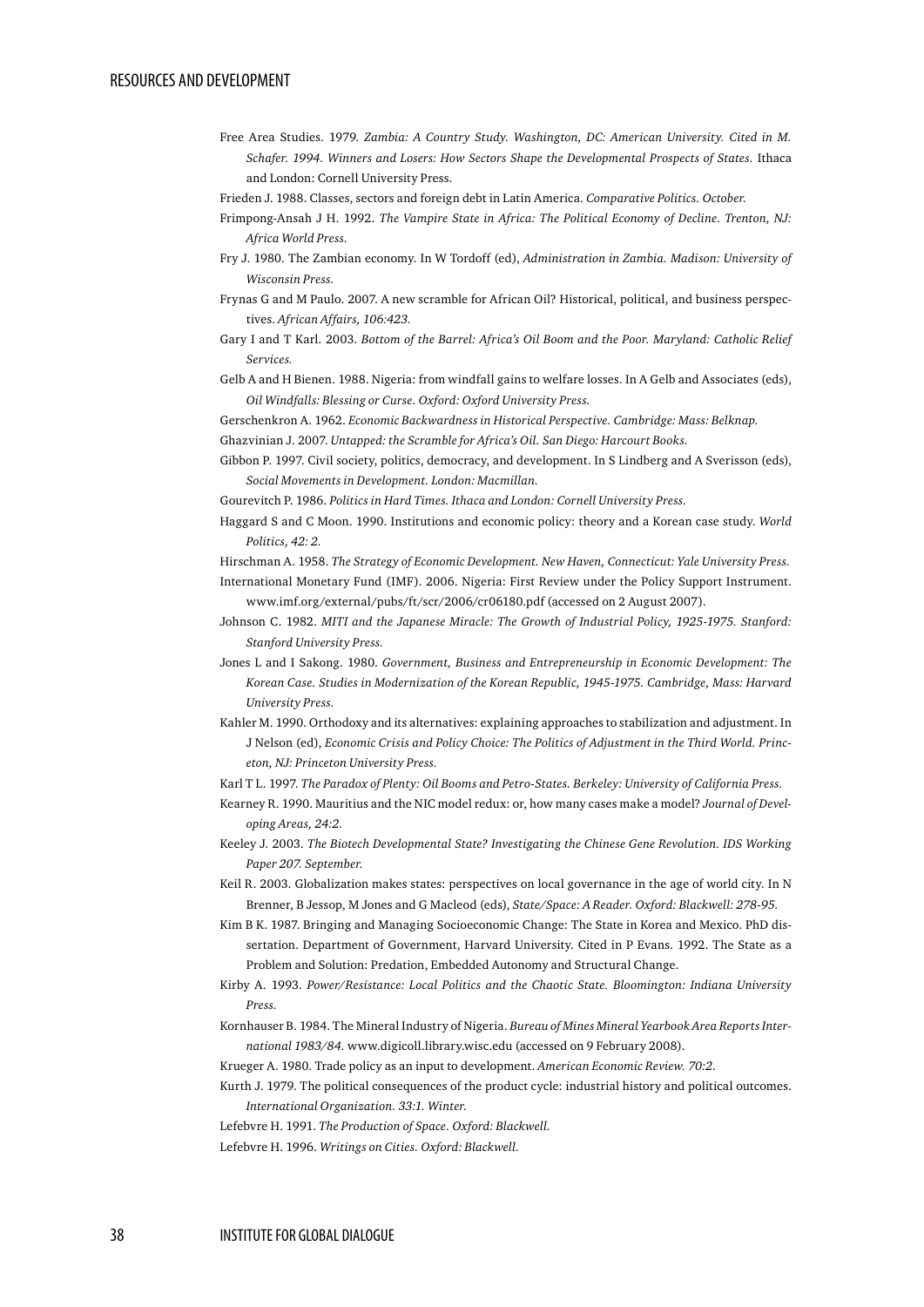- Leftwich A. 1995. Bringing politics back in: towards a model of the developmental state. *The Journal of Developmental Studies, 31:3.*
- Leite C and J Weidmann. 1999. *Does Mother Nature Corrupt? Natural Resources, Corruption and Economic Growth. IMF Working Paper WP/99/85. Washington, DC: International Monetary Fund.*

Lewis A. 1955. *A Theory of Economic Growth. Homewood, Illinois: R. D. Irwin.*

Lin C. 2006. *The Transformation of Chinese Socialism. Durhan and London: Duke University Press.*

Lolomari O. 1976. The Evolution of Nigeria's Oil Policy. Edited Proceedings of the 1976 Annual Conference of Nigerian Economic Association. Nigerian Economic Society.

- Mbambazi P. 2005. Which way for Africa in the twenty-first century? *CODESRIA Bulletin Special Issue, 3 & 4.*
- Mbambazi P and I Taylor. 2005. *The Potentiality of Developmental States in Africa: Uganda and Botswana Compared. Dakar: CODESRIA.*

Meisenhelder T. 1997. The developmental state in Mauritius. *Journal of Modern African Studies, 35:2.*

- Melber H. 2007. The (not so) new kid on the block: China and the scramble for Africa's resources. In H Melber (compiled), *China in Africa. Uppsala: NAI Current African Issues no 35.*
- Mezger D. 1980. *Copper in the World Economy. New York: Monthly Review Press.*
- Menotti V. 2006. The Other Oil War: Halliburton's Agenda at the WTO. International Forum on Globalization. www.ifg.org/reports/WTO-energy-services.htm. (accessed on 2 August 2007).

Mittelman J (ed). 1996. *Globalization: Critical Reflections. Boulder, Colorado: Lynne Reinner.*

- Mkandawire T. 2001. Thinking about developmental states in Africa. *Cambridge Journal of Economics, 25:3. May.*
- 2002. The terrible toll of post-colonial 'rebel movements' in Africa: toward an explanation of the violence of the peasantry. *Journal of Modern African Studies 40:2.*
- Muchimba C B. 1998. Issues on the Privatization of the Mines. Paper presented to the IDABA III entitled Beyond the Horizons of Privatization, held at the National College for Development and Management Studies, Kabwe, 8-10 November.
- Myint H. 1982. Comparative analysis of Taiwan's economic development with other countries. In *Experiences and Lessons of Economic Development in Taiwan. Taipei: Institute of Economics, Academia Sinica.*
- Myrdal G. 1968. *Asian Drama: An Enquiry into the Recovery of Nations. New York: Pantheon.*

Nigerian National Petroleum Corporation. 2007. www.nnpc-nigeria.com (accessed on 2 March 2007).

- Obi C. 2001. Global, state and local intersections: power, authority and conflict in the Niger Delta oil communities. In T Callaghy, R Kassimir and R Latham (eds), *Intervention and Transnationalism in Africa: Global-Local Networks of Power. Cambridge: Cambridge University Press.*
- Obi C. 2007. Oil and development in Africa: some lessons from the oil factor in Nigeria for the Sudan. In L Patey (ed), *Oil Development in Africa: Lessons for Sudan after the Comprehensive Peace Agreement. Danish Institute for International Development (DIIS) Report, 9:34.*
- Ohmae K. 1995. *The End of the Nation-State: The Rise of Regional Economies. London: Harper Ellis.*
- Okimoto D I. 1989. *Between MITI and the Market: Japanese Industrial Policy for High Technology. Stanford: Stanford University Press.*
- Olukoshi A. 2002. *Governing the African Developmental Process: The Challenge of the New Partnership for Africa's Development (NEPAD). Occasional Paper, Centre for African Studies, University of Copenhagen.*
- Oni Z. 1991. The logic of the developmental state. *Comparative Politics, 24:1. October.*
- O'Riain S. 2000. The flexible developmental state: globalization, information technology and the Celtic Tiger. *Politics and Society, 28:2. June.*
- Pronk J P. 1997. Changing Relations Between State and Society and their Implications for Development Policy. Public lecture, Centre for Development Studies. Netherlands: University of Groningen.
- Radetski M. 1980. *Mineral Processing in Developing Countries. New York: United Nations Industrial Development Organization (UNIDO).*
- Radetski M and S Zorn. 1979. *Financing Mining Projects in Developing Countries: A United Nations Study. London: Mining Journal Books.*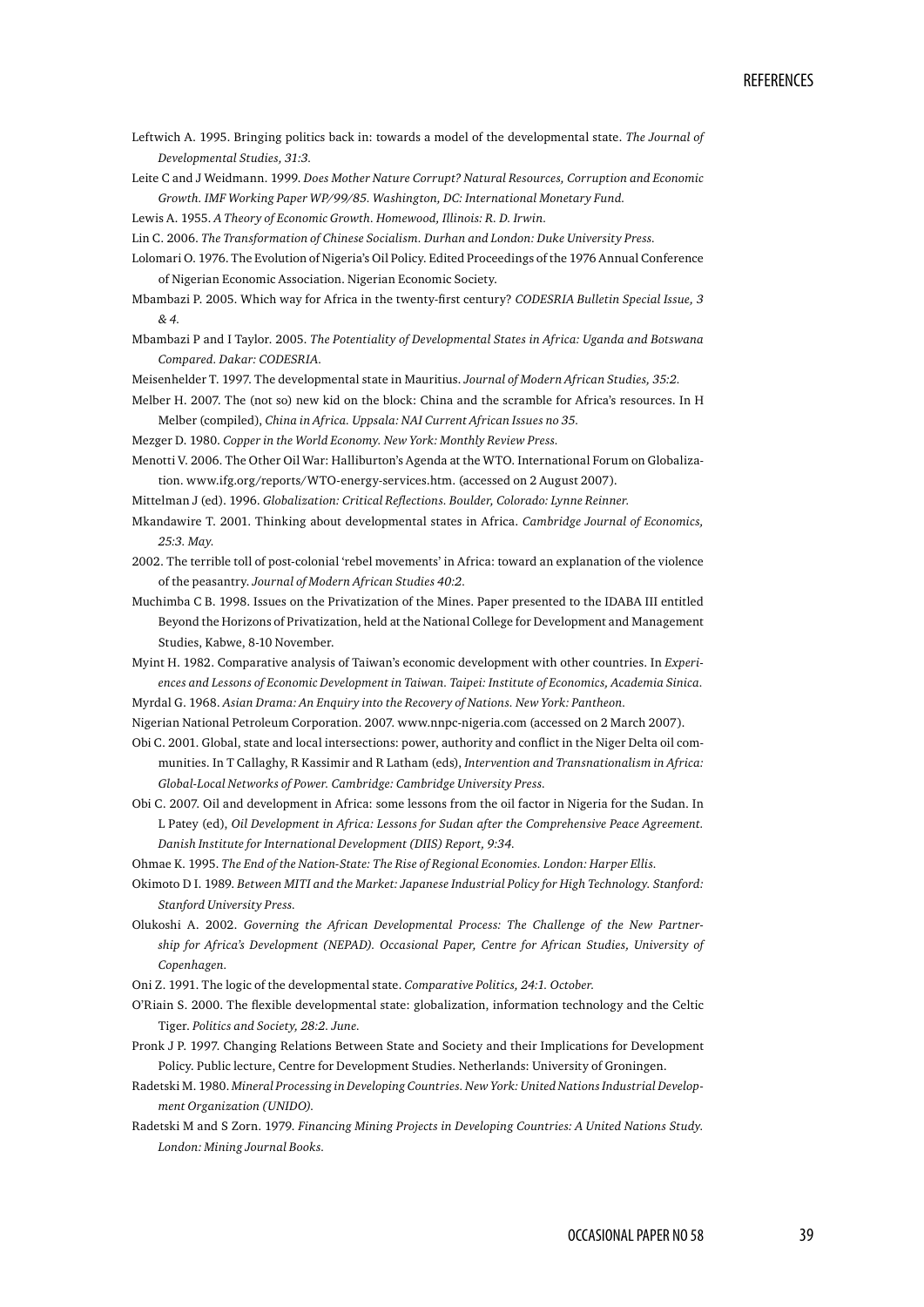#### **REFERENCES**

- Rodrik D. 1998. Where Did All the Growth Go? External Shocks, Social Conflict and Growth Collapses. Revised version of NBER Working Paper No 6350. http://ksghome.harvard.edu/~drodrik/papers. html (accessed on 20 June 2008).
- Rosser A. 2006. *The Political Economy of the Resource Curse: A Literature Survey. Brighton: Institute of Development Studies (IDS) Working Paper 268.*

Ross M. 2001. Does oil hinder democracy? *World Politics, 53:3. April.*

- Rostow W. 1961. *The Stages of Economic Growth: A Non-Communist Manifesto. Cambridge: Cambridge University Press.*
- Rothchild D. 1994. Restructuring state-society relations in Africa. In J Widner (ed), *Economic Change and Political Liberalization in Sub-Saharan Africa. Baltimore: John Hopkins University Press.*
- Roth G and C Wittich (eds). 1968. *Max Weber, Economy and Society. New York: Bedminster Press.*
- Rowell A, J Marriot and L Stockman. 2005. *The Next Gulf: London, Washington and Oil Conflict in Nigeria. London: Constable and Robinson.*
- Sala-i-Martin X and A Subramanian. 2003. *Addressing the Natural Resource Curse: An Illustration from Nigeria. Washington, DC: International Monetary Fund.*
- Samuels R J. 1987. *The Business of the Japanese State: Energy Markets in Comparative and Historical Perspective. Ithaca, New York: Cornell University Press.*
- Sarraf M and M Jiwanji. 2001. *Beating the Resource Curse: The Case of Botswana. World Bank Environment Development Papers, Environment Development Series (October). Washington, DC: World Bank.*
- Sassa O and J Carlsson. 2002. *Aid and Poverty Reduction in Zambia: Mission Unaccomplished. Uppsala: The Nordic Africa Institute.*
- Shafer M. 1994. *Winners and Losers: How Sectors Shape the Developmental Prospects of States. Ithaca and London: Cornell University Press.*
- Schafer M. 1985. Capturing mineral multinationals: advantages or disadvantage? In T H Moran (ed), *Multinational Corporations: The Political Economy of Foreign Direct Investment. Lexington, MA: Lexington Books.*
- Shatzl L. 1968. *Petroleum in Nigeria. Oxford: Oxford University Press.*
- Shaw T. 1997. Prospects for a new political economy of development in the twenty-first century. *Canadian Journal of Development Studies, 18:3.*
- Sindzingre A N. 2004. Bringing the Developmental State Back In: Contrasting Development Trajectories in Sub-Saharan Africa and East Asia. Paper presented at the 16th annual meeting of the Society for the Advancement of Socio-Economics (SASE). Washington DC: George Washington University.
- Situmbeko L C and J J Zulu. 2004. *Zambia -- Condemned to Debt: How the IMF and World Bank Have Undermined Development. London: World Development Movement, April.*
- Soremekun K and C Obi. 1993. The changing pattern of private foreign investment in the Nigerian oil industry. *Africa Development, XVIII:3.*
- Stallings B. 1992. International influence on economic policy: debt, stabilization and structural reform. In S Haggard and R Kaufman (eds), *The Politics of Economic Adjustment: International Constraints, Distributive Conflicts and the State. Princeton, NJ: Princeton University Press.*
- UNCTAD. 1996. *Trade and Development Report 1996. New York and Geneva: United Nations Publications.*
- 1997. *Trade and Development Report 1997. New York and Geneva: United Nations Publications.*
- 1998. *The Least Developed Countries 1998 Report. New York and Geneva: United Nations Publications.*
- 2002. *Economic Development in Africa: From Adjustment to Poverty Reduction: What is New? New York and Geneva: United Nations Publications.*
- 2006. *Economic Development in Africa: Doubling Aid: Making the 'Big Push' Work. New York and Geneva: United Nations Publications.*
- 2007. *Reclaiming Policy Space: Domestic Resource Mobilization and Developmental States. Economic Development in Africa Report. New York and Geneva: United Nations.*
- UNECA. 2007. Managing Africa's Natural Resources for Growth and Poverty Reduction. Summary Report 2007 Big Table. www.uneca.org/thebigtable/documents/DraftAgenda.pdf (accessed on 12 June 2008).